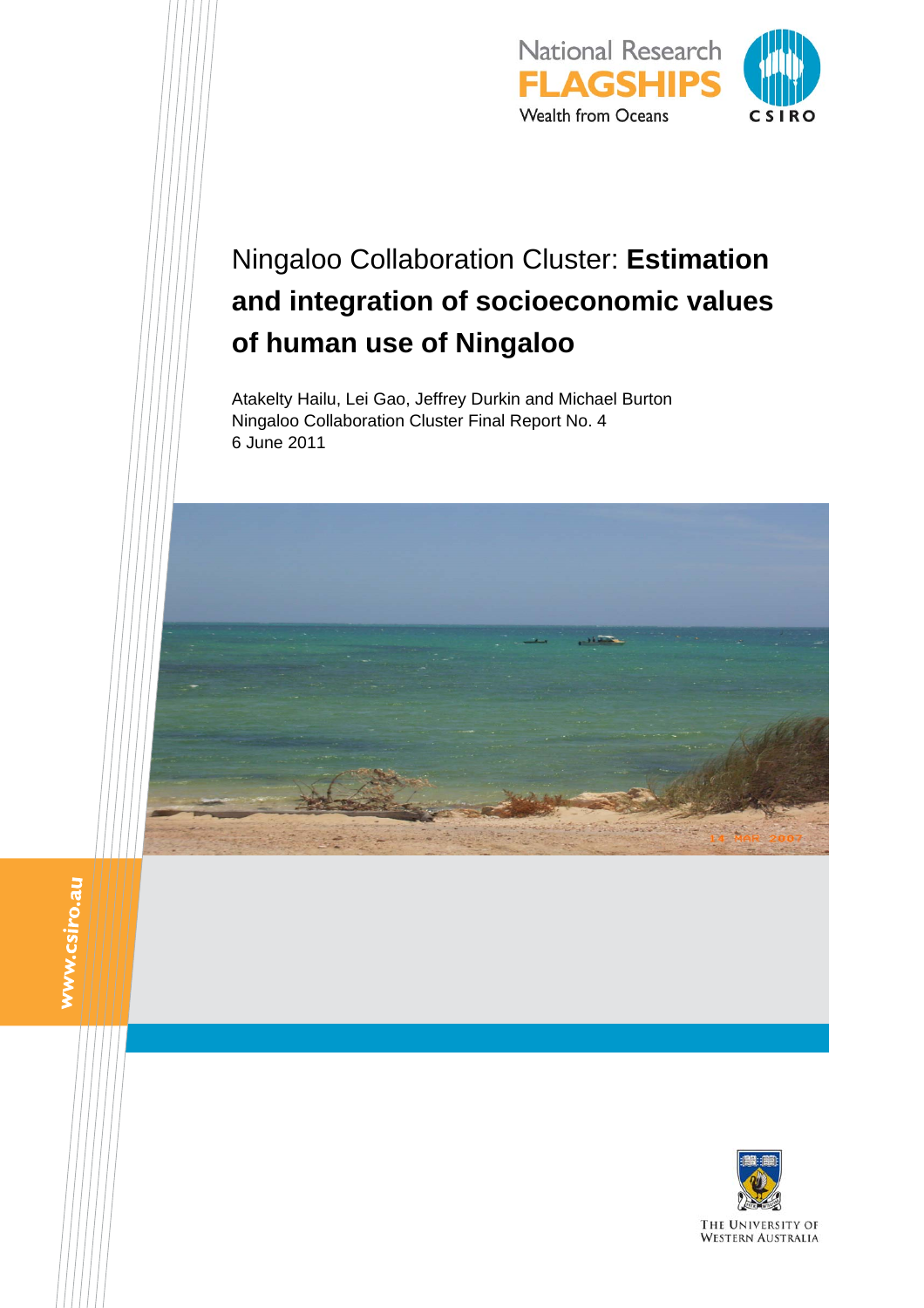ISBN: 978-0-86905-983-8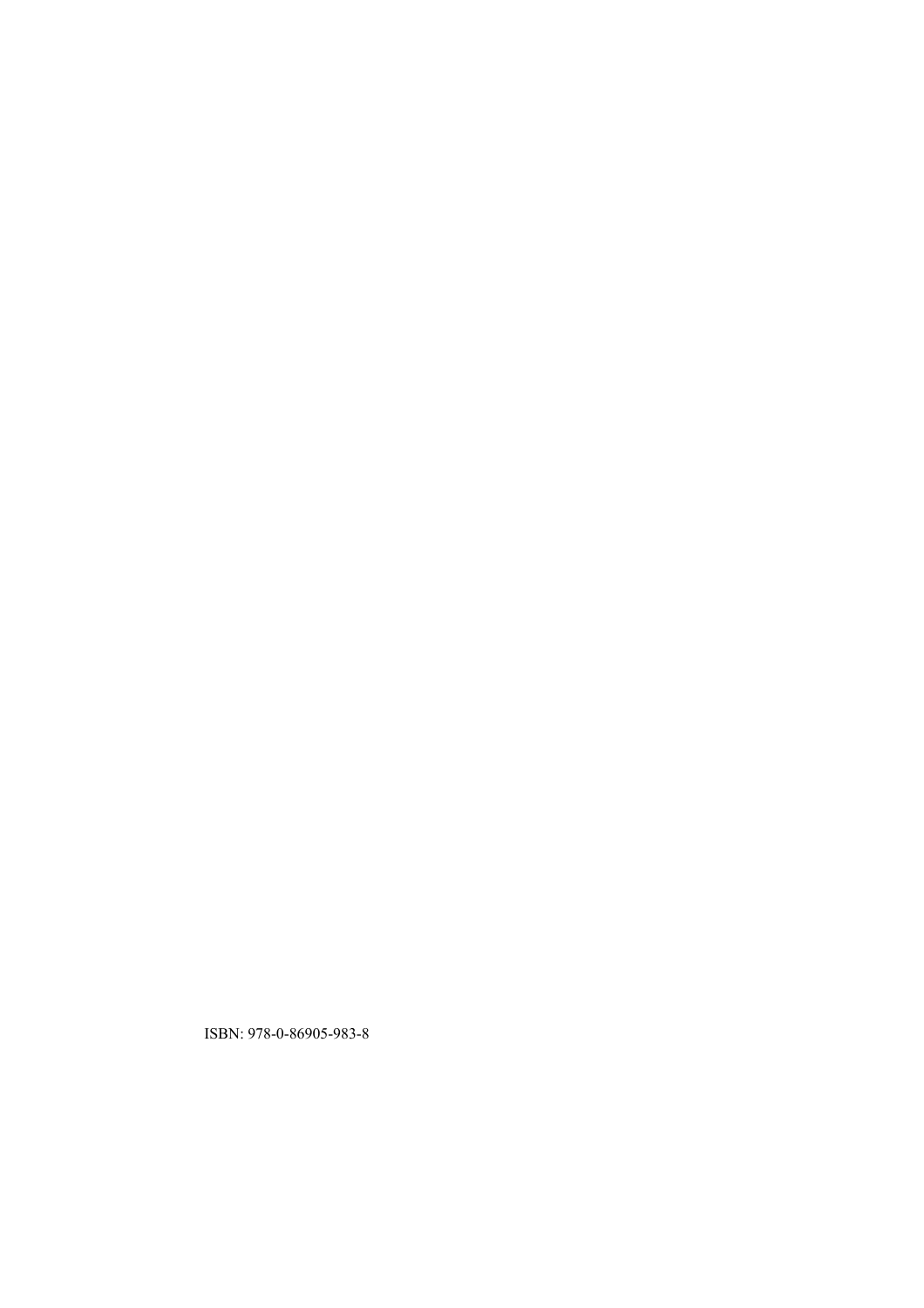This report is an outcome from the Ningaloo Collaboration Cluster – a partnership between Murdoch University, The University of Western Australia, The Australian National University, The University of Queensland, Edith Cowan University, Curtin University of Technology, The Sustainable Tourism Cooperative Research Centre and CSIRO's Wealth from Oceans Flagship. The Cluster is funded through CSIRO's Flagship Collaboration Fund and the partners' in-kind support. www.csiro.au/partnerships/NingalooCluster

Enquiries should be addressed to:

#### **Atakelty Hailu**

School of Agricultural and Resource Economics, M089 University of Western Australia 35 Stirling Highway Crawley (Perth), WA 6009 Australia *atakelty.hailu@uwa.edu.au* 

### **Copyright and Disclaimer**

© 2011 UWA and CSIRO To the extent permitted by law, all rights are reserved and no part of this publication covered by copyright may be reproduced or copied in any form or by any means except with the written permission of UWA and CSIRO.

#### **Important Disclaimer**

CSIRO and UWA advise that the information contained in this publication comprises general statements based on scientific research. The reader is advised and needs to be aware that such information may be incomplete or unable to be used in any specific situation. No reliance or actions must therefore be made on that information without seeking prior expert professional, scientific and technical advice. To the extent permitted by law, UWA and CSIRO (including their employees and consultants) exclude all liability to any person for any consequences, including but not limited to all losses, damages, costs, expenses and any other compensation, arising directly or indirectly from using this publication (in part or in whole) and any information or material contained in it.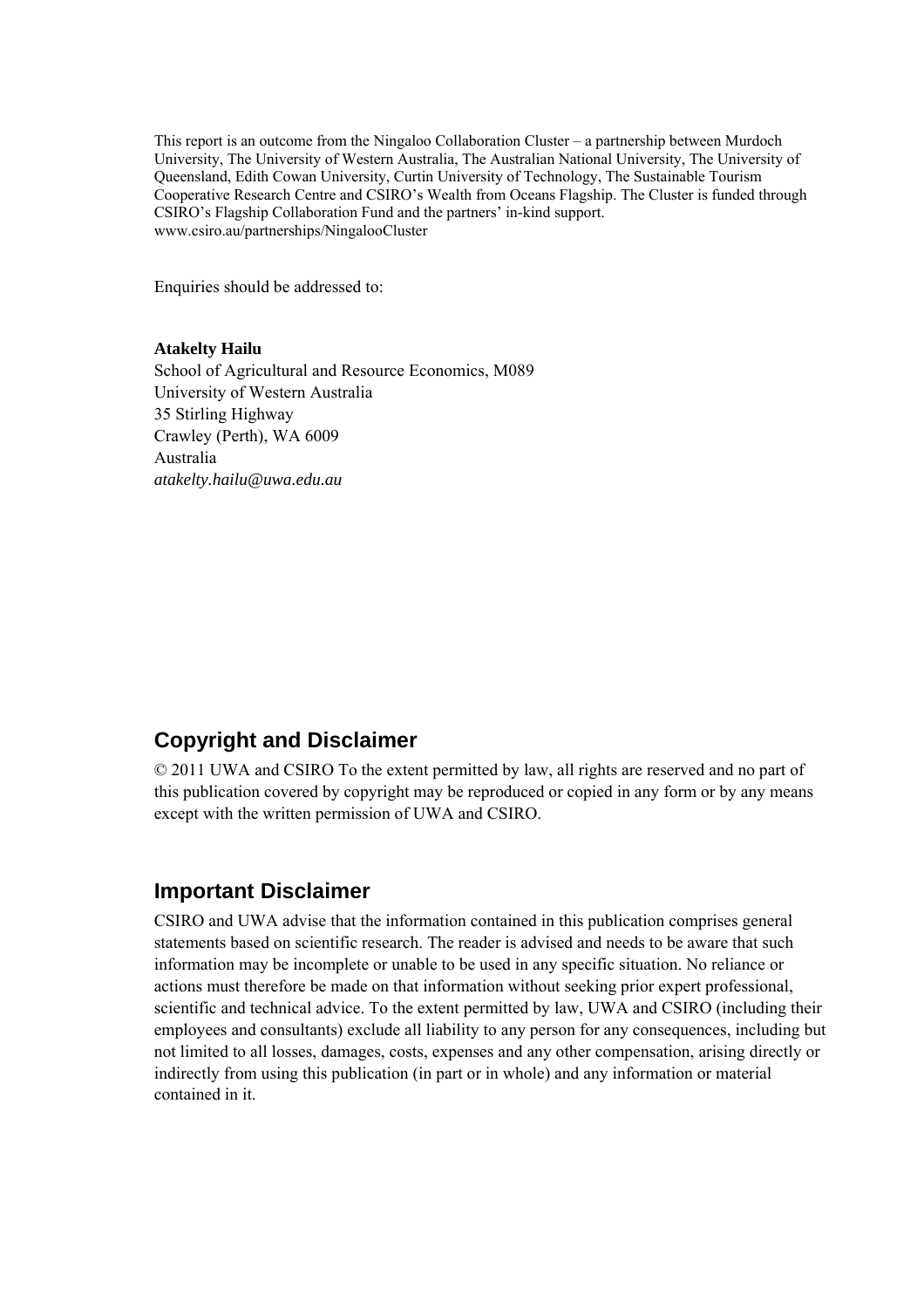# **Contents**

| 1. |     |       |                                                                                  |  |
|----|-----|-------|----------------------------------------------------------------------------------|--|
|    | 1.1 |       |                                                                                  |  |
|    | 1.2 |       |                                                                                  |  |
|    | 1.3 |       |                                                                                  |  |
|    | 1.4 |       |                                                                                  |  |
|    | 1.5 |       |                                                                                  |  |
|    | 1.6 |       |                                                                                  |  |
| 2. |     |       |                                                                                  |  |
|    | 2.1 |       |                                                                                  |  |
|    | 2.2 |       |                                                                                  |  |
|    |     | 2.2.1 |                                                                                  |  |
|    |     | 2.2.2 |                                                                                  |  |
|    |     | 2.2.3 |                                                                                  |  |
| 3. |     |       |                                                                                  |  |
|    | 3.1 |       |                                                                                  |  |
|    | 3.2 |       |                                                                                  |  |
|    | 3.3 |       |                                                                                  |  |
|    |     | 3.3.1 |                                                                                  |  |
|    |     | 3.3.2 |                                                                                  |  |
|    |     | 3.3.3 |                                                                                  |  |
|    |     | 3.3.4 |                                                                                  |  |
|    |     | 3.3.5 | Welfare change calculation for management strategy evaluation  25                |  |
|    | 3.4 |       |                                                                                  |  |
|    |     | 3.4.1 |                                                                                  |  |
|    |     | 3.4.2 |                                                                                  |  |
|    |     | 3.4.3 |                                                                                  |  |
|    | 3.5 |       |                                                                                  |  |
|    | 3.6 |       |                                                                                  |  |
|    |     |       |                                                                                  |  |
|    |     |       |                                                                                  |  |
|    |     |       |                                                                                  |  |
|    |     |       | Appendix c - Share of trips and the spill over from closed sites 42              |  |
|    |     |       | Appendix d - Summary of results from state-wide recreational fishing site choice |  |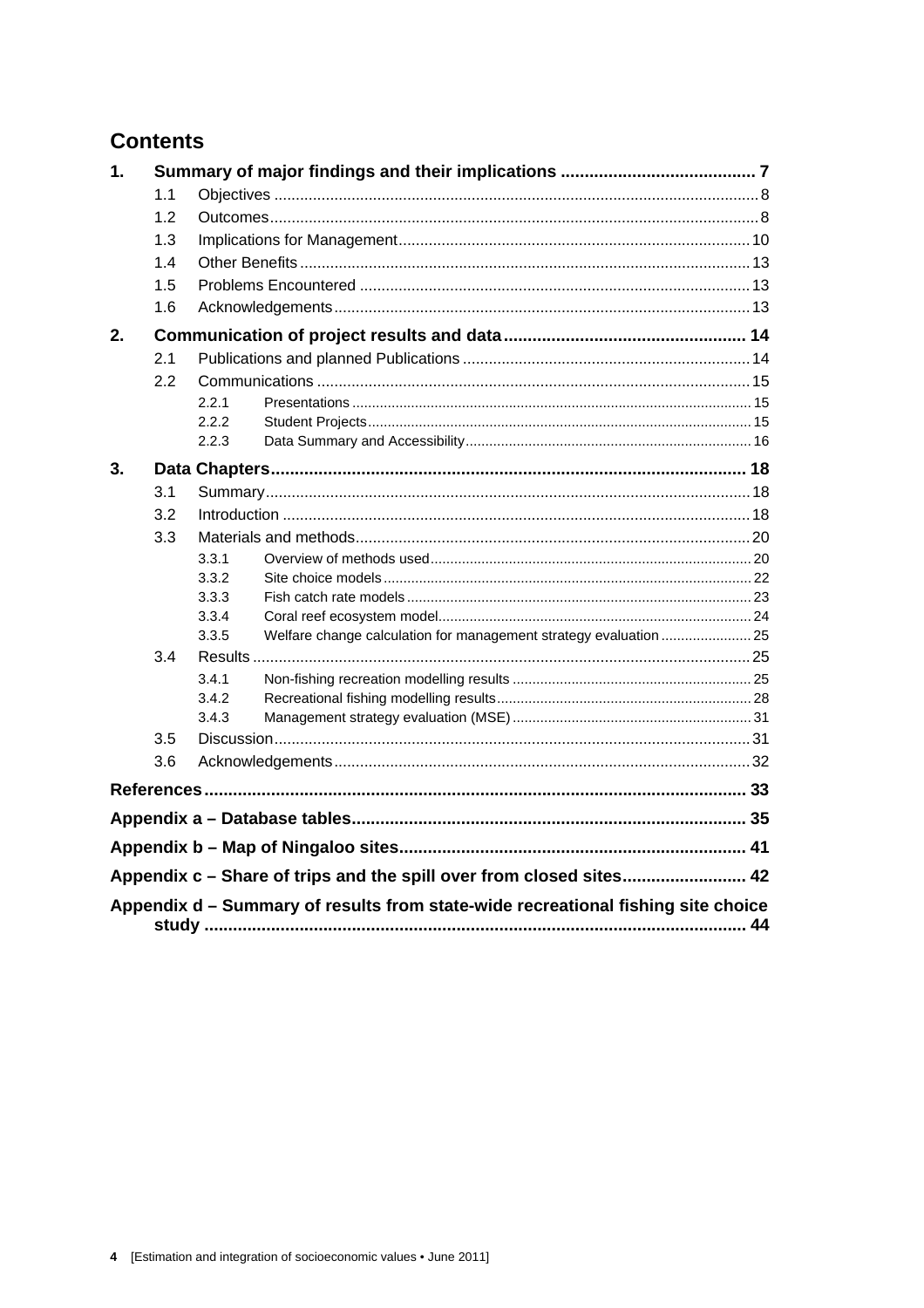# **List of Figures**

# **List of Tables**

| Table 1: Matrix of spill-over effects from the closure of recreational (non-fishing) sites at  |  |
|------------------------------------------------------------------------------------------------|--|
| Table 2: Matrix of spill-over effects of the closure of selected recreational fishing sites at |  |
|                                                                                                |  |
| Table 4: Research steps in econometric modelling and welfare change analysis  21               |  |
| Table 5: Ningaloo sites and recreational choices included in site choice model 26              |  |
|                                                                                                |  |
| Table 7: Coefficient estimates of improved recreation site choice model 27                     |  |
|                                                                                                |  |
|                                                                                                |  |
| Table 10: Economic surplus values of fishing sites averaged across respondents 30              |  |
|                                                                                                |  |
|                                                                                                |  |
|                                                                                                |  |
|                                                                                                |  |
|                                                                                                |  |
|                                                                                                |  |
|                                                                                                |  |
|                                                                                                |  |
|                                                                                                |  |
|                                                                                                |  |
| Table C1: Share of trips and spill-over effects from closed recreational sites 42              |  |
| Table C2: Share of trips and spill-over effects from closed fishing sites  43                  |  |
| Table D1: Fishing sites and regions identified in state-wide recreational fishing study46      |  |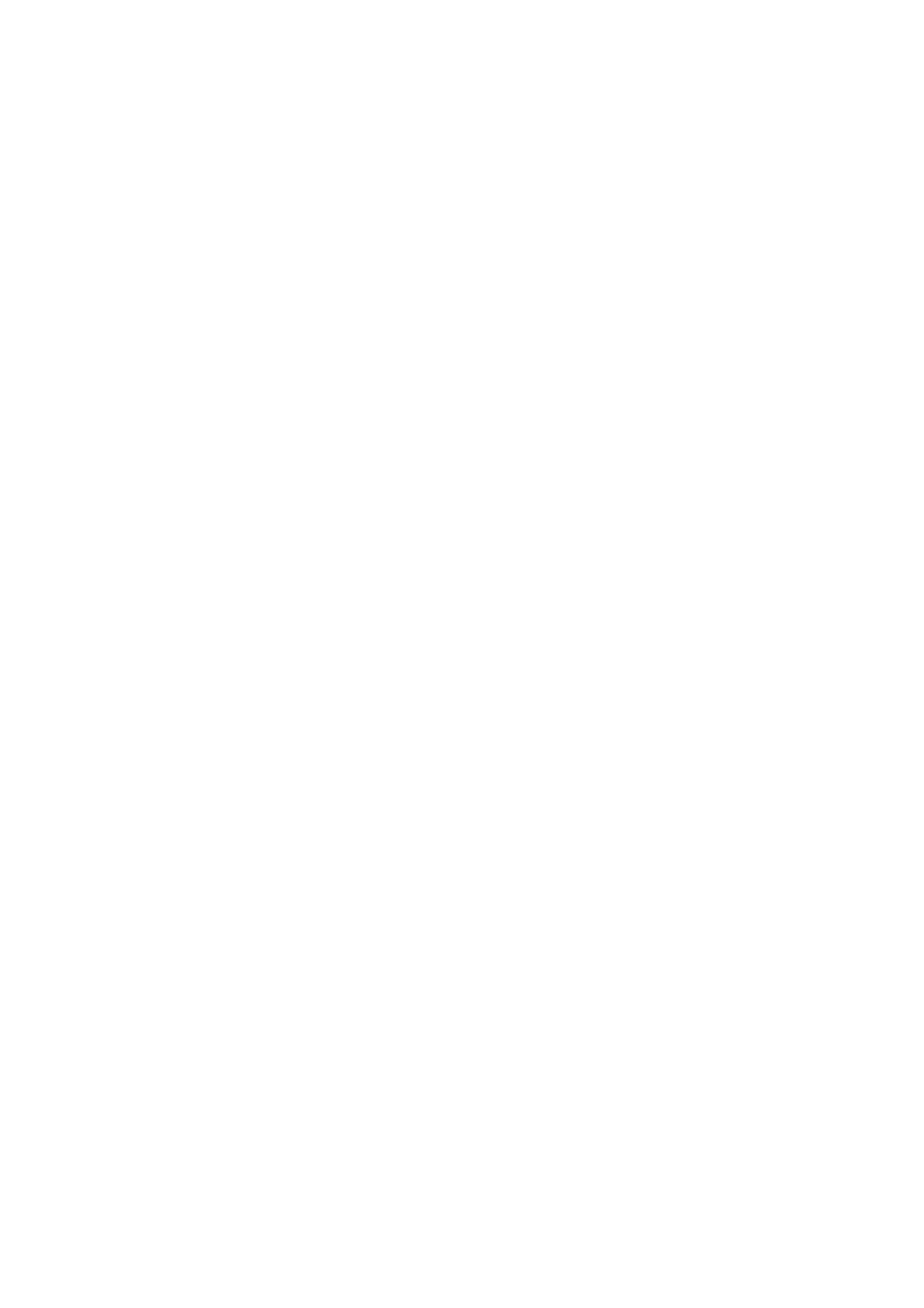# **1. SUMMARY OF MAJOR FINDINGS AND THEIR IMPLICATIONS**

Both conservation and socioeconomic objectives need to be addressed in the management of natural assets like Ningaloo. If these concerns are perceived to be in conflict or partly in conflict with each other, policy-makers and managers face the difficult task of balancing the two. This balancing exercise becomes more difficult in the case of resources where some of the socioeconomic benefits are largely non-market and, therefore, cannot be directly observed or valued in market transactions.

Visitors are attracted to Ningaloo for fishing and other non-fishing recreation. These recreational activities generate non-market benefits. That is, we are not able to observe directly the value people attach to the opportunities or the sites that are made available for recreation. The market transactions associated with recreation, such as the money that visitors spend for accommodation, food, transport and other activities, represent only a portion of the socioeconomic benefits of these recreational activities in the region. The approach adopted in our study therefore adds a new dimension to the information typically reported on tourism and economic benefits of recreation. Visitor expenses are cost to the visitors and, although they generate benefits to the regional economy, do not capture or reflect the full value derived from recreation. The true value of recreation is the economic surplus that visitors gain over and above what they spend as they engage in recreational activities. This economic surplus is defined as the monetary amount visitors would be willing to pay (WTP) for the opportunity to recreate over and above the cost associated with the recreation. This surplus value has to be inferred using non-market valuation techniques which utilize information derived from surveys of visitors (see below) or from observations of recreational behaviour. The term "economic welfare" is alternatively used to describe the economic surplus value.

Economists have developed techniques that help generate value estimates for the natural environment and these have been applied to a diverse set of valuation problems over the last three decades. In studies of recreation, economists usually employ site choice models, which hypothesize that people make choices to maximize the satisfaction (utility) they derive from recreational choices. Further, the techniques link choice to site characteristics, making it possible for the researcher to infer the relative values of different site attributes or characteristics. In summary, site choice models provide two useful results: a model of recreational behaviour and value estimates for both sites and site attributes.

This project developed site choice models for Ningaloo and used these models to evaluate economic surplus value (or economic welfare) changes arising from management changes. Further, the project developed the site choice models into agent-based models that can be used for simulating recreational choices and associated welfare changes under different management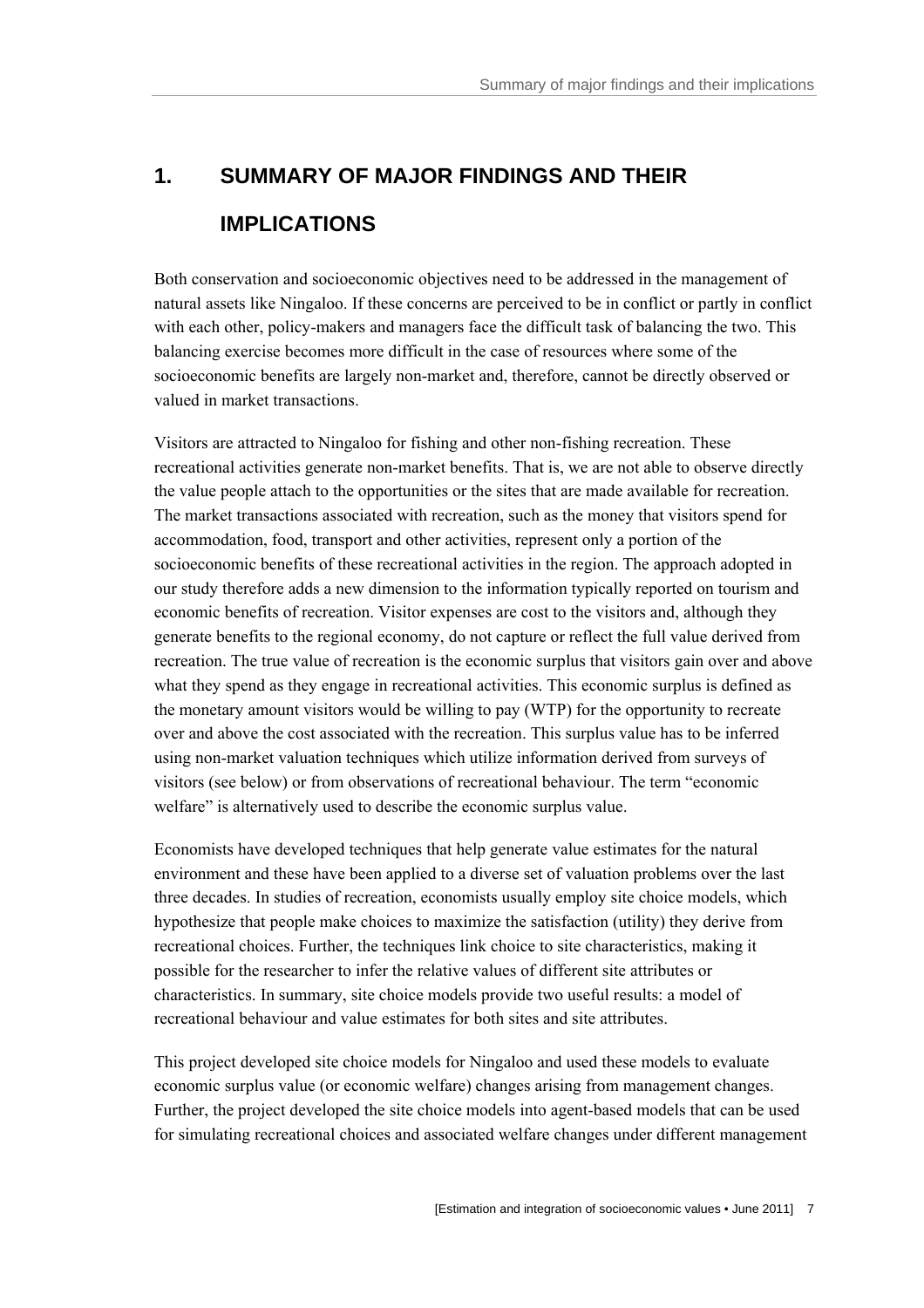scenarios. In the sections below, we present the specific objectives of the project, its findings and their management implications.

The models developed (and the data collected) provide a means by which managers can tackle key questions:

1) Are there particular sites/hotspots where people prefer to fish and recreate?

2) What factors can be used to predict where people will choose to fish and/or recreate? and

3) If current 'hot spots' or high pressure areas were closed for fishing and/or other recreation, where would visitors be expected to go?

### **1.1 Objectives**

The project had two major objectives.

- 1. Use data collected on observed fishing and non-fishing recreational choices to develop econometric models that can be used to predict the sites people choose for recreation (site choice modelling) and estimate the values that people attach to different sites and site attributes.
- 2. Develop simulation models (known as agent-based models) that can be used to assess the impact on choice and economic welfare of changes in management strategies, which can be integrated into CSIRO's management strategy evaluation (MSE) model.

### **1.2 Outcomes**

Over the period from 2007 to 2009, the project surveyed visitors to Ningaloo using a questionnaire that asked for information on recreational choices, visitor demographics and visitor satisfaction rates. A total of 426 visitors were surveyed and data were obtained for 1,102 fishing and non-fishing trips from these respondents. A third of these trips involved recreational fishing.

Econometric models of site choice were then estimated using the data. The model for nonfishing recreation included 40 sites throughout Ningaloo, several of which were on the Exmouth Gulf. Our models indicate that recreational site choice is influenced significantly by a diverse set of site attributes including: the cost of access to a site and the suitability of the site for a range of activities such as beach walking, snorkelling, swimming, swimming with marine fauna such as whale sharks and manta rays, and water sports. Further, we found that some demographic characteristics (age and presence of children) also affect the value of some of these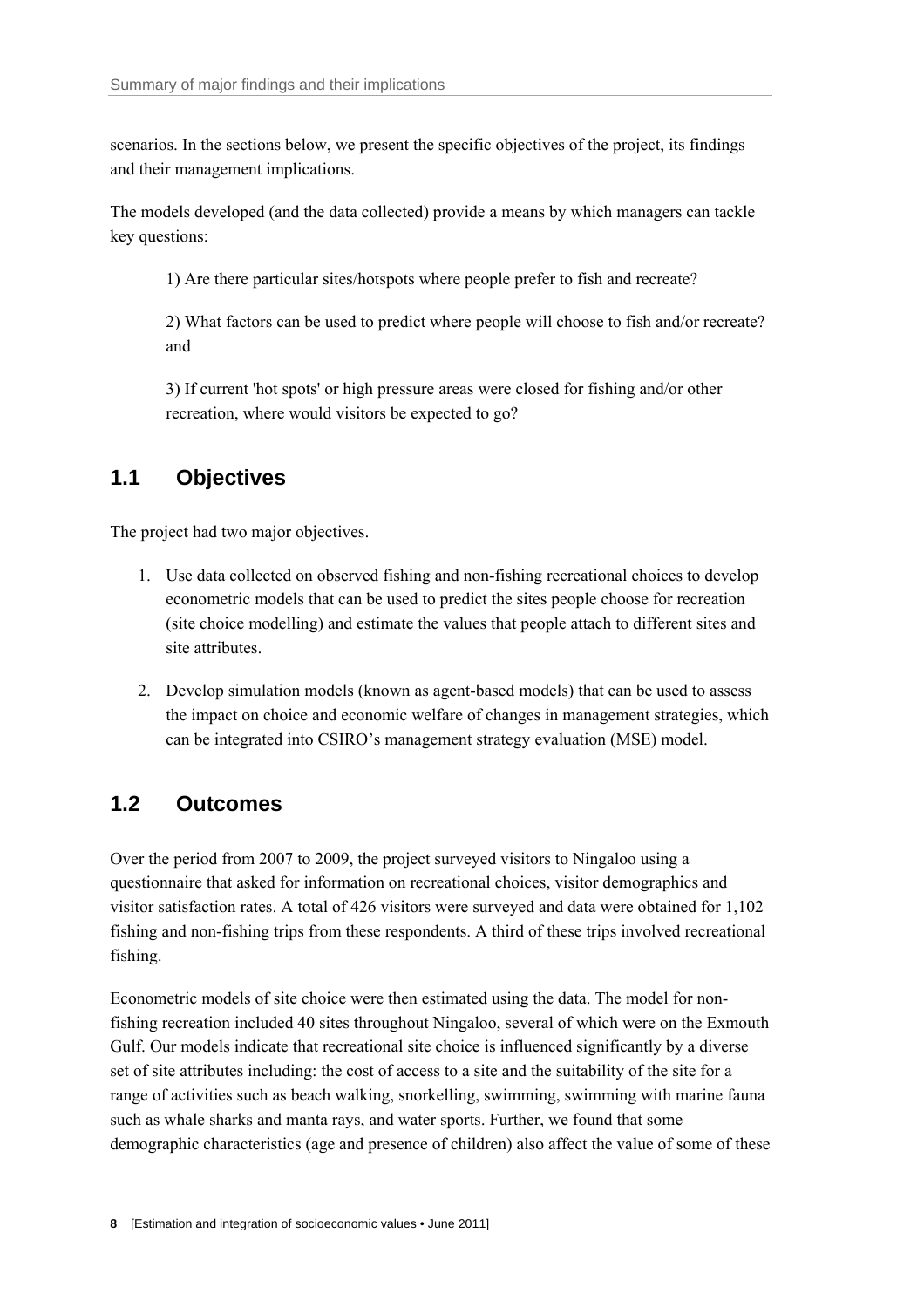attributes. In summary, our site choice model for non-fishing recreation provides an empirically based behaviour model that can be used to link choice to observable site characteristics and thus provide a basis for accomplishing the following:

- 1. Estimating value for site access (individual or groups of sites)
- 2. Estimating the value of changes in site attributes
- 3. Providing a behavioural model for structuring agents in the agent-based model of site choice that is used in management strategy evaluation (MSE)

We found that site access values range from almost nothing for some sites (e.g.  $T$ -Bone Bay – for non-fishing recreation) to as much as \$125 per trip for Gnaraloo Surfing. Other sites that are highly valued for non-fishing recreation include Turquoise Bay, Coral Bay, Oyster Stacks, Yardie Creek, and Warroora. Sites that have very attractive attributes and/or very few competing sites are highly valued. The results from the modelling are reported in detail below (Section 2). Earlier results (using smaller samples) have been reported in Raguragavan, Hailu and Burton (2010a). Previous results have also been presented in Ningaloo Cluster symposia and other seminars as listed in Section 2.

In the econometric modelling for recreational fishing, sites in Ningaloo were grouped into eleven destination choices. The primary influences on angler site choice were the cost of accessing the site and expectations regarding the angler's ability to catch high value fish, namely, prize and reef fish. Sites on the southern half of the region had high site access values. The value per fishing trip can be as much as \$74 (Coral Bay). Other highly valued recreational fishing sites include Warroora, Yardie Creek, and Pilgramunna. Further details are provided in Section 3 below.

In addition to the recreational fishing study focussing on Ningaloo referred to above, a study of state-wide recreational fishing choices using the 2000/2001 National Survey of Recreational Fishing (NSRF) data was also completed. These results are reported in Raguragavan, Hailu and Burton (2010b) and have been presented in Ningaloo Cluster symposia and other seminars as listed in Section 2. Further details on the study and its results are provided in Appendix D.

Finally, in addressing its major objective, the project has developed agent-based models of recreational choice behaviour using the estimated econometric models. These models have been coupled with coral-reef ecosystem models to provide integrated models for simulating both economic and biophysical outcomes. The integrated models have been used to undertake demonstrative simulations and results have been reported in several conference presentations and articles submitted to journals (Gao, Durkin and Hailu, 2010); Gao and Hailu, 2010b). There is a complex and two-way interaction between fishing site choices (human behaviour) and ecosystem dynamics. The implications of this complexity are that it is difficult to determine the socioeconomic and biological outcomes of a management change or the relative performance of alternative management strategies without the benefit of integrated modelling. Gao and Hailu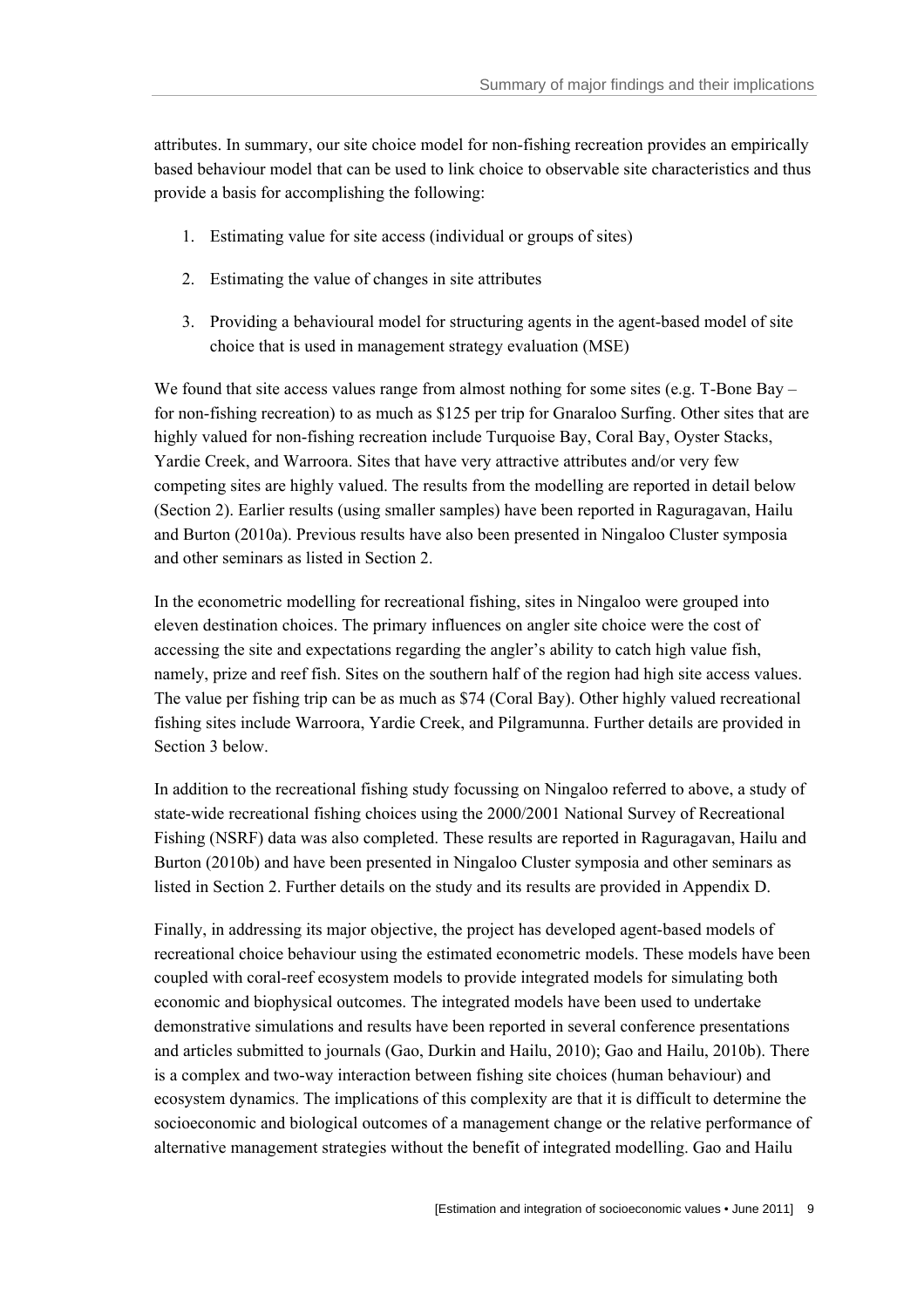(2010b) illustrate this by simulating the effects of three alternative site management strategies: a baseline strategy where no fishing sites are closed; a 2 month closure of a site; and a 6 month closure of a site. The alternative strategies are compared in terms of fish biomass and angler economic welfare outcome streams obtained over time. Further, these comparisons are done for two different fishing pressure environments: a low level (or baseline) fishing pressure level and a high fishing pressure level. They find that, because of the spill-over effects of site closure, overall target fish biomass might not improve as a result of site closure if the fishing pressure level is low. Fishing effort just gets shifted to open sites. Further, angler welfare is reduced as a result of the closure with the reduction being higher under the 6 month site closure than the 2 month site closure. In summary, for a low fishing pressure environment, angler welfare is reduced less with the shorter (2 month) closure than with longer (6 month) site closure. This observation is intuitive and thus 'expected'. However, in cases where the underlying fishing pressure is higher, both fish biomass and angler economic welfare gains increase with the length of the closure period. That is, a longer site closure strategy (6 month) is preferred to a shorter (2 month) closure strategy or to a strategy where there is no site closure. These observations highlight the need for the use of simulation platforms to track complex outcomes and help managers and other stakeholder explore conservation and economic tradeoffs implied by alternative resource management choices. Further details are provided in Gao and Hailu (2010b).

### **1.3 Implications for Management**

Our models look at the set of all available sites in Ningaloo. They link choice to site attributes and the characteristics of the visitor. These features allow resource managers to find consistent answers to different questions. Some of the key management implications can be summarized as follows:

- 1) Since sites differ greatly in access values, management changes that restrict access or limit recreation in highly valued sites cause higher economic welfare losses among visitors. These welfare losses occur because visitors have to recreate less or recreate at sites that are less desirable. The corollary to this is that there are many sites where the access values are low. This provides managers with some flexibility when it comes to balancing conservation and recreational benefits.
- 2) The closure of sites that have low value is unlikely to have spill-over effects (redistributed pressure) on other sites.
- 3) The values of some sites vary by household type. For example, sites offering water sporting opportunities such as diving and surfing, are valued more by younger people and people without children. Improvements in these sites are likely to cause more welfare gains for some segments of society than others. Similarly, welfare losses from site deterioration or site use restrictions are distributed unevenly.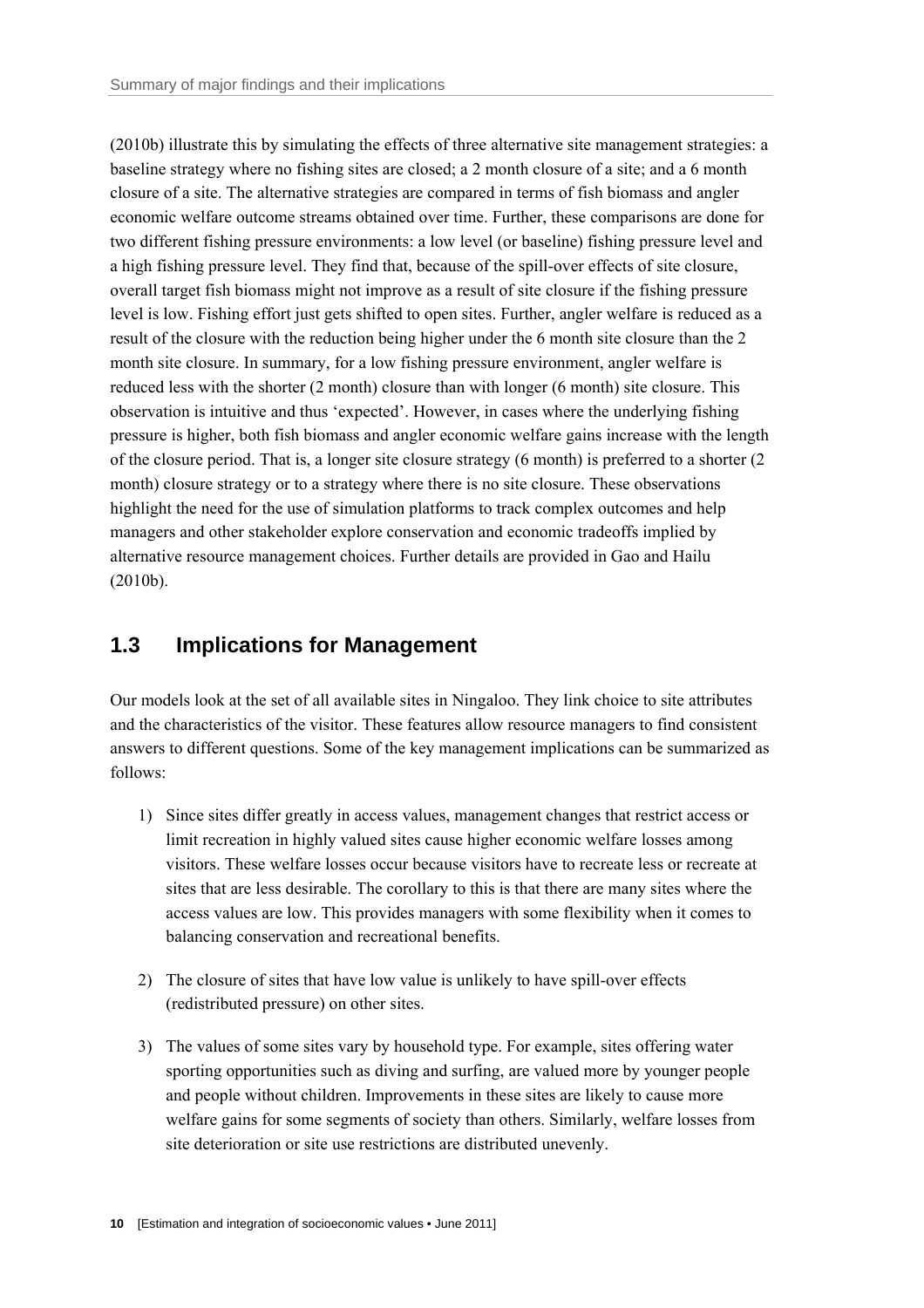- 4) The recreational fishing data from the surveys in Ningaloo indicates that site choice among anglers is driven by their expectation of catching high value fish. The expectations of catching low value fish had statistically insignificant effects on angler site choice.
- 5) We have generated access site values averaged across all respondents as well as across respondents who recreate at a site. These values provide a per trip value that can be aggregated to generate total estimates of the value of recreation at a site. This is a key, and previously unavailable, piece of information that managers and other stakeholders can use as they consider different management alternatives.
- 6) The models developed in this project can be used to optimize access regimes, both spatially and temporally.
- 7) Models can be used to guard against unintended consequences of management change, particularly any potential spill-over effects of restrictions on recreational access to sites. Below we present the modelled effects of site closure for non-fishing recreation (Table 1) and recreational fishing (Table 2). In the case of non-fishing recreation, sites that are expected to receive the highest frequency of trips are Turquoise Bay, Coral Bay, Oyster Stacks, Yardie Creek and Gnaraloo Surfing (column 1, Table 1). The remaining columns in Table 1 show how the trips to each of these sites would be distributed into other sites if the site was closed. For example, if Turquoise Bay was closed, 16.5% of the trips allocated to this site would spill over to Oyster Stacks and 15.2% would spill over to Yardie Creek (column 2, Table 1). In the case of regions with too few substitutes, these spill-over effects can be severe, as in the case of Gnaraloo – closure of this site would mean that most of the pressure (81.68%) would be redistributed to Red Bluff.
- 8) From our sample, the recreational fishing sites that would receive the most trips are the North West Reef, Tantabidi, Exmouth, Coral Bay and Lighthouse Bay. It is recognized that boats can be launched from most of these sites. There is very little spill-over effects between the northern and southern section of Ningaloo. The most severe case of spillover occurs from a closure of Coral Bay, which would mean that Warroora fishing sites would receive almost 85% of the baseline fishing trips from Coral Bay. Spill-over effects for the full set of sites are shown in Appendix C.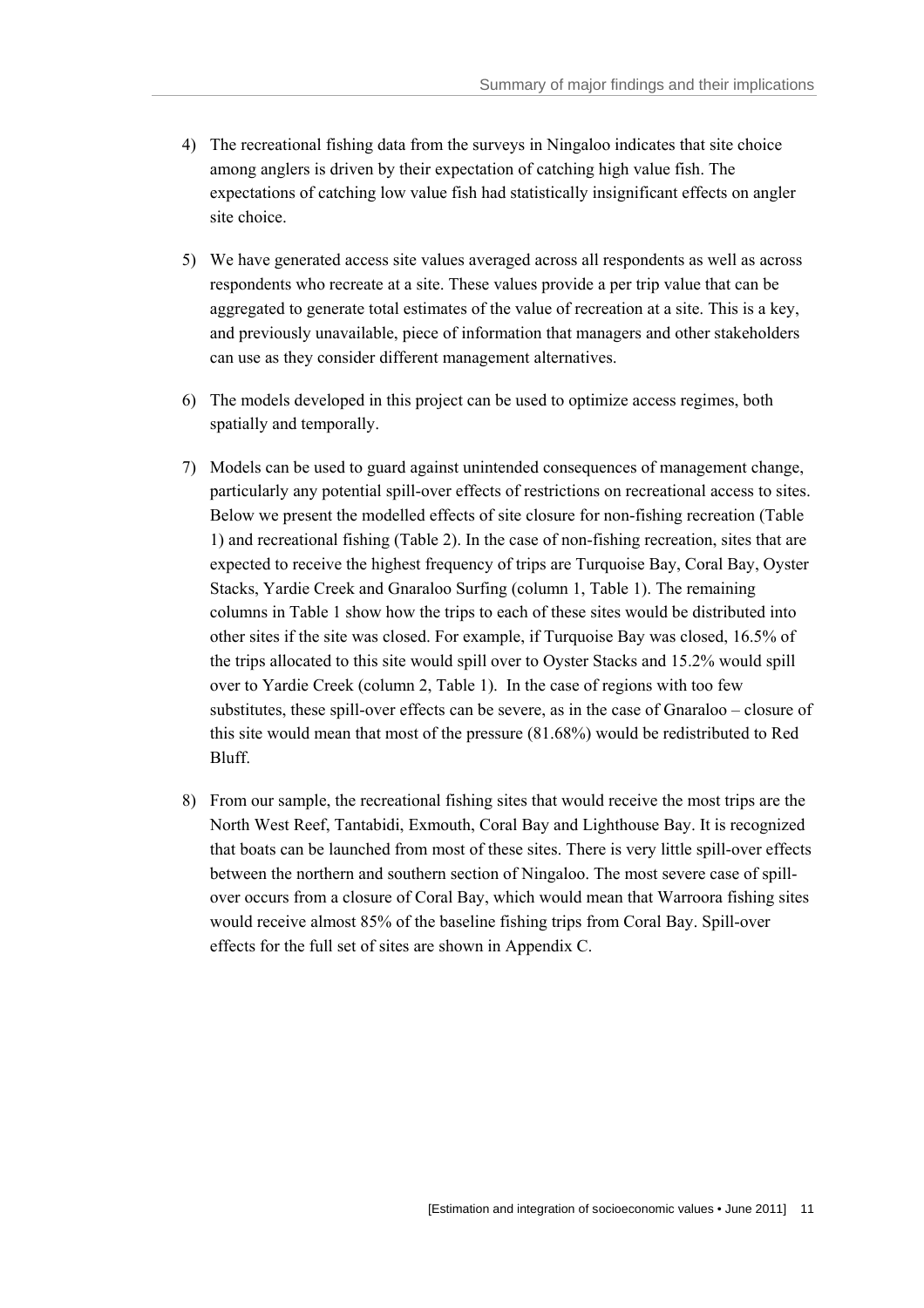|                         | Predicted | Spill-over effects from closed site (% increase in trips) |               |        |           |          |
|-------------------------|-----------|-----------------------------------------------------------|---------------|--------|-----------|----------|
| Site affected           | share of  | Turquoise                                                 | Oyster        | Yardie | Coral Bay | Gnaraloo |
| by trip spill           | trips     | Bay                                                       | <b>Stacks</b> | Creek  | (CB)      |          |
| The Dunes Surfing Beach | 3.52      | 5.67                                                      | 4.91          | 4.36   | 0.29      |          |
| Tantabiddi              | 3.45      | 5.78                                                      | 5.00          | 4.62   | 0.21      |          |
| Lakeside                | 2.32      | 4.03                                                      | 3.48          | 3.40   | 0.12      |          |
| Turquoise Bay           | 17.97     |                                                           | 27.23         | 27.53  | 0.94      |          |
| <b>Oyster Stacks</b>    | 9.44      | 16.49                                                     |               | 14.71  | 0.49      |          |
| Pilgramunna             | 3.20      | 5.60                                                      | 4.89          | 5.21   | 0.16      |          |
| Sandy Bay               | 4.34      | 7.59                                                      | 6.65          | 7.24   | 0.22      |          |
| Yardie Creek            | 8.71      | 15.22                                                     | 13.42         |        | 0.45      |          |
| Coral Bay               | 10.84     | 0.72                                                      | 0.63          | 0.62   |           |          |
| Eco Tour (CB)           | 1.18      | 0.08                                                      | 0.07          | 0.07   | 17.91     |          |
| Whale Shark Tour (CB)   | 4.13      | 0.27                                                      | 0.24          | 0.24   | 62.60     |          |
| Warroora                | 0.68      |                                                           |               |        | 8.28      |          |
| Quobba Station          | 0.31      |                                                           |               |        |           | 18.32    |
| Red Bluff               | 0.97      |                                                           |               |        |           | 81.68    |
| Gnaraloo                | 5.24      |                                                           |               |        |           |          |

| Table 1: Matrix of spill-over effects from the closure of recreational (non-fishing) sites at |  |  |
|-----------------------------------------------------------------------------------------------|--|--|
| Ningaloo.                                                                                     |  |  |

Table 2: Matrix of spill-over effects of the closure of selected recreational fishing sites at Ningaloo.

| Site affected   | Predicted |         | Spill over from site closure (% increase in trips) |            |            |        |       |
|-----------------|-----------|---------|----------------------------------------------------|------------|------------|--------|-------|
| by trip spill   | share of  | Exmouth | North West                                         | Lighthouse | Tantabiddi | Yardie | Coral |
|                 | trips     |         | Reef                                               | Bay        |            | Creek  | Bay   |
| Learmonth       | 3.58      | 7.81    | 6.21                                               | 5.86       | 4.20       | 1.44   | 9.07  |
| Exmouth         | 11.23     |         | 20.22                                              | 18.82      | 14.28      | 4.83   | 5.49  |
| Bundegi         | 8.53      | 16.27   | 15.11                                              | 14.63      | 11.51      | 5.17   | 0.08  |
| North West Reef | 14.70     | 25.89   |                                                    | 24.17      | 22.48      | 10.92  | 0.16  |
| Lighthouse Bay  | 10.57     | 18.61   | 18.52                                              |            | 15.19      | 7.28   | 0.08  |
| Tantabiddi      | 13.92     | 17.93   | 21.12                                              | 18.89      |            | 19.38  | 0.14  |
| Ned's Camp      | 5.75      | 5.39    | 7.04                                               | 6.87       | 10.58      | 11.92  | 0.08  |
| Pilgramunna     | 8.71      | 5.27    | 7.77                                               | 7.10       | 14.32      | 38.30  | 0.18  |
| Yardie Creek    | 5.55      | 2.42    | 3.88                                               | 3.56       | 7.31       |        | 0.25  |
| Coral Bay       | 10.71     | 0.40    | 0.14                                               | 0.10       | 0.12       | 0.76   |       |
| Warroora        | 6.74      | 0.01    |                                                    |            |            |        | 84.46 |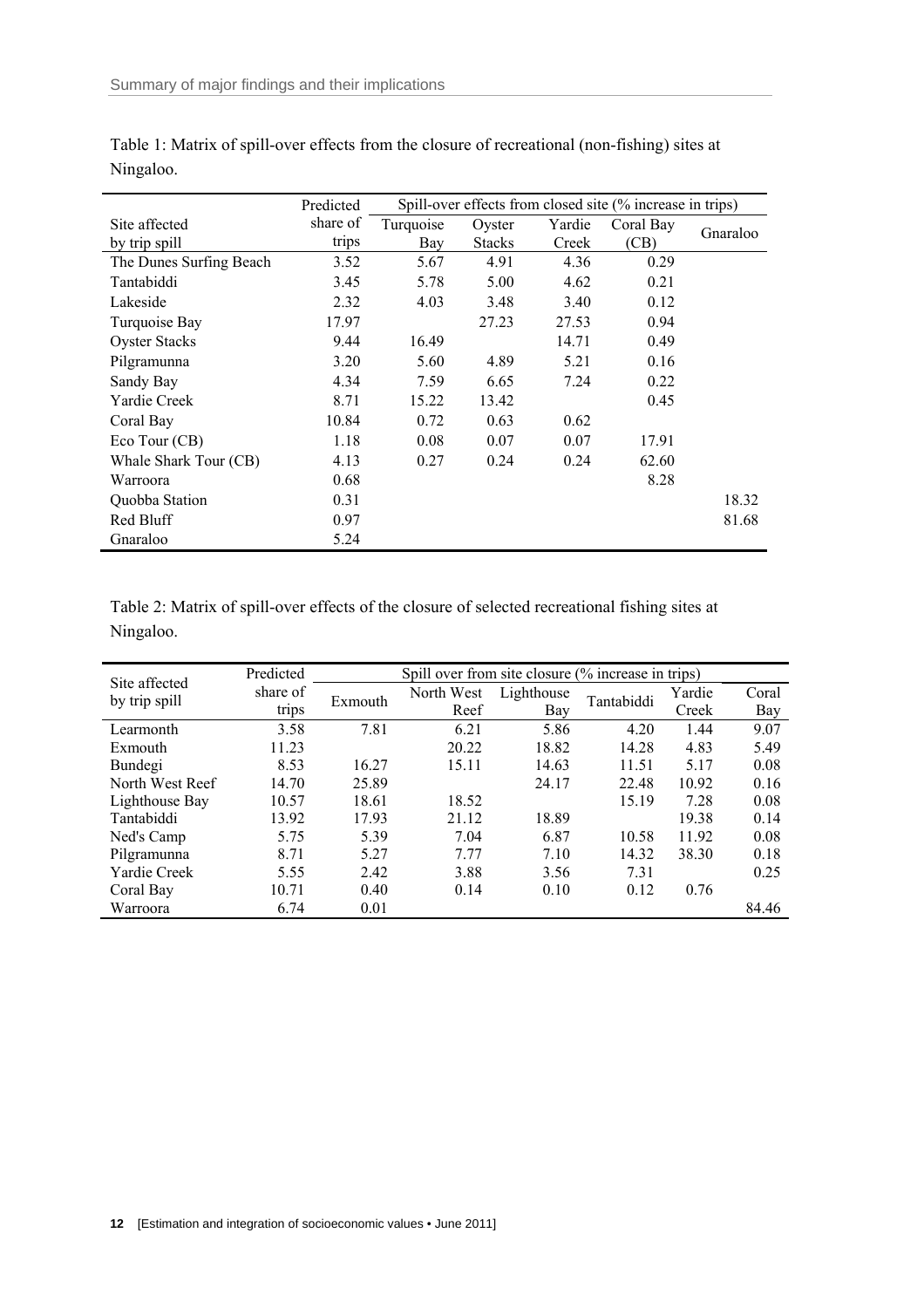### **1.4 Other Benefits**

This study is the first to integrate empirically based models of recreational fishing site choice and a biophysical model of coral-reef ecosystem dynamics. As indicated above, these models provide a very useful way of assessing economic and conservation outcomes. In some cases, perceived conflicts might not be real whereas in others real conflicts are the more usual case. These models allow managers and stakeholders to identify trade-off more clearly and quantitatively and make more informed choices. Currently, we are working in collaboration with Project 5 on Integration and Modelling and with others to refine the coral-reef ecosystem model.

# **1.5 Problems Encountered**

The project faced one major challenge. The rate of survey responses obtained for questionnaires handed out in Ningaloo was initially low. This is because the nature of data required was detailed and the survey was long. Consequently, respondents were discouraged and forms were not returned in sufficient numbers to provide data to develop the models. As a result, the empirical analysis was delayed. The project changed its approach to data collection and began employing face-to-face interviews to maximize completion rates of the questionnaires. This change in approach enabled us to generate a usable sample that was bigger than was initially planned.

# **1.6 Acknowledgements**

We are grateful to the Department of Fisheries WA and Neil Sumner for providing the data from the National Survey of Recreational Fishing (NSRF) (2000/1). Ningaloo Cluster Project 3 leaders, Dr Tod Jones and Professor David Wood, also provided data and help distributing surveys. We are also grateful to Professor Lynnath Beckley (Project 2 – Reef Use) for information on fishing data sources.

The project benefitted greatly from survey work undertaken by Dominique Leib, John Curry, Sayed Iftekhar, Julie Sharper, Heidi Khojasteh, Doc Lap Tran, and Jeffrey Durkin. Dominique and John contributed to the development of the survey. Jeffrey Durkin was a key player in the second stage of the survey where it became necessary to undertake face-to-face interviews. Jeff also processed the survey data and wrote a report on the survey results. We are also thankful to Professor Jessica Meeuwig and Heather Taylor at the Centre for Marine Futures (UWA) for help with surveys. Sam McMillan and Derek Walker from the Centre undertook surveying activities in Ningaloo for the project.

Jananee Raguragavan worked on the project from 2006 to 2009 and played a key role in the development of the survey questionnaire. She organized the field surveys until April 2009. Jananee worked on the Random Utility Models (RUM) using earlier Ningaloo data on recreation (Raguragavan, Hailu and Burton 2010a) and the state-wide fishing study using the NSRF data (Raguragavan, Hailu and Burton 2010b).

We thank the CSIRO Cluster leader, Professor Neil Loneragan, for useful comments on the draft versions of this report.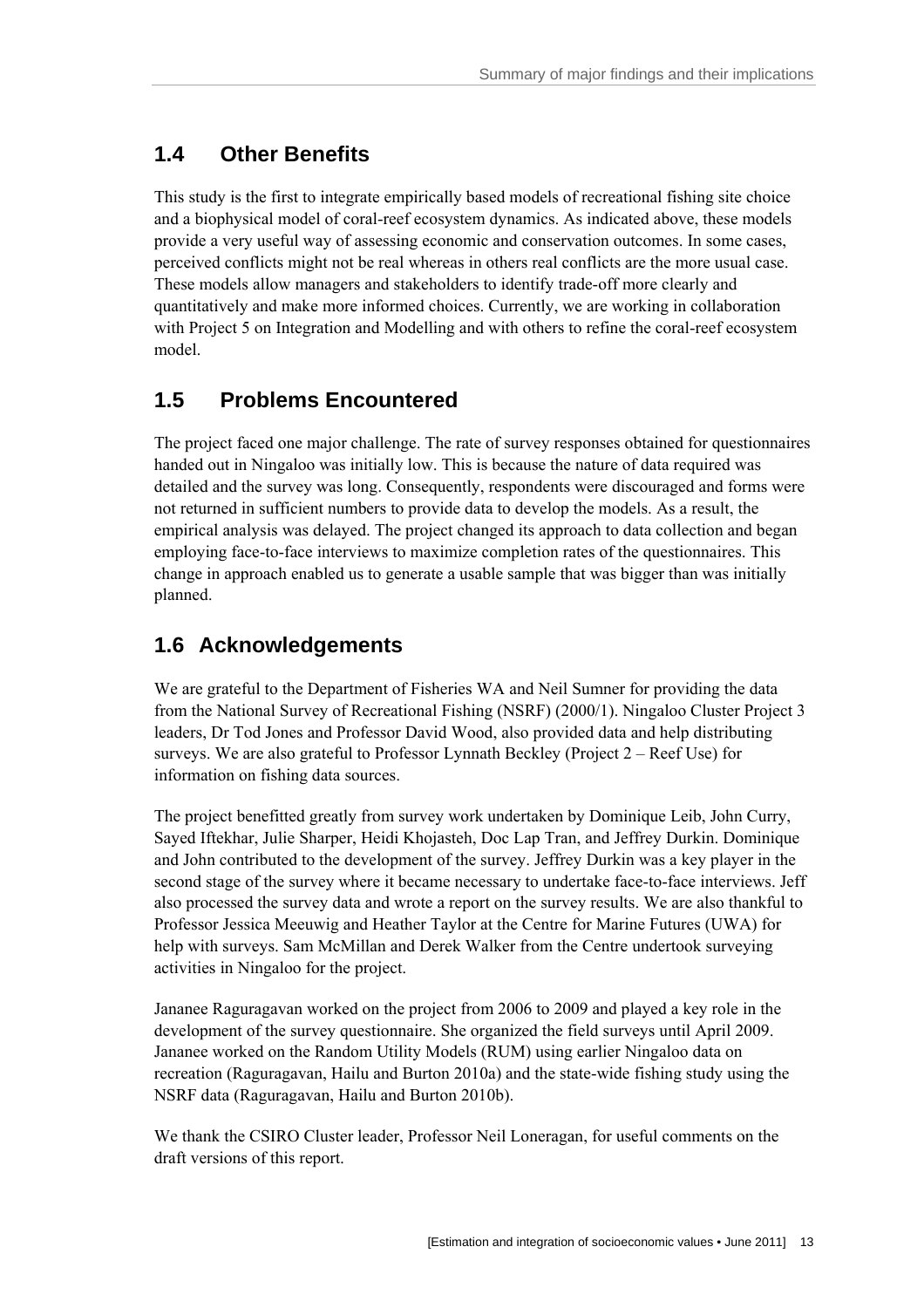## **2. COMMUNICATION OF PROJECT RESULTS AND DATA**

### **2.1 Publications and planned Publications**

There are several papers that have been submitted to journals:

- 1. Raguragavan, J., Hailu, A., and Burton, M. P. (submitted). "Valuation of marine based non-fishing recreation" Coastal Management. (**In revision**)
- 2. Raguragavan, J., Hailu, A., and Burton, M. P. (submitted). "Economic valuation of recreational fishing in Western Australia: State-wide random utility modelling of fishing site choice behaviour". Australian Journal of Agricultural and Resource Economics. (**In revision**)
- 3. Gao, L., and Hailu, A., (Submitted). "Evaluating the effects of area closure for recreational fishing in a coral reef ecosystem: The benefits of an integrated economic and biophysical modelling". Ecological Economics (**In press**).
- 4. Gao, L., and Hailu, A., (2011). "Recreational Trip Timing and Duration Prediction". Tourism Economics (**In press**)

The following papers have been presented in conferences and subsequently published in refereed conference proceedings:

- 1. Gao, L. and Hailu, A. (2010) "Integrating recreational fishing behaviour within a reef ecosystem as a platform for evaluating management strategies", The 24th IEEE International Conference on Advanced Information Networking and Applications, April 20-23, 2010 Perth, Western Australia.
- 2. Gao, L., Durkin, J., and Hailu, A. (2010) "An agent-based model for recreational fishing management evaluation in a coral reef environment" Proceedings of the International Conference on Agents and Artificial Intelligence, January 22 - 24, 2010 Valencia, Spain.

Planned publications

- 1) Multi-criteria decision methods (MCDM) for evaluation management outcomes: Balancing economic and conservation outcomes in the management of marine based recreation (authors: Lei Gao and Atakelty Hailu)
- 2) Nested logit modelling of recreational choices in Ningaloo (potential authors: Atakelty Hailu and Lei Gao)
- 3) Site management and spill-over effects: Ningaloo recreational modelling using RUM (potential authors: Lei Gao and Atakelty Hailu)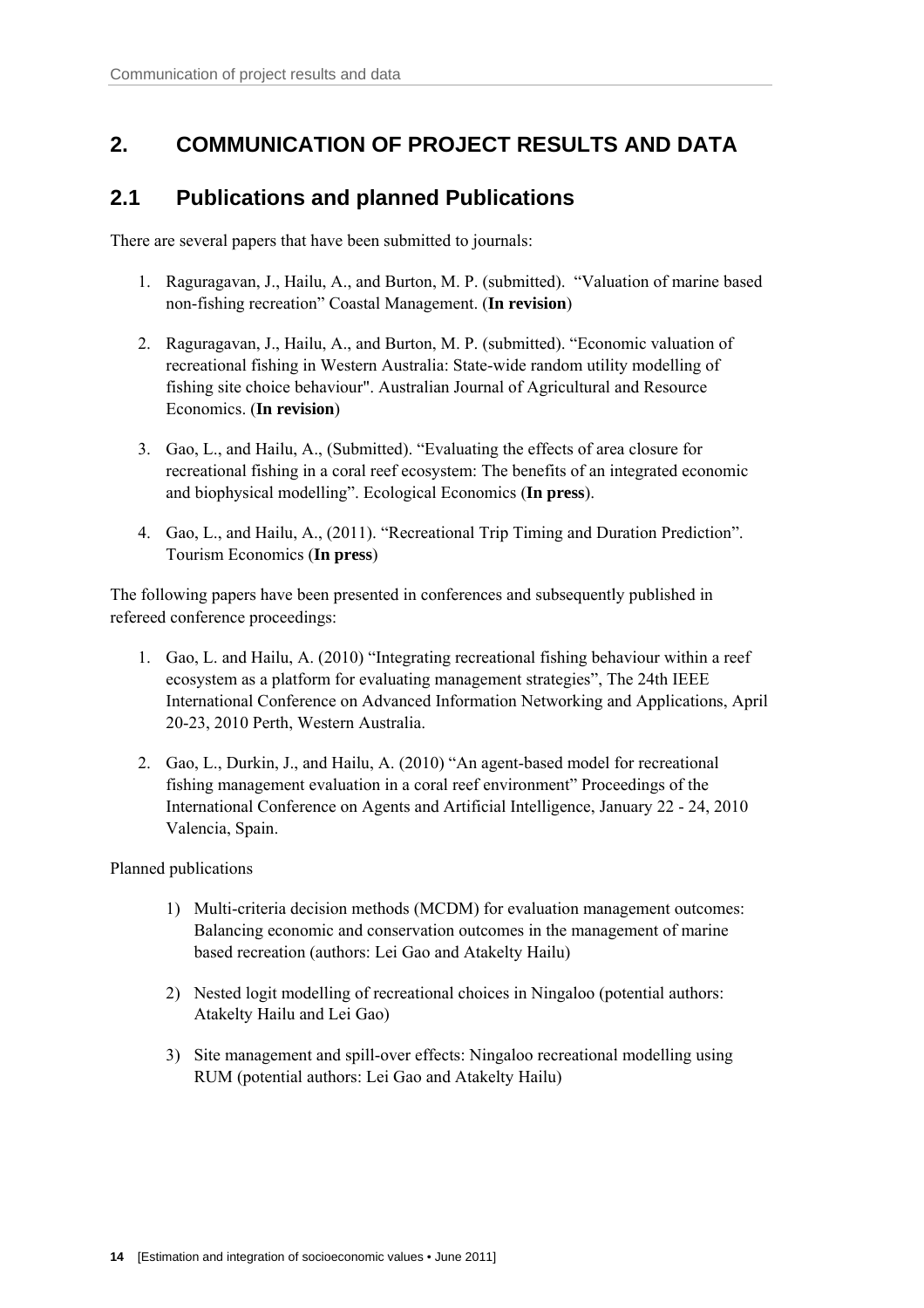# **2.2 Communications**

The findings of this project are being disseminated through publications and presentations in seminars and conferences. Information on findings and the model will be made available on the web for wider dissemination. Several papers have been published in the scientific literature. Planned communications include presentations in the Oceans Institute of the University of Western Australia.

### **2.2.1 Presentations**

Project results have been presented both to local, national and international audience. The presentations are listed below:

- Raguragavan, J., Hailu, A., and Burton, M. P. (2008) "Modelling Recreational Site Choice for Ningaloo", Second Annual Ningaloo Research Symposium, May 28-29, Murdoch University, WA.
- Hailu, A., Burton, M. P., and Raguragavan, J. (2009) "The value of recreation and management strategy evaluation", Third Ningaloo Research Symposium, Exmouth, Australia.
- Raguragavan, J. and Hailu, A. (2009) "The value of recreation in Ningaloo", School of Agricultural and Resource Economics (UWA) Seminar Series. October 23.
- Gao, L. and Hailu, A. (2010) "Integrating recreational fishing behaviour within a reef ecosystem as a platform for evaluating management strategies", The 24th IEEE International Conference on Advanced Information Networking and Applications, April 20- 23, Perth, Western Australia.
- Gao, L., Durkin, J., and Hailu, A. (2010) "An agent-based model for recreational fishing management evaluation in a coral reef environment", The International Conference on Agents and Artificial Intelligence, January 22 - 24, Valencia, Spain.
- Gao, L. and Hailu, A. (2010) "Evaluating the effects of recreational fishing access fees: a coupled model of site choice and a coral reef ecosystem", Australian Agricultural and Resource Economics Society Annual Conference, February 9-12.
- Gao, L. and Hailu, A. (2010) "Using agent-based modelling to integrate econometric models (RUMs) of recreational fishing behaviour and coral reef ecosystem as a platform for policy simulation", June 23-25, ESHIA, Alessandria, Italy.

### **2.2.2 Student Projects**

There is a linked PhD project by Abbie McCartney (ARE, UWA) that looks at public and expert values on passive-use values related to marine resources. This research investigated whether, and under what circumstances, valuations of marine resources differed between the general public and expert groups. The results highlight the importance of knowledge in valuation. In the case of Ningaloo, values held by experts and the general public were similar. However, this finding is not expected to hold for marine resources that are less well known to the general public, highlighting the need to create resource awareness among the public.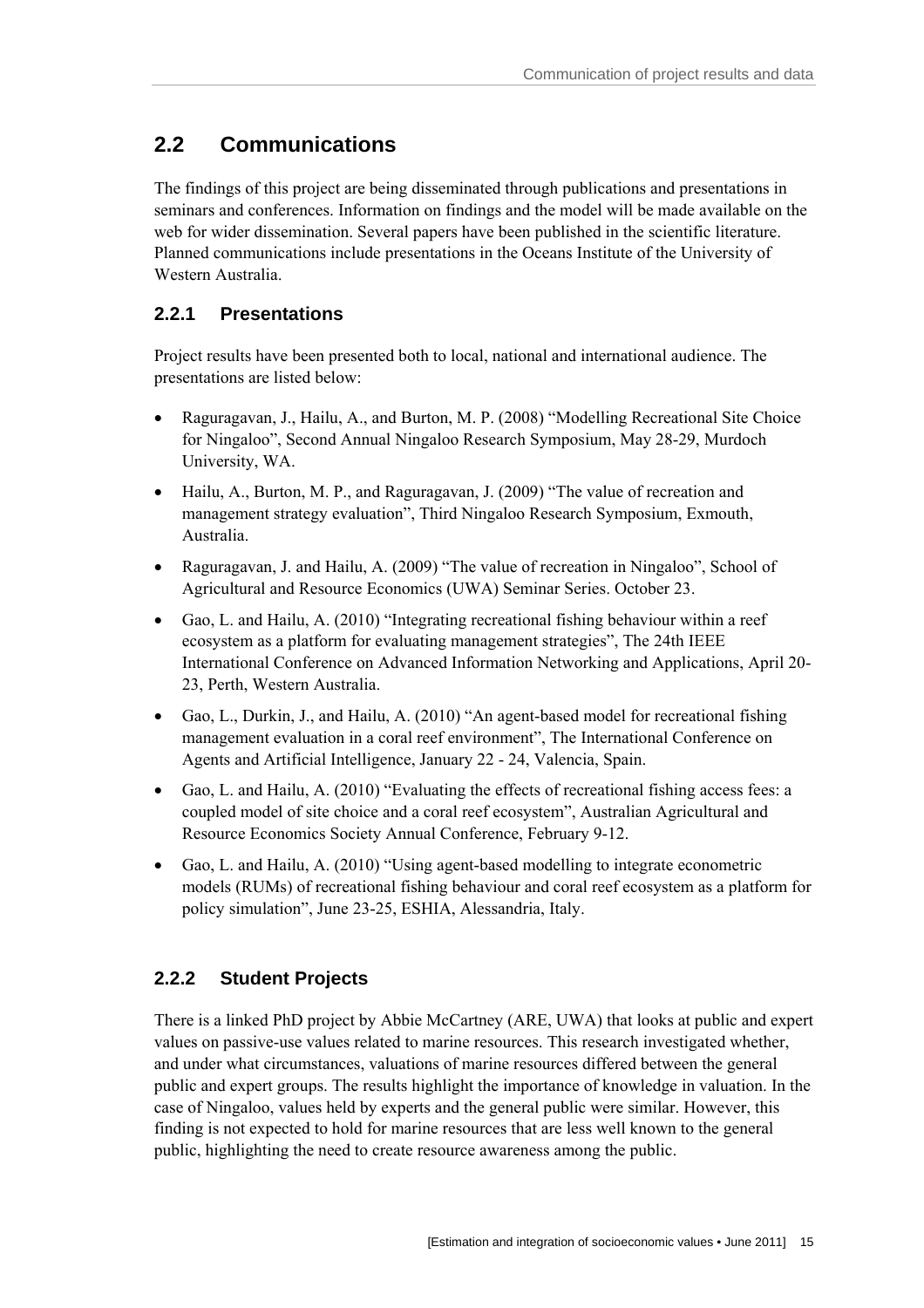The study also investigated how values were affected by envisaged management processes. In the case of Ningaloo, it found that people driving four wheel drive vehicles on the coast were less likely to support turtle protection program that somehow restricted their driving. In general, the study finds that it is useful to clarify management processes in the valuation of proposed changes to marine resource management.

### **2.2.3 Data Summary and Accessibility**

The project conducted a survey of people who were fishing and recreating in the Ningaloo region of Western Australia. The questionnaire was revised on at least two occasions. These revisions resulted from feedback from staff members who visited the region and interacted with respondents who were willing to participate in the survey.

The survey questionnaire consisted of three sections. The first set of questions relate to the demographic details of the respondent and included information on country of origin, length of stay in the region, by what means the respondent travelled in the region as well as the size of the cohort with which the respondent was travelling. This section of the survey also collected information pertaining to the previous twelve month recreational and fishing experience in the region. For those who were fishing, information on the skill and experience of the angler as well as cost of the angler's fishing equipment was collected.

The second section of the survey asked participants to keep a log book of the fishing trips that they undertook to fishing sites in the Ningaloo region. The data requested in this section included: the site; the time at which fishing occurred; and the location at which the respondent lodged the night prior to the day of the trip. The participants, when choosing a site, were asked to allocate a rank to a set of reasons or recreational site attributes, i.e. scenery, time available, etc. Other information solicited included: the age of the anglers; the species and number of fish caught and released; and cost incurred as part of the trip (including the cost of bait, tackle, boat hire, boat fuel and food). Anglers were also asked to identify any fish species that they were targeting. A map of the Ningaloo sites that was included in the questionnaire is shown in Figure B1 in Appendix B.

The third section of the survey collected information on non-fishing recreational trips undertaken by the respondent. As with the fishing information, these data were collected in the form of a log book for each trip and for up to a maximum of seven trips. Again the recreational site chosen, the time of recreation and the location of the previous night's accommodation are recorded in the survey. In this section of the survey, the participant ranked the site on a set of choice parameters or reasons, which included scenery, time available, etc. The respondent then allocated a rank to the site on satisfaction parameters that included beach walking, swimming with animals, sightseeing, etc. The allocated ranks range from 1 (high) to 5 (low). Data on the cost of car fuel, recreational equipment, refreshment and accommodation were also collected.

Participants responded to the questions that they wished to answer and consequently there are a considerable number of surveys with incomplete data. In some instances, there are survey forms with only demographic data and, in other surveys, there are fishing or recreational trip records lacking the associated demographic data. Not all participants undertook both fishing and recreational trips (Table 3).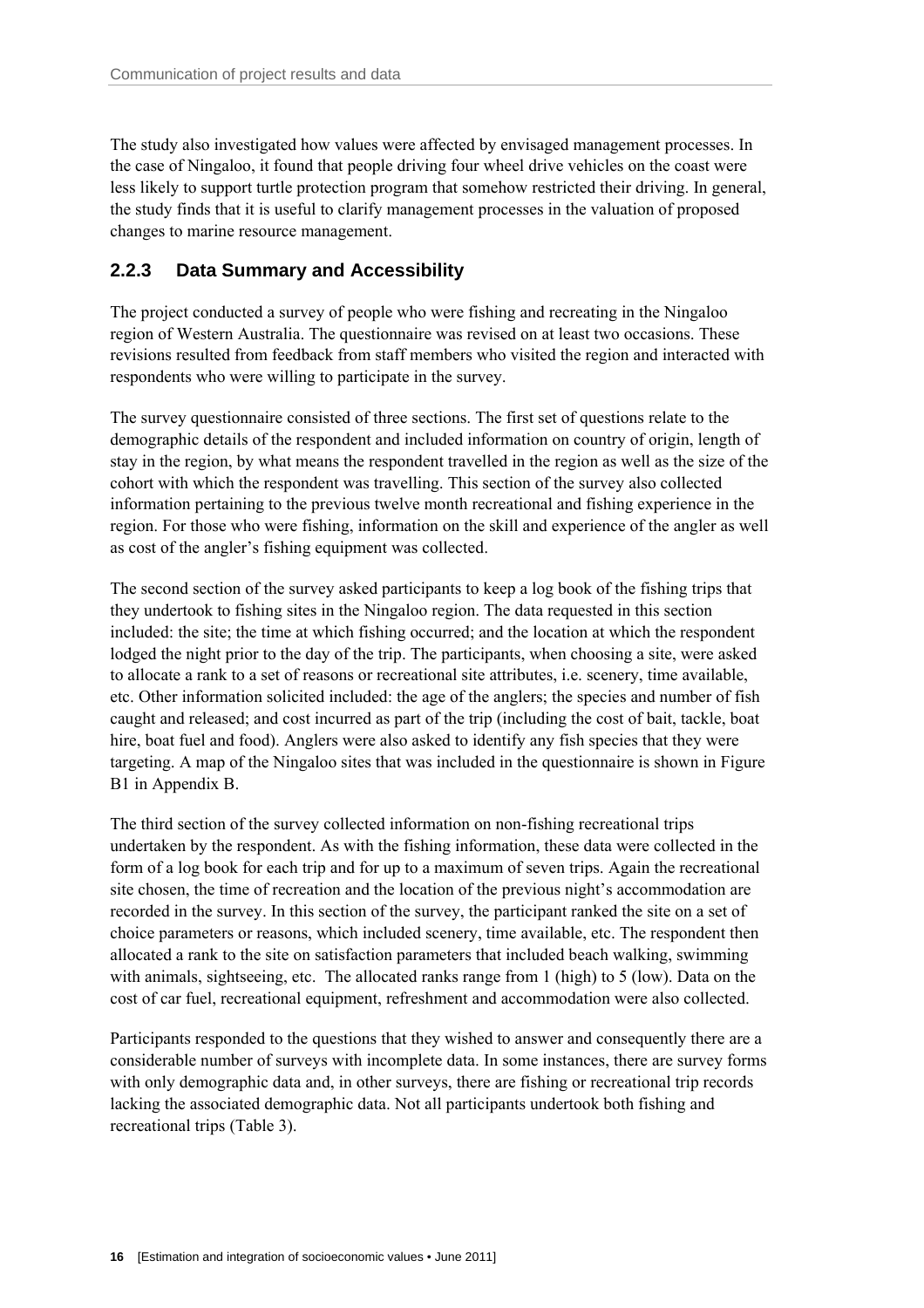Initially, the surveys were handed out to visitors. Respondents were asked to fill in their demographic and recreational trip data and post the completed questionnaire to the School of Agriculture and Resource Economics at the University of Western Australia. This approach yielded a response rate of only 18% and a decision was made in May 2009 to change the project's approach to data collection. Face-to-face interviews were used using the same questionnaire. These face-to-face surveys were undertaken in July and August 2009. The first of these two field trips concentrated on non-fishing recreational data gathering and the second field trip concentrated on fishing recreation.

| Description                | Total | Fishing<br>Only | Recreation Only | Rec & Fishing | Demographic<br>Onlv |
|----------------------------|-------|-----------------|-----------------|---------------|---------------------|
| Respondents                | 426   | 98              | 209             | 95            | 24                  |
| Respondents with trip data | 402   | 98              | 209             | 95            |                     |
| Trip Records               |       |                 |                 |               |                     |
| <b>Fishing Trips</b>       | 332   | 171             |                 | 161           |                     |
| <b>Recreational Trips</b>  | 774   |                 | 584             | 190           |                     |

Table 3: Response numbers from the surveys conducted in Ningaloo

A total of 426 visitors were surveyed, and 402 of these provided trip information. About half (48%) of the surveyed respondents visited the region in order only to recreate while a further 22.5% were there for the fishing only, and the rest of the respondents combined fishing with other recreational activities. Data collected covered a total of 774 trips. Of the 774 recreational trips reported, 75% were purely for recreational purposes; the other 25% combined fishing and non-fishing recreation in a trip.

On average, respondents who were in the region for non-fishing recreation only recorded 2.8 trips and those in the region for fishing only recorded 1.7 trips. The other respondents recorded an average of 3.7 trips for either fishing or recreation.

The data collected in the survey are stored in an Excel spreadsheet with a worksheet for each of the survey sections, i.e. demographic, fishing trips and recreational trips. The data from face-toface surveys were standardised so that names of fishing and recreational sites as well as sites of accommodation were checked for consistency in spelling. Where possible the location of the site is entered before the site name itself for easy identification, e.g. Exmouth Ningaloo Lodge.

Each section of the survey has been analysed using SPSS and the results are reported in a summary report produced by Durkin (2009). It should be noted that this analysis in Durkin (2009) was carried out so that there is a better understanding of the strengths and weaknesses of the collected data. These data underpin the development of revised econometric models for recreational site choice and econometric models for fishing in Ningaloo.

During the initial data analysis, it became apparent that the survey information would be better stored in a database. The database not only records the information collected in the survey but also tables pertaining to the species of fish caught, the distance between sites and a reference point, as well as information on respondents who were visiting in groups. This later information would enable a more accurate analysis of cost data. Descriptions of database table contents are provided in Tables A1 to A10 in Appendix A.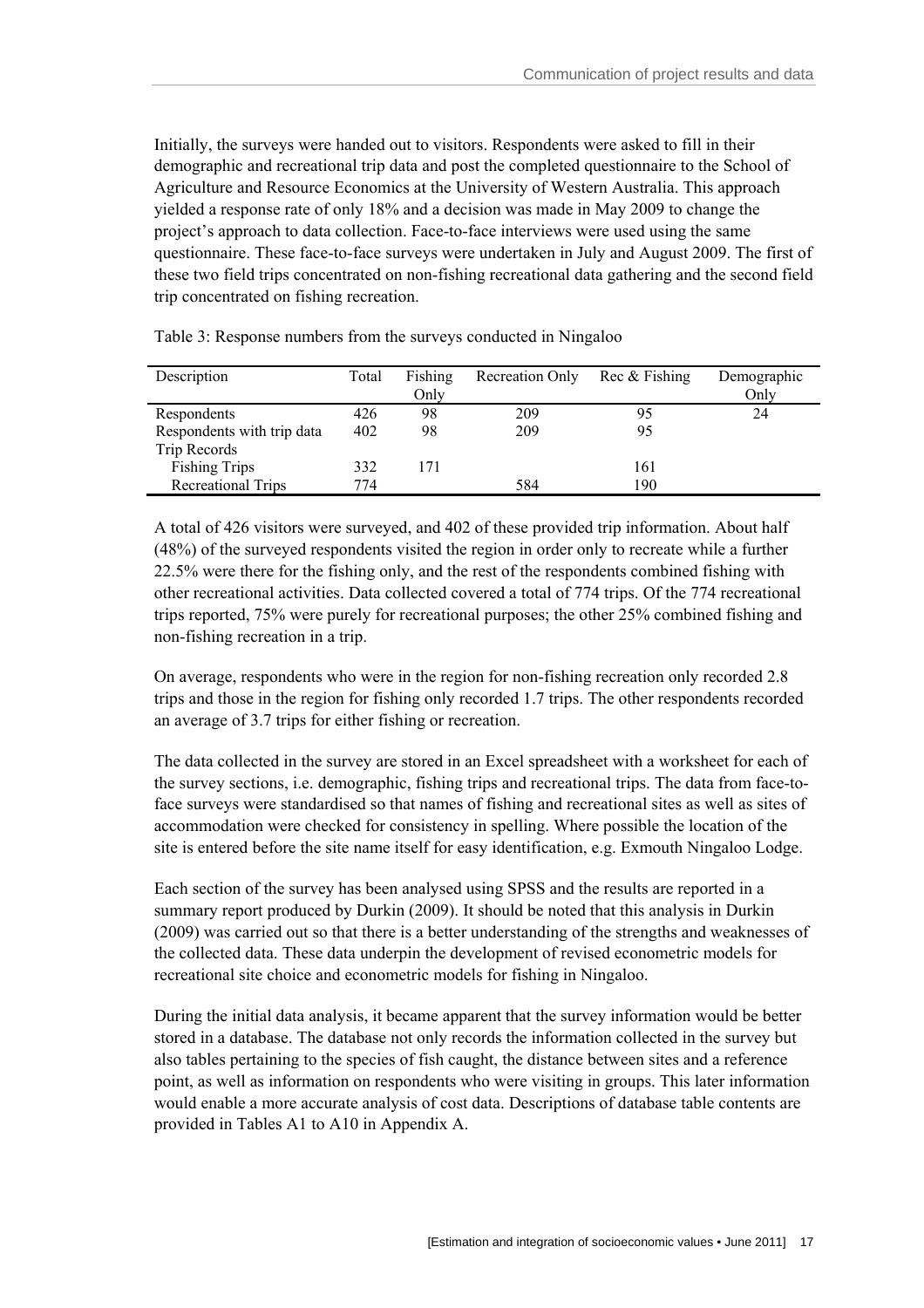# **3. DATA CHAPTERS**

### **3.1 Summary**

This study uses non-market valuation methods to determine influences on recreational site choice behaviour in Ningaloo. More than 400 visitors to Ningaloo were surveyed generating about 1100 recreational trip information. About a third of these trips involved recreational fishing. Random utility models were used to link site choice to visitor demographic characteristics, a range of site quality measures, and the cost of accessing a recreational site. The results show that non-fishing site choice is influenced by the cost of access and a range of site desirability indicators. In the case of fishing site choice, the key determinants are cost of access and the chance to catch high value fish (reef fish and prize fish). The study estimated site access values; these values measure the welfare losses that visitors would incur if a site is closed down. The values range from very low amounts in the case of sites that are dominated (attribute wise) by other sites to very high values in the case of attractive and/or isolated sites that have few substitutes. Among recreational destinations, sites such as Turquoise Bay, Coral Bay, Oyster Stacks, Gnaraloo Surfing and Yardie Creek were found to be highly valuable. Highly valued fishing sites include Coral Bay, Warroora, and Yardie Creek.

# **3.2 Introduction**

The management of iconic marine environments like Ningaloo tends to be controversial. The attractiveness of these resources means that they generate economic activities that support local and regional economies. However, the resources can be under pressure for a multitude of reasons, including pressures from intensive human use. Proper management requires balancing economic, environmental and social outcomes. The economic benefits that are generated through visitor expenditures in the region are relatively well understood. However, these economic benefits reflect only a portion of the economic benefits that visitors (and society) derive from these resources.

There is very little information on the non-market benefits or values generated by recreational activities that depend on these marine resources. This lack of information can hinder informed policy making on resource use (Loomis and Walsh, 1997) as it becomes very difficult to balance the socioeconomic against conservation benefits. Without good estimates of the full benefits of recreation, it is difficult for managers and public policy makers to determine effective levels of resource allocation (e.g. level of fishing allowed, degree of access to sites) or to determine effective levels of investment in protecting these natural resources.

The non-market benefits are real benefits. In fact, when anglers or other recreationists are arguing against restrictions or lobbying for greater access to resources, they are somehow making statements about these non-market values. These benefits or values are not reflected in market transactions such as expenditure on travel, accommodation, etc. The expenses incurred by a recreationist in the process of accessing the natural resources are a cost to the recreationist, although these costs or expenditures are a benefit to the local and regional economies because these expenditures generate incomes and employment. The true value of marine or coastal resources to the recreationist is not directly observable. In other words, the non-market values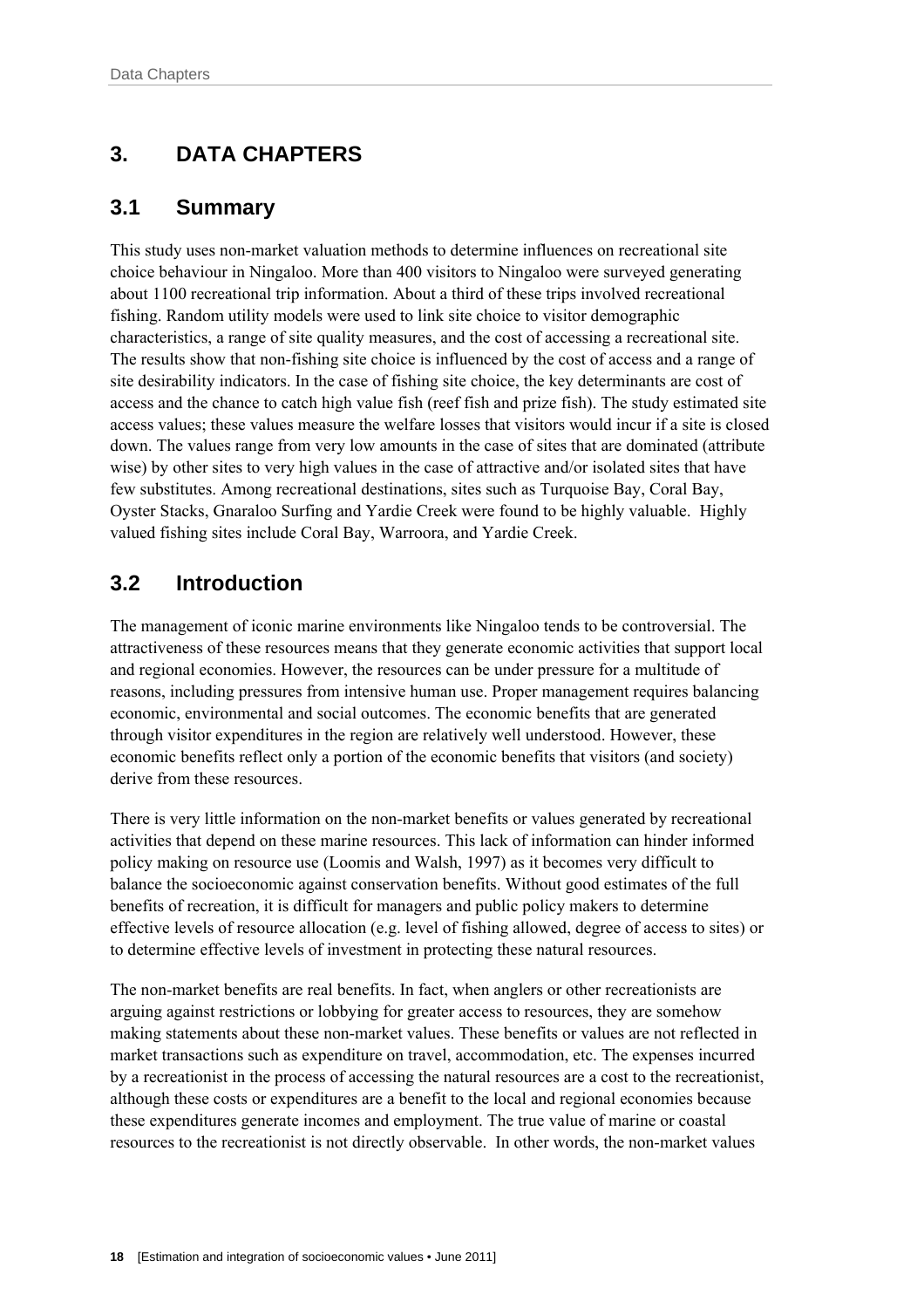from recreation are the pure economic surplus or economic welfare that the recreationist derives from the opportunity to recreate.

Non-market valuation methods (NVM) can be used to estimate these values. NVM generally employs techniques that indirectly quantify people's willingness to pay for a natural asset or the opportunity to recreate; and these techniques have been applied to the valuation of diverse environmental and natural resources over the last three decades (Bennett and Adamowicz, 2001).

In the case of marine based resources there has been very little valuation research undertaken in Australia. In Western Australia, for example, there have been no previous studies attempting to quantify the economic value of marine based recreation in spite of the fact that beach-based recreation is very popular in the state. Most research on marine based non-fishing recreation has mainly focused on the US (Lew and Larson, 2005; Bin *et al*. 2004; Shivlani, David and Theis, 2003; Parsons, Massey and Tomasi, 1999; Adamson-Badilla and Castillo, 1998; and Bockstael, Hanneman and Kling, 1987).

Valuation studies on recreational fishing in Western Australia are similarly limited in number (Swait, Admowicz and van Bueren, 2004; Zhang, 2003; van Bueren, 1999). As in the case of non-fishing recreation, the bulk of published research on recreational fishing has focused on the US or Europe (Lew and Larson, 2005; Navrud, 1999; Adamowicz, 1994; Morey, Shaw and Rowe, 1991; Walsh, Johnson and McKean, 1992). These studies clearly show that site values vary greatly, depending on location as well as site and angler characteristics. These studies are reviewed in Raguragavan, Hailu and Burton (2010b).

This project has addressed the knowledge gap on recreational values by undertaking the following studies:

- 1. A study on recreational site choices and site valuation in WA using data collected through surveys of people recreating in the Ningaloo region. The most recent results based on the complete data set are presented in this report. Earlier valuation results using a smaller set of the Ningaloo data used here are presented in Raguragavan, Hailu and Burton (2010a).
- 2. A state-wide study on recreational fishing choices was undertaken. This study covered eight fishing regions and fourty eight fishing destinations in the state, extending the set of fishing destinations than those used in Zhang (2003). Three out of the fourty eight destinations are in the Ningaloo region, namely, Quobba, Coral Bay and Exmouth. The results from this study have been presented in Raguragavan, Hailu and Burton(2010b). The behavioural models from this study have also been used to develop integrated models for management strategy evaluation as reported in Gao and Hailu (2010b) and Gao, Durkin and Hailu (2010).
- 3. Ningaloo fishing data collected by this project were used to develop site choices models for eleven sites. The results from this study are presented in this report.

Below, we first present in Section 3.3 a description of the econometric models used. These site choice models (also known as random utility models (RUM)) formulate site choice as a utility maximizing decision that depends on the attributes of the recreational sites as well as personal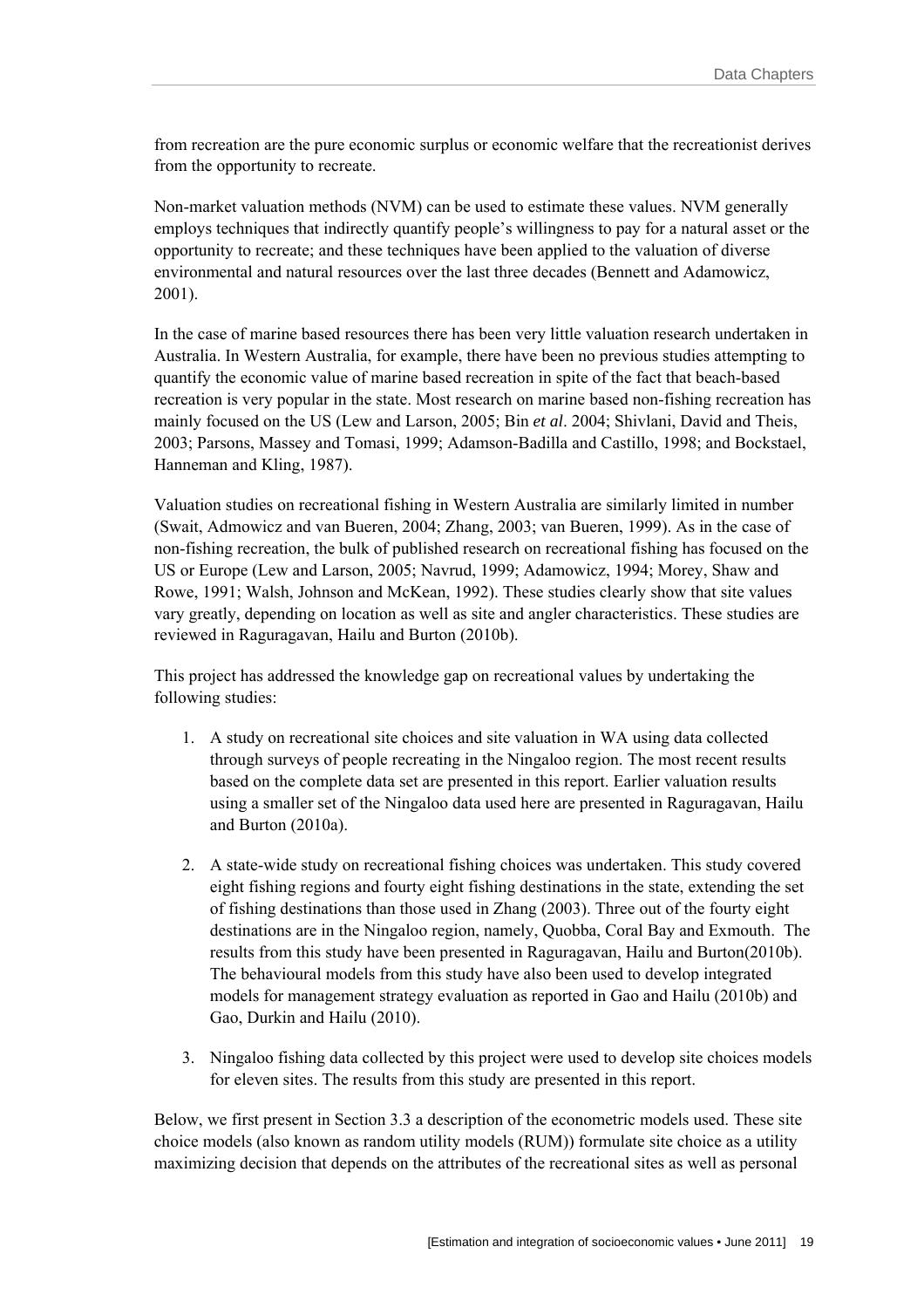characteristics. The RUMs provide the basis for generating value estimates for accesses to sites as well as for site attribute variables. In this section, we also present the various models that have been used in our research either to develop input variables into RUM models (e.g. catch rate models) or to predict trip timing and length choices for the integrated RUM-coral reef system model used in management strategy evaluation. We then present the main results in Section 3.4, first for non-recreational fishing choices and then for fishing recreation. In both cases, econometric estimation results as well as site value estimates are presented. The report concludes by discussing the results in section 3.5.

### **3.3 Materials and methods**

We start by presenting an overview of the methods used, econometric and other. We then describe the structure of the site choice models used to develop empirically based behavioural models for fishing and non-fishing site choice. This is followed by a description of the catch rate models used to generate fish catch expectation for use in the model for fishing site choice. We then present a description of the coral-reef ecosystem model. The section concludes with a description of the method used to calculate economic welfare changes for the evaluation of management changes affecting opportunities for recreation.

### **3.3.1 Overview of methods used**

The key steps involved in the econometric modelling of recreational choice and associated benefit calculation are outlined in Table 4 below. For both fishing and non-fishing recreation, the first step is to obtain data on visitors and the choices they make. In our case, these data have come primarily from the survey conducted in Ningaloo. Data from the National Survey on Recreational Fishing was also used for a state-wide fishing study that included three sites in the Ningaloo region (Raguragavan, Hailu and Burton 2010b). In the second step, a theoretical model is used to provide a framework for describing observed behaviour or choices made. This theoretical framework is the random utility modelling (RUM) framework. In the third step, econometric estimation is undertaken to estimate the parameters of these behavioural (RUM) models. Finally, the estimated models are used as predictive tools and also to calculate welfare change estimates relating to site condition or site management changes.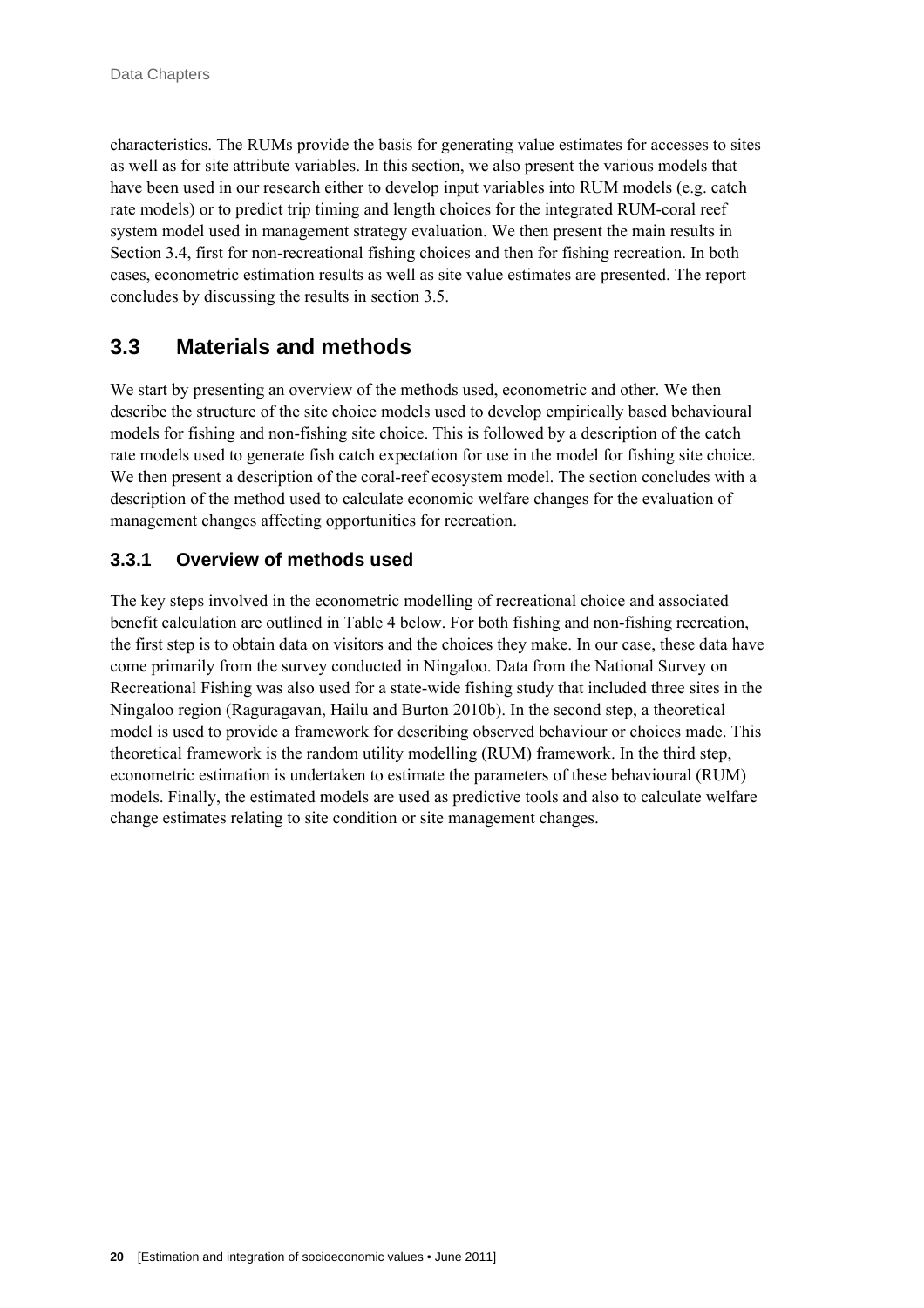| <b>Research Steps</b>                                | <b>Recreational fishing studies</b>                                                                                                   | <b>Non-fishing recreation</b><br>studies                                                              |  |
|------------------------------------------------------|---------------------------------------------------------------------------------------------------------------------------------------|-------------------------------------------------------------------------------------------------------|--|
| Observe choices and<br>profiles                      | National Survey of Recreational<br>Fishing data $(2000/1)$ and Ningaloo<br>fishing survey data collected by the<br>project since 2007 | Ningaloo Cluster data<br>collected since 2007                                                         |  |
| Use a theoretical<br>framework/model<br>(RUM)        | Three models: expected catch rate<br>model, Site choice model (RUM), and<br>trip demand model (Negative binomial<br>model)            | Discrete site choice models<br>(logit)                                                                |  |
| Estimate model<br>parameters<br>(Econometrics/MLE)   | Data fitted to models using maximum<br>likelihood estimation (MLE)                                                                    | Maximum likelihood<br>estimation (MLE)                                                                |  |
| Use model to<br>predict behaviour<br>& derive values | Value of fish (part worth), value of<br>change in fish stocks, site attributes,<br>total fishing site values                          | Value of site quality<br>attributes (part worth), value<br>of changes qualities, total<br>site values |  |

Table 4: Research steps in econometric modelling and welfare change analysis

The project also developed and used a simulation platform for management strategy evaluation. Unlike CSIRO's (project 5) simulation platform, ours focuses only on recreational fishing activities. The platform (SimReefs) has been developed as an agent-based model and combines a host of econometric models with a trophic-dynamic model of a coral reef ecosystem. A schematic diagram of SimReef's components is presented in Figure 1.

Five econometric models (*trip demand model*, *site choice model*, *trip timing model*, *trip length model*, and *catch rate model*) underpin the decision-making process on which the recreational agent's behaviour is structured. These models predict, respectively, the number of recreational trips taken in a year, the choice of recreational site in any one trip, the timing of a trip in a year, the length or duration of a trip, and the agent's expected fish catch for any given site. The *trophic-dynamic model* in SimReefs is a discretized version of the model in Kramer (2008); this discrete version is described in section 3.3.5. The trophic-dynamic model describes interactions among four components in a coral reef environment, namely, algal growth, coral cover, herbivore fish and piscivore fish. Detailed descriptions of this model are available in Gao, Durkin and Hailu (2010) and Gao and Hailu (2010b).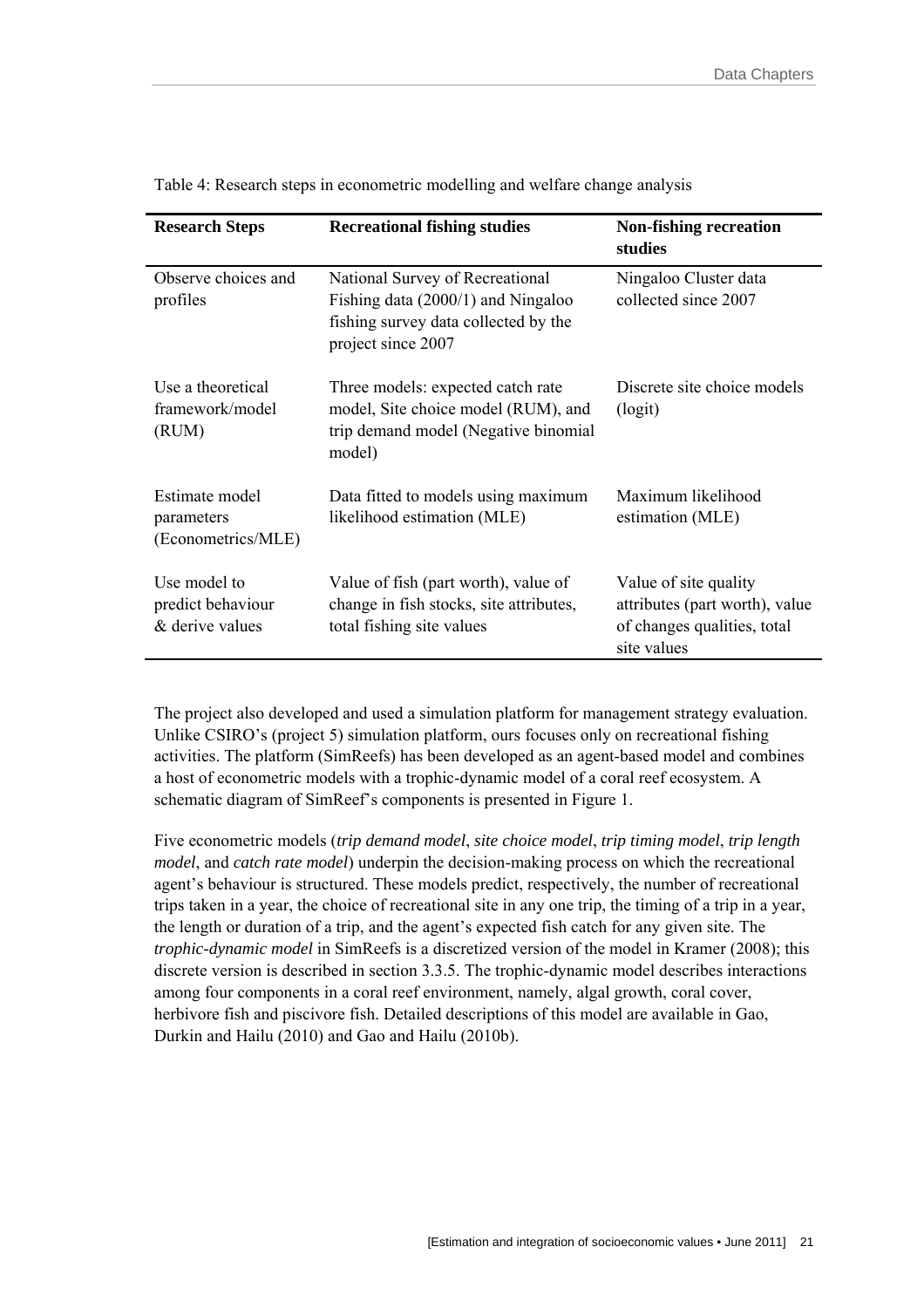

Figure 1 Schematic diagram of model components

#### **3.3.2 Site choice models**

In the literature on non-market valuation, random utility models (RUMS) have become the dominant technique used to investigate influences on choice where the choice involves discrete alternatives (e.g. recreational sites). A detail specification of the RUM modelling framework is presented in several key papers, including McFadden (1974), Bockstael, McConnell and Strand (1989 & 1991), Kaoru, Smith and Liu (1995), Hanemann (1999), Train (1998) and Herrings and Kling (1999). For a study on recreation, choice is modelled as a utility maximization exercise where utility is hypothesized to depend on cost recreation (travel and any other access cost to site) as well as other site attributes that impact on the recreational experience. The modelled or systematic part of utility,  $V_{ij}$ , of a visit by the  $i^{\text{th}}$  individual to the  $j^{\text{th}}$  recreational site is defined as:

$$
V_{ij} = \alpha + \theta.c_{ij} + \gamma.q_{ij}
$$
 (1)

Where  $c_{ij}$  is the cost *i* of a visit to site *j*,  $q_{ij}$  is a vector of site attributes, and  $\theta$  and  $\gamma$  are model parameters to be estimated econometrically using empirical data. However, not all influences on choice are observable. Therefore, the RUM modelling framework allows for a stochastic or error term in equation (1) to capture unobservable influences provides the following full specification for the stochastic utility  $(U_{ij})$  that visitor *i* derives from a visit to site *j*:

$$
U_{ij} = V_{ij} + \xi_{ij} = \alpha + \theta.c_{ij} + \gamma.q_{ij} + \xi_{ij}
$$
\n<sup>(2)</sup>

This form provides a basis for a probabilistic model of choice. Choice is defined by modelling the probability of individual *i* going to site *j*. This probability is given by the probability that the utility of a visit to site  $j$  is greater than the utility of a visit to any alternative site  $k$ , i.e.:

$$
prob_{ij} = prob(V_{ij} + \xi_{ij} > V_{ik} + \xi_{ik}), j \neq k
$$
\n(3)

If one assumes that the random or unobserved variable  $\xi$  is independently and identically distributed as type I extreme value, one can derive the most commonly used mathematical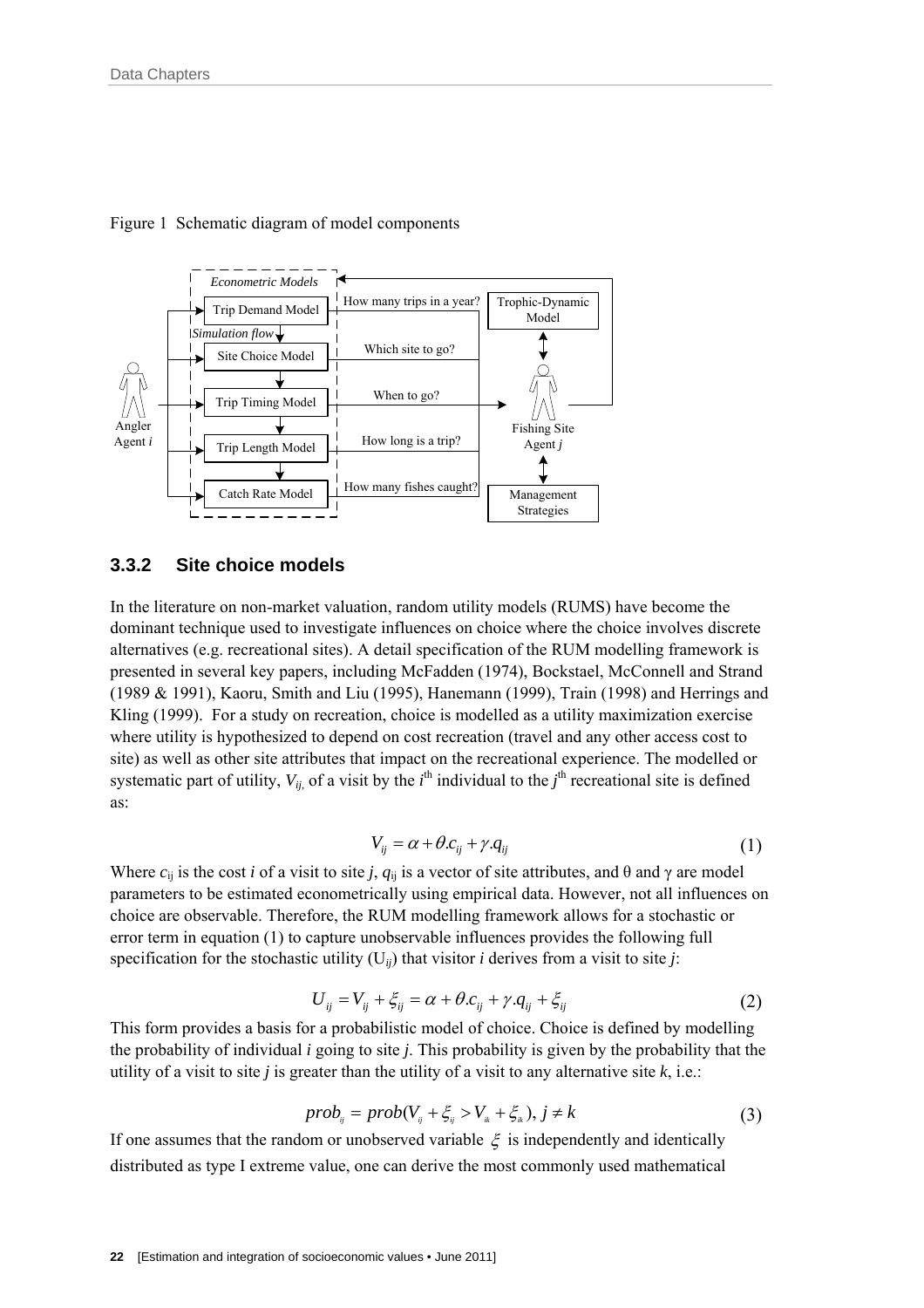representation for the probability values, namely, the multinomial logit (MNL) (McFadden, 1974). The probability,  $prob_{ii}$ , that individual *i* chooses site *j* out of the available *M* sites is given by:

$$
prob_{ij} = \frac{\exp(V_{ij})}{\sum_{m=1}^{M} \exp(V_{im})}
$$
(4)

Given empirical data on choices, maximum likelihood procedures can be applied to estimate the parameters of the systematic components of utility (θ and γ) in equation (4), by maximizing the joint probability of the observed site choices.

One can then use the estimated RUM model to predict site choice behaviour and to provide welfare change estimates for changes in site attribute values or the availability of sites. For the valuation of changes in recreational opportunities, one uses the concept of Inclusive Value (IV). The IV measures the expected maximum utility from the set of *M* alternatives (Bockstael, McConnell and Strand 1991) and can be calculated as:

$$
IV_{i} = \ln(\sum_{m=1}^{M} \exp(V_{in}) + 0.5772 \tag{5}
$$

Generally, the expected maximum utility would vary by individual. By comparing IV values before and after changes in access rules or changes in site attributes, one is able to derive welfare measures that reflect the monetary value (gains or losses) for these changes. These welfare measures would be useful inputs into cost benefit analysis and management strategy evaluation. Further details on the use of the IV in benefit calculation are provided below.

#### **3.3.3 Fish catch rate models**

We described above the general structure of site choice models. In the case of recreational fishing, one of the attributes of a site would be the fish that an angler would expect to catch at the site. That is, the utility that an individual *i* derives from a visit to fishing site *j* is assumed to depend on the cost of visiting the site  $(c_{ij})$ , the number of fish of type  $f$  that the angler expects to catch at that site  $(CR_{ijf})$  as well as other relevant fishing site characteristics  $(q_{ikj})$ :

$$
V_{ij} = \alpha + \theta \cdot c_{ij} + \sum_{f} \gamma_{f} \cdot CR_{ijf} + \sum_{k} \gamma_{k} \cdot q_{ikj}
$$
 (6)

The expected catch rates, however, are not directly observable. These rates depend on fish stocks and the angler's experience and skills. In our model, these rates are generated by another econometric model, the *catch rate model*, estimated by regressing observed fish catch rates on a set of variables that include:

- 1. fish stock or fish availability proxy variable
- 2. whether the angler is fishing from a boat or not (a dummy variable)
- 3. the skill level of the angler, represented by dummy variables indicating whether the skill level is "intermediate", "advanced", or "highly advanced" as opposed to being "basic"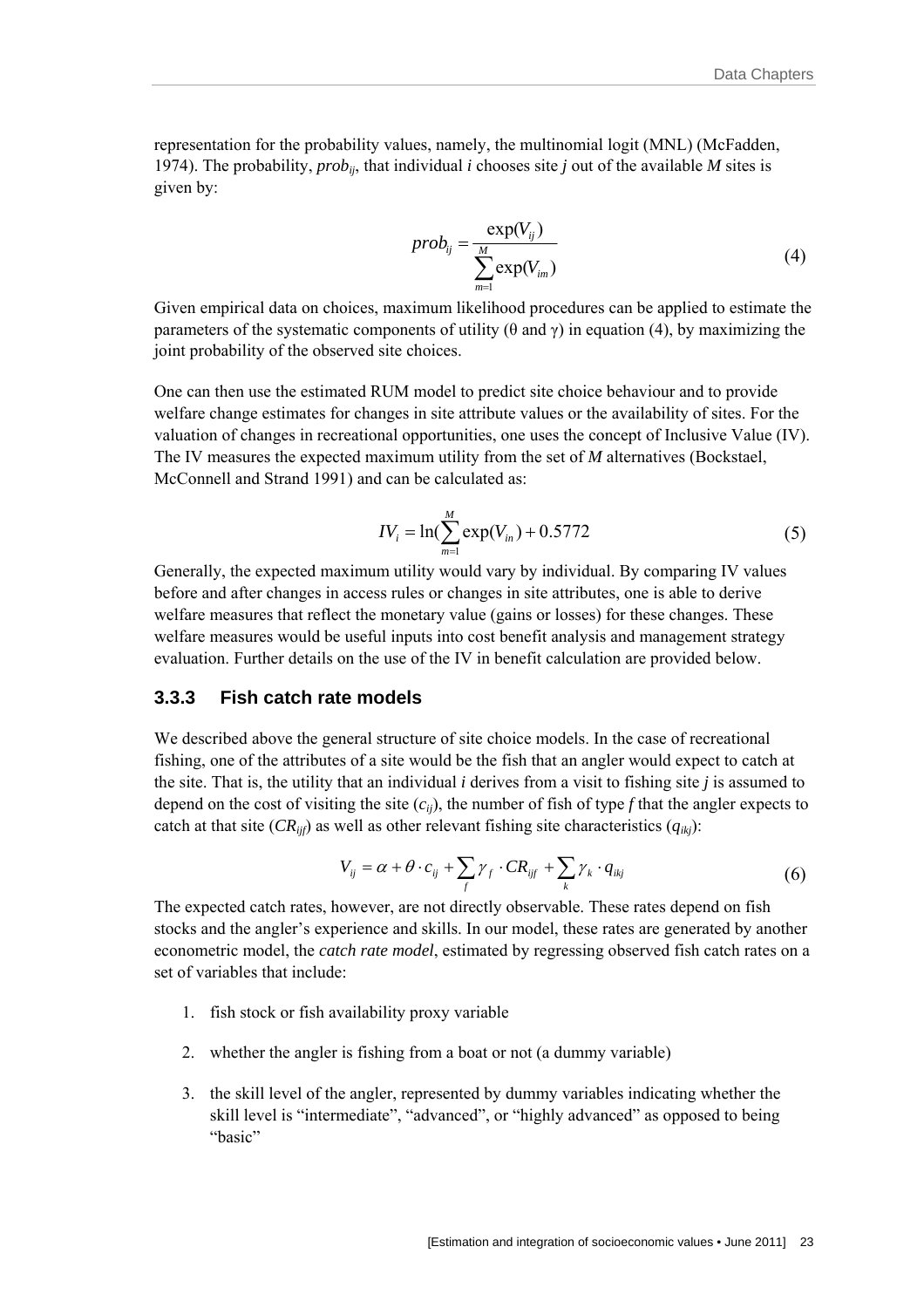4. the amount of bait used as measured by bait cost

Catch rates for each type of fish is estimated using a negative binomial model with the following specifications.

$$
\ln \lambda_{ijk} = \beta_0 + \beta_1 \cdot stock_{jk} + \beta \cdot S \tag{7}
$$

where:  $\lambda_{ijk}$  is the expected catch per trip for angler *i* at site *j* of fish type *k* ; *stock*<sub>*jk*</sub> is the annual total stock at site *j* of fish type *k* ; *S* is the vector of demographic characteristics listed above including the bait cost.

Given the predicted catch rates, which can be generated for all sites, and the other observed variables that go into (2), one can estimate the discrete choice model of site choice for recreational fishing.

#### **3.3.4 Coral reef ecosystem model**

To describe interactions among algae, corals, and fish at a site, we use a trophic-dynamic model based on a modified Lotka-Volterra model of predator-prey interactions and inter species competition developed by Kramer (2008). Our trophic-dynamic model converts the continuous model (Kramer, 2008) into difference equations using a numerical scheme proposed by Liu and Elaydi (2001). Another modification to Kramer's model is that our fish harvests levels are based on the agent-based model for fishing site choice described above. The equations describing the dynamics in algal growth, coral cover, herbivorous fishes, and piscivorous fishes, are shown in equations  $(8)-(11)$ :

$$
A(n+1) = \frac{[1 + \phi_A(h) \cdot r_A] \cdot A(n)}{1 + \phi_A(h) \cdot [\frac{r_A}{K_A} \cdot A(n) + \frac{r_A \cdot a_{AC}}{K_A} \cdot C(n) + a_{AH} \cdot H(n)]}
$$
(8)

where  $A(n)$  is algal cover as proportion of sea floor at time step *n*,  $r_A$  is algal intrinsic rate of growth,  $K_A$  is algal carrying capacity as cover,  $a_{AC}$  is a competition coefficient of coral on algae, and  $a_{AH}$  is an interaction coefficient of herbivores on algae.

$$
C(n+1) = \frac{[1 + \phi_C(h) \cdot r_C] \cdot C(n)}{1 + \phi_C(h) \cdot [\frac{r_C}{K_C} \cdot C(n) + \frac{r_C \cdot a_{CA}}{K_C} \cdot \frac{A(n)^{Slope}}{A(n)^{Slope} + HA^{Slope}]} \tag{9}
$$

where  $C(n)$  is coral cover as proportion of sea floor at time *n*,  $r_c$  is coral intrinsic rate of growth,  $K_c$  is coral carrying capacity,  $a_{CA}$  is a competition coefficient of algae on coral, *Slope* and *HA* are the slope and a half saturation constant of Hill function.

$$
H(n+1) = \frac{[1 - \phi_H(h) \cdot a_{HH}] \cdot H(n)}{1 + \phi_H(h) \cdot [-a_{HA} \cdot A(n) + a_{HP} \cdot P(n)]} - \sum_{i=1}^{N} \text{Catch}_H^i(n)
$$
(10)

where  $H(n)$  is herbivorous fish density at time step *n*,  $a_{HH}$  is a density-dependent coefficient of herbivorous fish,  $a_{HA}$  is an interaction coefficient of algae on herbivorous fish,  $a_{HP}$  is an interaction coefficient of piscivores on herbivores, *N* is the number of recreational anglers, and *Catch*<sup>*i*</sup><sub>*H*</sub> (*n*) is the biomass of herbivorous fish caught by angler *i*.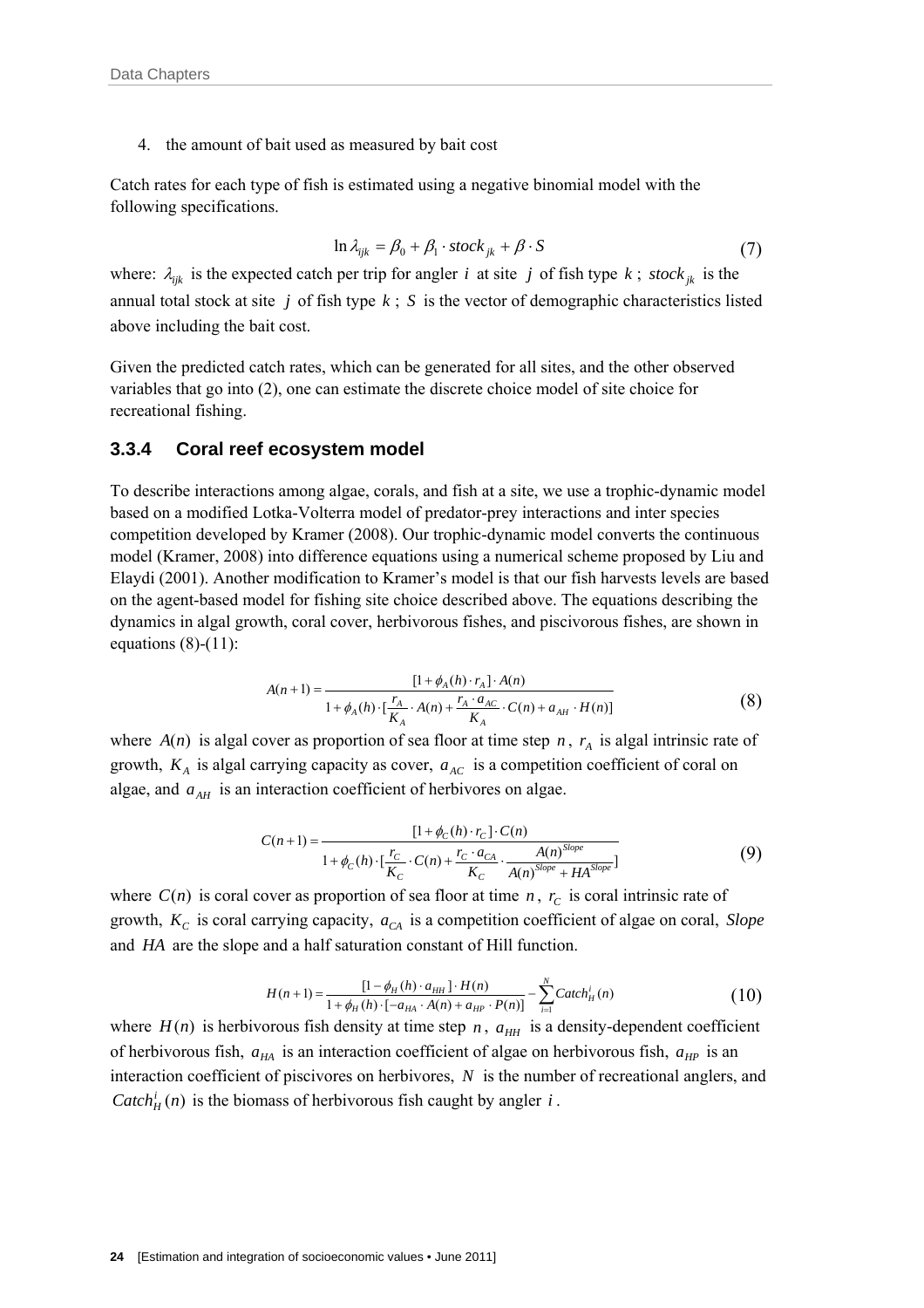$$
P(n+1) = \frac{[1 - \phi_P(h) \cdot a_{PP}] \cdot P(n)}{1 - \phi_P(h) \cdot a_{PH} \cdot H(n)} - \sum_{i=1}^{N} \text{Catch}_P^i(n)
$$
(11)

where  $P(n)$  is the piscivorous fish density at time step *n*,  $a_{PP}$  is the density-dependent coefficient of piscivorous fish,  $a_{PH}$  is an interaction coefficient of herbivores on piscivores, and *Catch*<sup>*i*</sup><sub>*p*</sub>(*n*) is the biomass of piscivorous fishes caught by angler *i*.

The function  $\phi_x(h)$  (*X* is *A*, *C*, *H*, or *P*) in equations (8)-(11) is a conversion function, and

$$
\phi(h) = e^{r_X \cdot 0.5} - 1 / \frac{1}{r_X} \tag{12}
$$

where  $r_X$  is an intrinsic rate of growth of *X* (algae, coral, herbivorous fish, or piscivorous fish).

#### **3.3.5 Welfare change calculation for management strategy evaluation**

There are a range of strategies at the disposal of resource managers when it comes to regulating recreational fishing. Commonly used measures include: site closure, limits to fish harvest (or bag limits), and exclusion of fish species from the allowable list of target species. Resource managers can also employ incentive-based strategies such as license fees, which are used in many jurisdictions. For non-fishing recreation, management changes can involve limits to site access, limits to recreational activities allowed at a site as well as investments that would lead to changes in site quality.

The welfare impact of a management change can be calculated as the difference between the inclusive sums after and before the change in management, as follows:

$$
W = \sum_{i}^{N} \left( \frac{1}{\theta} \cdot \ln(\sum_{j=1}^{M} e^{U^{1}_{ij}}) \right) - \sum_{i}^{N} \left( \frac{1}{\theta} \cdot \ln(\sum_{j=1}^{M} e^{U^{0}_{ij}}) \right)
$$
(13)

where  $\theta$  is the marginal utility of income from the site choice model;  $V^1_{ij}$  and  $V^0_{ij}$  are the utility angler  $i$  's derives from site  $j$  after and before the change, respectively;  $M$  is the number of recreational sites for fishing; and *N* is the number of visitors for whom the welfare change calculations are done (e.g. all visitors or visitors who chose a particular site).

#### **3.4 Results**

We first present econometric estimates for the RUM model of site choice for non-fishing recreation. This is followed by a presentation of the econometric results for recreational fishing. In both cases, we present welfare change measures for management change evaluation, where the change relates to the closure of a site. These welfare change estimates reflect the value of access to the site. The welfare changes are presented both as average values across all respondents and as average values only across respondents who visited the particular site.

#### **3.4.1 Non-fishing recreation modelling results**

Forty recreational sites were identified for the site choice model. These choices include actual sites on the Ningaloo coast as well as recreational tours out of Coral Bay (CB) and Exmouth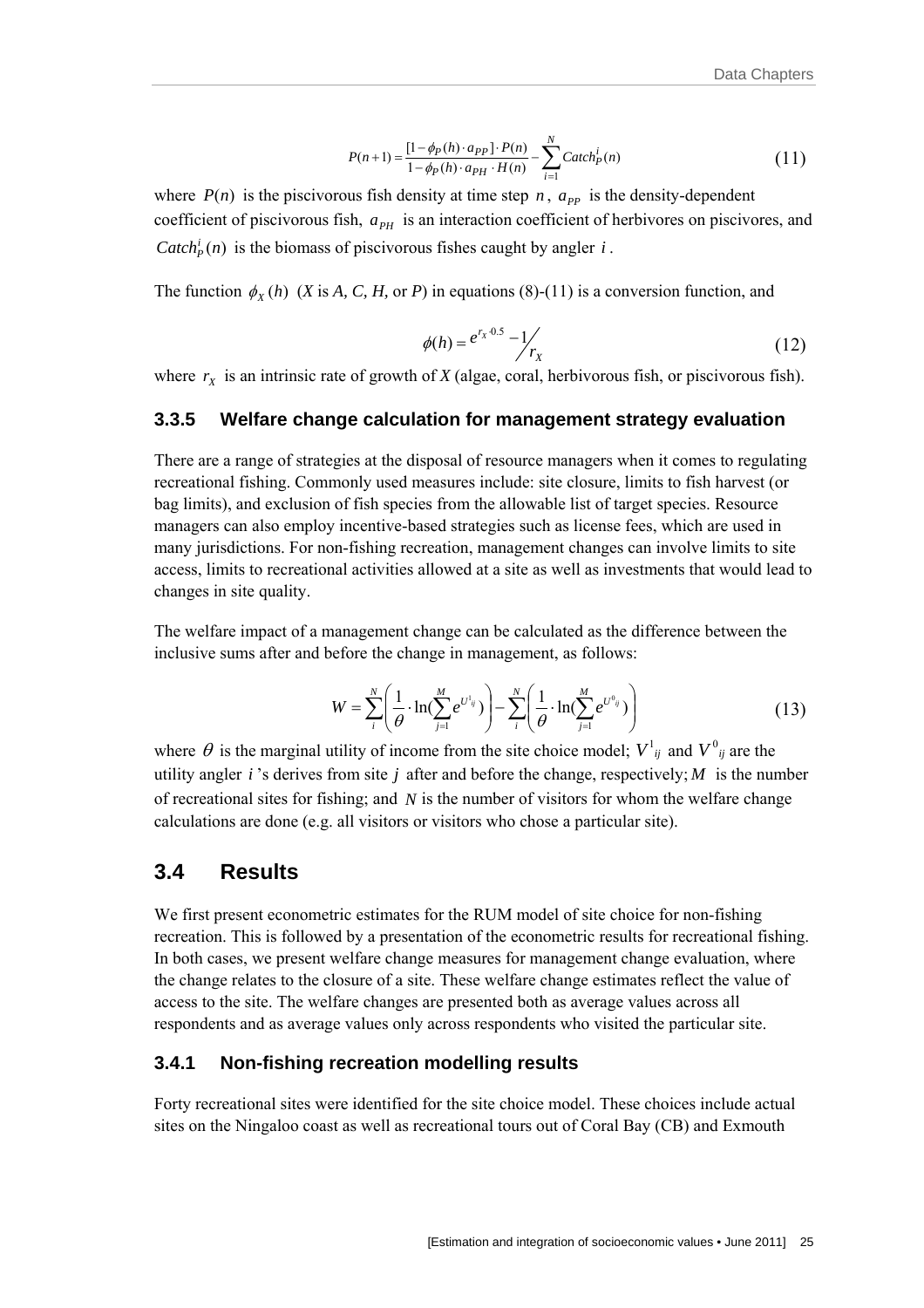(Ex). The full set of choices is shown in Table 5. The set of explanatory variables in the model is listed in Table 6.

| <b>Site ID</b> | Site name                 | Site ID | Site name               |
|----------------|---------------------------|---------|-------------------------|
| 1              | Bundegi Beach             | 21      | <b>Oyster Stacks</b>    |
| 2              | Charles Knife Canyon      | 22      | Pebble Beach            |
| 3              | Coral Bay                 | 23      | Pilgramunna             |
| 4              | Eco Tour CB               | 24      | Point Murat             |
| 5              | Eco Tour Ex               | 25      | Quobba Station          |
| 6              | <b>Exmouth Town Beach</b> | 26      | Red Bluff               |
|                | Five Mile Beach           | 27      | Sandy Bay               |
| 8              | Gnaraloo                  | 28      | Shothole Canyon         |
| 9              | Janzs Bay                 | 29      | T-Bone Bay              |
| 10             | Jurabi Point              | 30      | Tantabiddi              |
| 11             | Lakeside                  | 31      | The Dunes Surfing Beach |
| 12             | Lighthouse Bay            | 32      | Tulki Beach             |
| 13             | Mandu                     | 33      | Turquoise Bay           |
| 14             | Mangrove Bay              | 34      | Varanus Beach           |
| 15             | Manta Ray Tour CB         | 35      | Warroora                |
| 16             | Mesa Camp Site            | 36      | Whale Shark Tour CB     |
| 17             | Mildura Wreck             | 37      | Whale Shark Tour Ex     |
| 18             | Navy Pier                 | 38      | Winderabandi            |
| 19             | Ned's Camp                | 39      | Wobiri                  |
| 20             | Osprey Bay                | 40      | Yardie Creek            |

Table 5: Ningaloo sites and recreational choices included in site choice model

Table 6: Definition of variables in recreational site choice model

| <b>Variables</b>    | <b>Description</b>                                                      |
|---------------------|-------------------------------------------------------------------------|
| cost_total          | Total cost of travelling (from the place where visitor/household i      |
|                     | stayed to site $j$ ), park entry, and tour ticket                       |
| md_beach            | Median respondent "beach walking" satisfaction score for site $j$       |
| md_snorkel          | Median respondent "snorkelling" satisfaction score for site $j$         |
| md_swim             | Median respondent "swimming" satisfaction score for site j              |
| md_animals          | Median respondent "swimming with animals" satisfaction score for        |
|                     | site $i$                                                                |
| md_water            | Median respondent "water sports" satisfaction score for site j          |
| <i>is</i> whale shk | Equals 1 if choice $j$ is a whale shark viewing place, and equals 0     |
|                     | otherwise                                                               |
| is gorges           | Equals 1 if there are gorges in site $j$ , and equals 0 otherwise       |
| is_coral_viewing    | Equals 1 if site $j$ is a coral viewing place, and equals 0 otherwise   |
| is_diving           | Equals 1 if site $j$ is a good diving place, and equals 0 otherwise     |
| is_turtle_watching  | Equals 1 if site $j$ is a turtle watching place, and equals 0 otherwise |
| is_fishing          | Equals 1 if site $j$ is a fishing place, and equals 0 otherwise         |
| kid_snorkel         | Dummy for kid times median "snorkelling" score                          |
| kid_water           | Dummy for kid times median "water sports" score                         |
| age_water           | Dummy for age times median "water sports" score                         |

Note: *kid* is a dummy which takes a value of 1 if respondent has children, and *age* is the mean age of all adults in recreating party.

Maximum likelihood methods were used to estimate the logit model using the data collected in Ningaloo. The estimation results are shown in Table 7 below. We find that most of the coefficients are statistically significant at the 95 percent level and have the expected signs.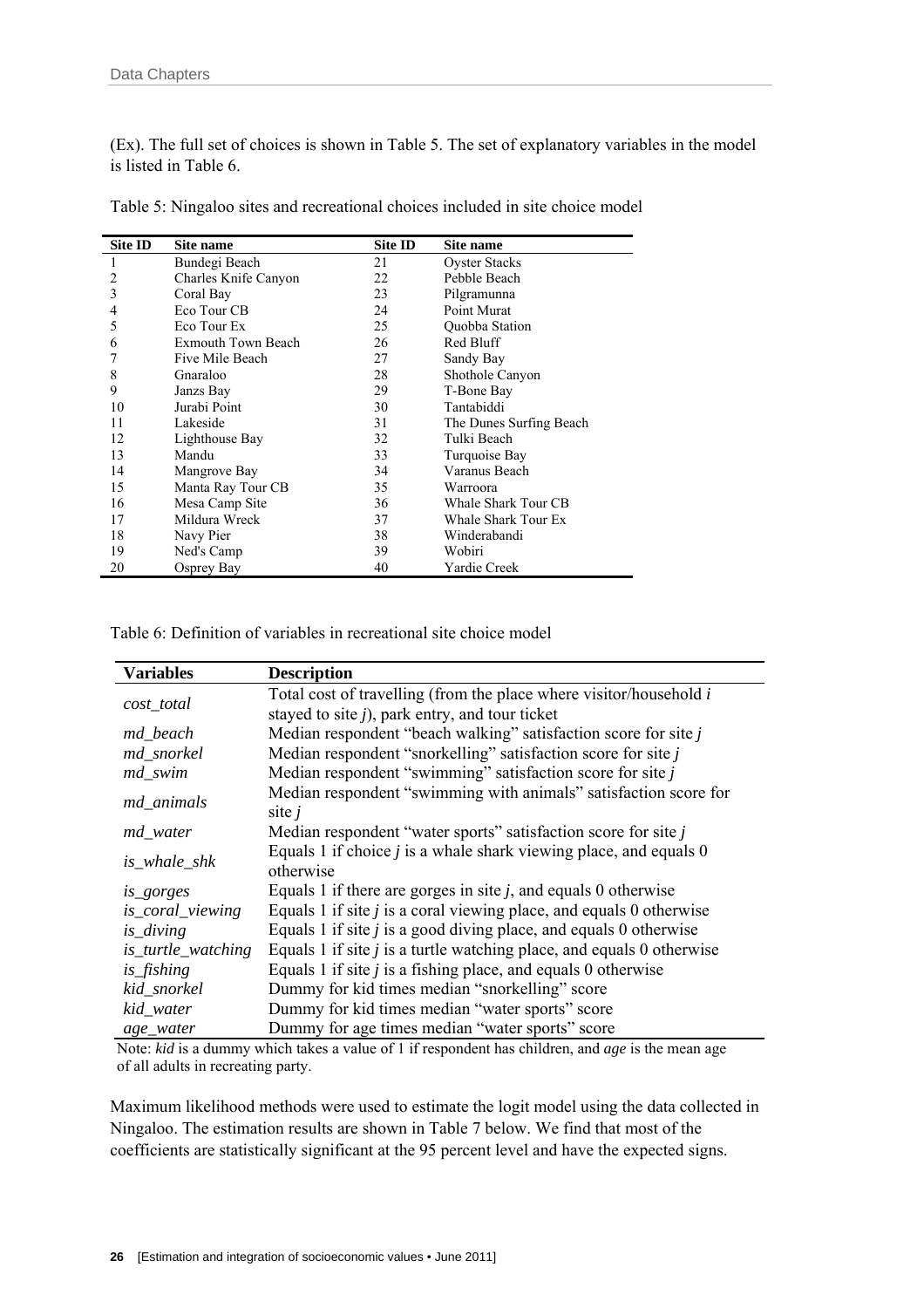Site choice is determined by the cost of access to the site (which has a negative coefficient) as well as a diverse set of desirable site quality attribute. In particular, site attributes relating to the attractiveness of the site for activities such as beach walking, snorkelling, swimming, swimming with animals, coral viewing, water sports and suitability for diving all have positive signs. Further, the influences of some of these attributes depend on household characteristics, with the attractiveness of water sporting opportunities declining with age or with the presence of children in the recreating party. Sites where fishing activities are undertaken tend to be less attractive to visitors who are not engaged in recreational fishing, all else being the same. The insignificance of the turtle variable might be because of the poor quality of the variable used in the model and because of the timing of data capture as turtle watching is a seasonal event.

| <b>Variables</b> <sup>a</sup>      | <b>Estimated</b><br>coefficient | Std. Err. | z       | P >  z |
|------------------------------------|---------------------------------|-----------|---------|--------|
| $cost\_total_{ij}$                 | $-0.017410***$                  | 0.001845  | $-9.44$ | 0.000  |
| $md\_beach_i$                      | $0.441327***$                   | 0.061247  | 7.21    | 0.000  |
| $md\_snorkel_i$                    | $0.299148$ ***                  | 0.063318  | 4.72    | 0.000  |
| $md\_swim_i$                       | $0.443727***$                   | 0.086138  | 5.15    | 0.000  |
| $md\_animals_i$                    | $0.244685***$                   | 0.048949  | 5.00    | 0.000  |
| $md\_water_i$                      | $0.327873***$                   | 0.080085  | 4.09    | 0.000  |
| is_whale_sh $k_i$                  | 3.588419***                     | 0.699682  | 5.13    | 0.000  |
| $is\_gorges_i$                     | 2.166939***                     | 0.182983  | 11.84   | 0.000  |
| is_coral_viewing <sub>i</sub>      | $0.455966*$                     | 0.199089  | 2.29    | 0.022  |
| $is\_diving_i$                     | $0.916515**$                    | 0.33275   | 2.75    | 0.006  |
| $is$ _turtle_watching <sub>i</sub> | 0.213652                        | 0.201327  | 1.06    | 0.289  |
| $is\_fishing_i$                    | $-0.968130***$                  | 0.118077  | $-8.20$ | 0.000  |
| kid_snorkel <sub>ii</sub>          | 0.182265                        | 0.108319  | 1.68    | 0.092  |
| kid_water <sub>ii</sub>            | $-0.115970*$                    | 0.057366  | $-2.02$ | 0.043  |
| $age\_water_{ij}$                  | $-0.003820*$                    | 0.001675  | $-2.28$ | 0.022  |

Table 7: Coefficient estimates of improved recreation site choice model

Note: Log likelihood: -1363.74; Chi-square: 992.93. Three asterisks (\*\*\*) indicate significance at the 0.1% level, while \*\* and \* indicate significance at the 1% and 5% levels, respectively. <sup>a</sup> Variable definitions are provided in Table 6.

The model presented above was used to compute site access values. These site values indicate the benefit derived from the availability of a site in the set of recreational sites that a visitor can choose from. As a result, these values depend on whether the visitor chose the site or not. Averaging over all respondents, site values vary from very little or nil for the case of sites like T-Bone Bay to as much as \$12.28 per trip in the case of Turquoise Bay. Other highly valued sites include Gnaraloo Surfing, Coral Bay, Oyster Stacks and Yardie Creek. The site values for the top 14 sites are plotted in Figure 2. Values are higher if one averages across only respondents who visited the particular site. This ranges from very little in the case of T-Bone Bay to as much as \$124.57 per trip for Gnaraloo Surfing. Again, Oyster Stacks, Yardie Creek, Turquoise Bay and Coral Bay are among the most valued sites.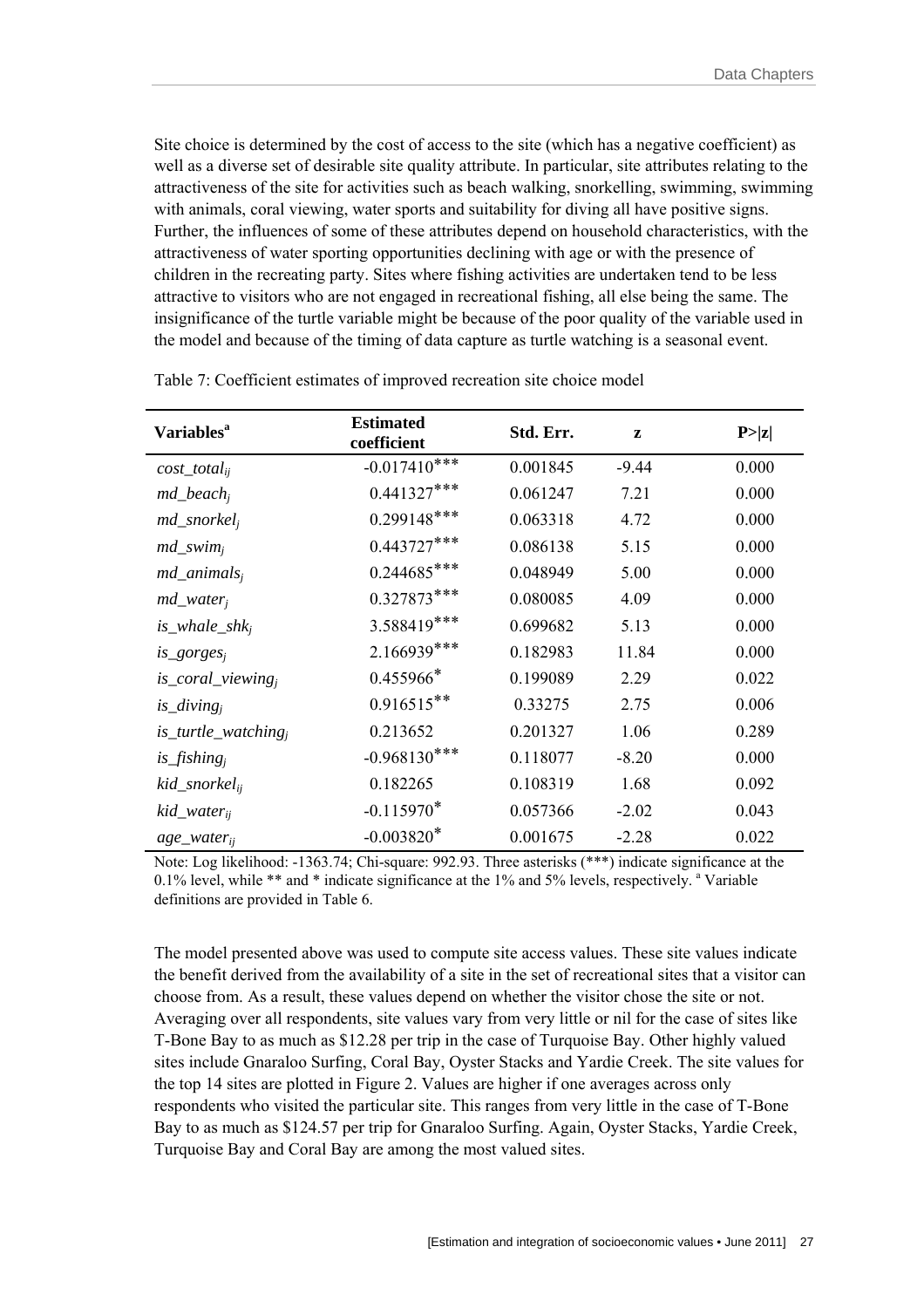



#### **3.4.2 Recreational fishing modelling results**

A smaller number of sites (11) are included in the recreational fishing model. These include: Learmonth, Exmouth, Bundegi, North West Reef, Lighthouse Bay, Tantabiddi, Ned's Camp, Pilgramunna, Yardie Creek, Coral Bay, and Warroora. The order in which the sites are listed in the table reflects their locations going clockwise from Learmonth in the south of the Exmouth Gulf, over the West Cape, down to Warroora on the western most coast of the region. Our aggregation of sites into these 11 groups was based on the number of surveys collected at individual fishing sites.

A site choice model is fitted to estimate the influence of cost of visit to site, expected catch rates, the isolation score of the site, as well as recreational attributes of the site. The recreational attributes are based on the satisfaction scores obtained from the survey on non-fishing recreation and reflect the suitability of a site for a host of activities including beach walking, snorkelling and swimming. These scores are averaged to generate a single aggregate measure of suitability for recreation (*recscr*) for inclusion in the model for recreational fishing. Since households with children might be more attracted to fishing sites that offer recreational opportunities, an interaction term between this variable and a dummy variable indicating the presence of kids (*recscr\_kids*) is included in the model. We also include an interaction term between this aggregate recreational satisfaction score and a dummy variable indicating whether the group was also engaged in non-fishing recreational activities at the site (*recscr\_rec*). The full set of variables used in the fishing site choice model is described in Table 8 below.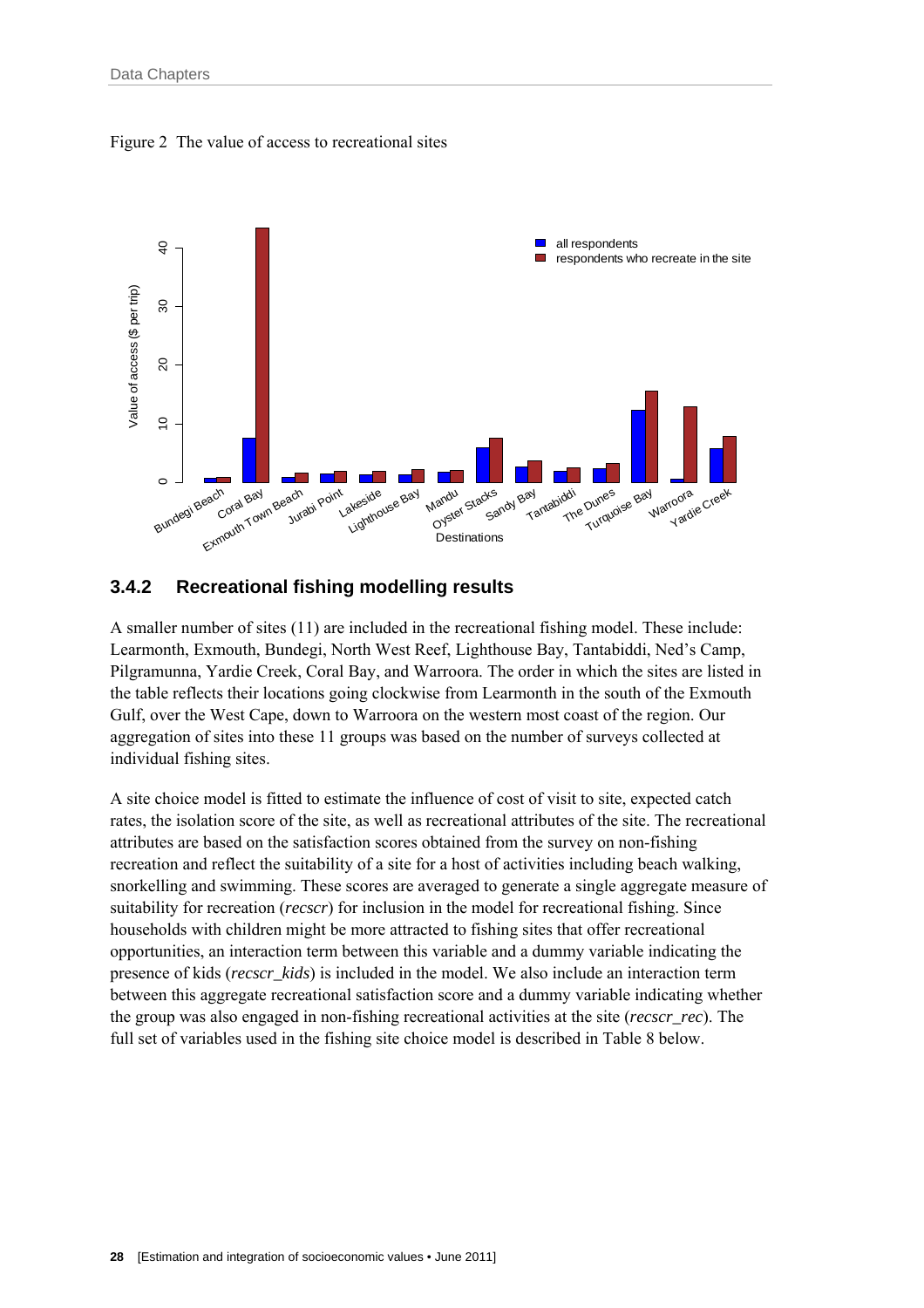| <b>Variables</b>  | <b>Description</b>                                             |  |  |  |
|-------------------|----------------------------------------------------------------|--|--|--|
| $cost\_total$     | Cost (travel to site, park entry fees, and tour ticket prices) |  |  |  |
| $expected\_prf$   | Expected prize and reef fish catch                             |  |  |  |
| $expected_t$      | Expected table fish catch                                      |  |  |  |
| average_isolation | Site isolation score (averaged across respondents)             |  |  |  |
| recscr            | Recreational value score of site                               |  |  |  |
| recscr kids       | Recreational value score times kid dummy                       |  |  |  |
| recscr rec        | Recreational value score times rec dummy                       |  |  |  |

Table 8: Definition of variables in fishing site choice models

Note: *kid* has a value of 1 if fishing party included children; *rec* has a value of 1 if the fishing trip is also a recreational trip.

The RUM model estimates indicate that the most important influences on site choice are the cost of access to the site and expected fish catch rates. Expected catch rate for highly valued fish types (namely, prize and reef) is statistically significant and has a positive influence on the utility or attractiveness of a site. However, the estimated coefficient sign for expected catch rates of table fish has the expected positive sign but it is not significant. The isolation of the site has a positive influence on its utility, but this coefficient is not significant. Finally, the quality of the site for recreational (non-fishing), as indicated by the coefficient signs for the satisfaction score variable or interactions including it, has a positive influence on utility but is not statistically significant. In short, the model results indicate site choice as being primarily driven by the cost of the visit to the site and the high valued fish that an angler expects to catch at the site. Coefficient estimates are shown in Table 9.

It should be noted, however, that there are other influences on site choice that are recognized by the estimated model but only indirectly. For example, the personal characteristics of the angler will affect site choice because the amount of fish an angler expects to catch at a site depend on the angler's skills and how they are fishing (with or without a boat). Similarly, fish stocks affect site choice through their effects on expected fish catch rates. That is, the number of variables indicated in the table below does not fully reflect the number of factors driving site choice among anglers.

| <b>Variables</b>       | <b>Estimated coefficient</b> | Std. Err. | z        | P >  z |
|------------------------|------------------------------|-----------|----------|--------|
| $cost\_total$          | $-.0340683***$               | 0.0031957 | $-10.66$ | 0.000  |
| $expected\_prf$        | $0.0832593***$               | 0.0233831 | 3.56     | 0.000  |
| $expected_t$           | 0.0131676                    | 0.0133626 | 0.99     | 0.324  |
| $average\_isolation_i$ | 0.2027971                    | 0.1424689 | 1.42     | 0.155  |
| recscr kids            | 0.5178030                    | 0.3427785 | 1.51     | 0.131  |
| recscr rec             | 1.4651180                    | 1.055489  | 1.39     | 0.165  |

Table 9: Coefficient estimates of fishing site choice model

Note: Log likelihood: -419.28; Chi-square: 234.36. Three asterisks (\*\*\*) indicate significance at the 0.1% level, while \*\* and \* indicate significance at the 1% and 5% levels, respectively.

Site access values are shown in Table 10. There are two sets of values in the table: site values averaged across all respondents and site values averaged only across respondents who fished at the site. There are two main points to note about the results. First, the value of a site for those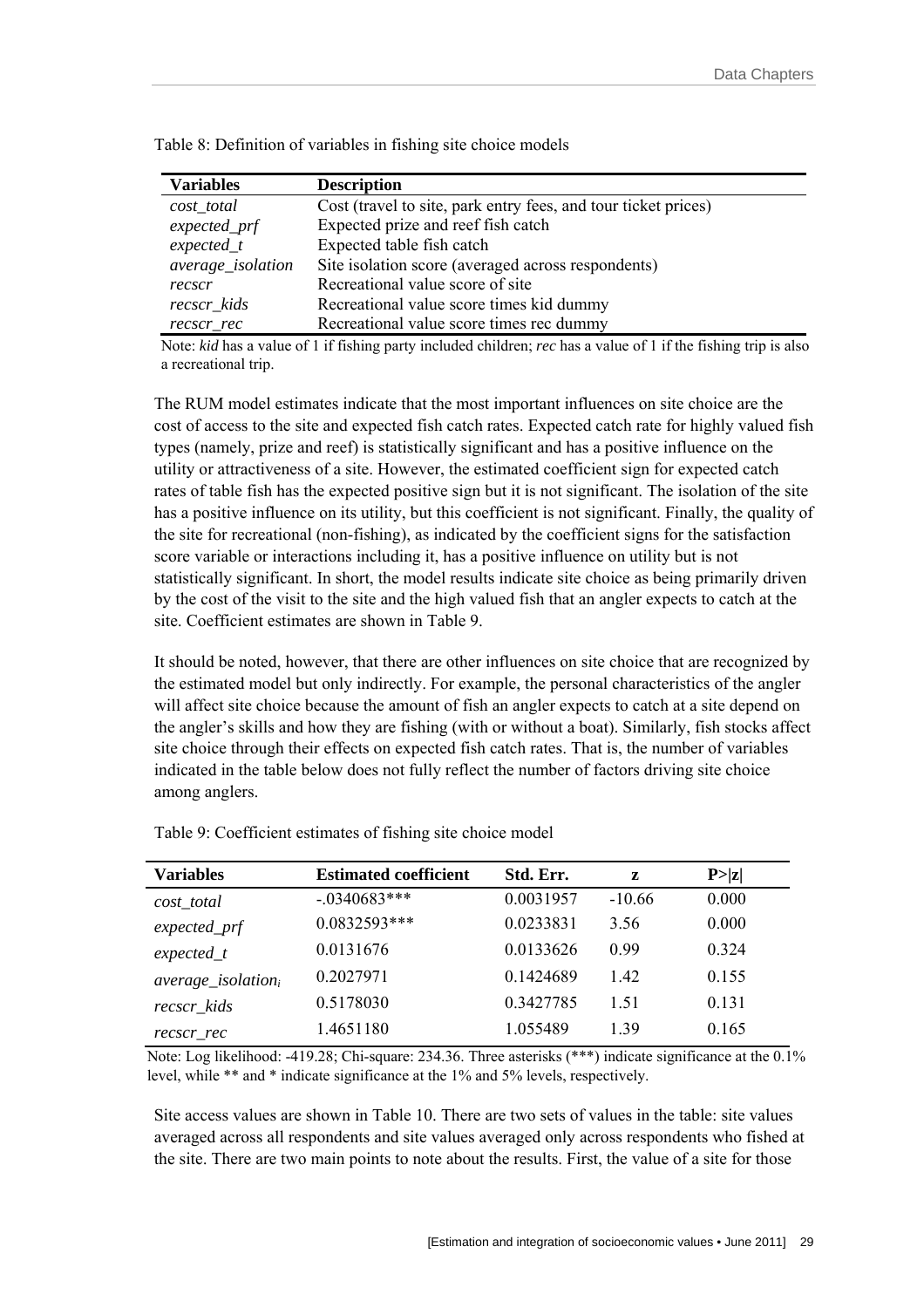who visited the site is higher than the value obtained by averaging across all respondents in the sample. This is simply because anglers who fish at a site tend to have characteristics (including distance from site) that make them more inclined fish at the chosen site. Second, site access values vary widely across the different Ningaloo sites. Learmonth, for example, has a site access value of only \$1.09 per trip while Coral Bay has a site access value of \$10.76. These values become \$2.81 and \$73.85 if one looks at values averaged across anglers who fished at those sites. The values are plotted in Figure 3.

| Site ID                     | Site name       | All<br>respondents | <b>Respondents who</b><br>chose the site |
|-----------------------------|-----------------|--------------------|------------------------------------------|
|                             | Learmonth       | 1.09               | 2.81                                     |
| $\mathcal{D}_{\mathcal{L}}$ | Exmouth         | 3.67               | 6.91                                     |
|                             | Bundegi         | 2.68               | 4.90                                     |
|                             | North West Reef | 4.83               | 7.32                                     |
|                             | Lighthouse Bay  | 3.37               | 5.48                                     |
| 6                           | Tantabiddi      | 4.59               | 7.00                                     |
|                             | Ned's Camp      | 1.80               | 5.81                                     |
| 8                           | Pilgramunna     | 2.97               | 12.31                                    |
| 9                           | Yardie Creek    | 1.95               | 11.53                                    |
| 10                          | Coral Bay       | 10.76              | 73.85                                    |
| 11                          | Warroora        | 5.79               | 53.55                                    |

Table 10: Economic surplus values of fishing sites averaged across respondents

Figure 3 Site access or economic surplus values for fishing sites.

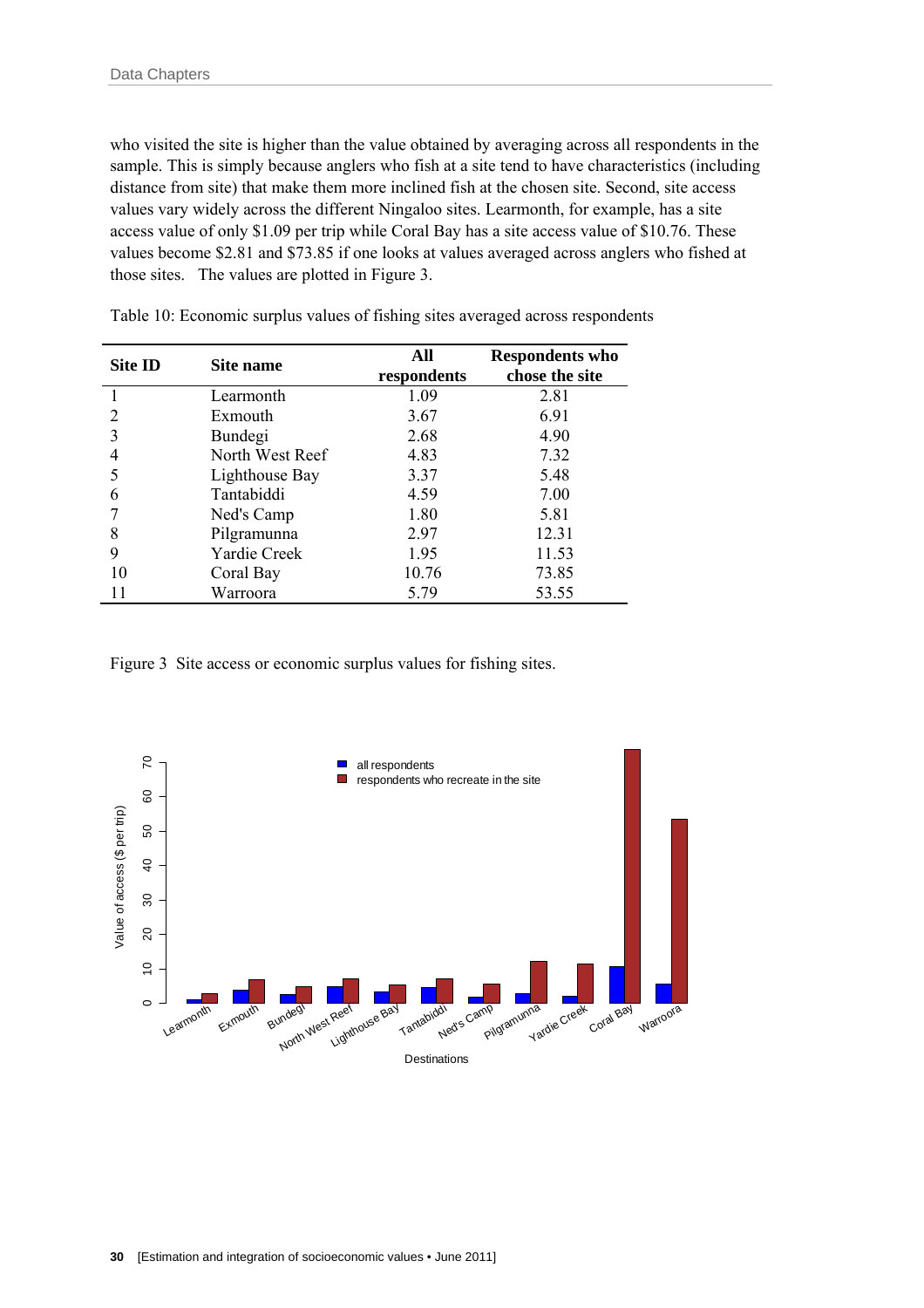### **3.4.3 Management strategy evaluation (MSE)**

The models developed by this project can be used to undertake evaluation of management strategies including:

#### **1) Site closure**

The welfare losses per person per trip for the closure of a site are given by the site access values. For the Ningaloo non-fishing and fishing recreation studies presented above, these values are shown in Figures 2 and 3 above. For the state-wide recreational fishing model, these results are reported in Raguragavan, Hailu and Burton (2010b).

#### **2) Changes in site attributes**

One can look at increases or decreases in desirable site attributes. These calculations have been undertaken for fishing recreation in Raguragavan, Hailu and Burton(2010b) using the state-wide fishing site choice model and for Ningaloo recreational sites in Raguragavan, Hailu and Burton (2010a). The models presented above can be used to simulate welfare changes for different combinations of changes in site attribute values.

#### 3) **Integrated modelling of economic and biophysical effects**

Simulations of management changes using the econometric models do not allow for the feedback effects from the coral-reef ecosystem. To evaluate changes in ways that take into account such feedback effects, the integrated RUM-coral reef ecosystem model described in the methods section (SimReefs) can be used. The project has undertaken several demonstrative simulations of some changes in management strategies: site access and fishing bag limit changes (Gao, Durkin and Hailu, 2010); and alternative seasonal site closure regimes (Gao and Hailu, 2010b). These exercises clearly demonstrate the usefulness of integrated modelling. The results are not reproduced here to save space but they do highlight the fact that management outcomes might be different than what people would expect to occur without the benefit of integrated modelling. In particular, the results reported in Gao and Hailu (2010b) indicate that it is possible for some restrictive access policies to be welfare improving even for anglers, because the stock gains and improved catch effects can outweigh the losses from reduction in access times. For further details, see Gao and Hailu (2010b) or Gao, Durkin and Hailu (2010).

### **3.5 Discussion**

In both fishing and non-fishing recreational studies we observe that the proximity of the site and, therefore, the cost of accessing a site is one of the most important influences. Thus, choice of recreational sites and the effects of recreation on environmental quality are influenced by accommodation locations. Specifically, sites close to areas where people stay or are allowed to stay (e.g. camping grounds) are likely to face heavier demands or pressures from recreation and fish harvest.

However, the site cost attribute is weighted against other desirable attributes by anglers and others recreating in Ningaloo. In the case of fishing, expected fish catches are very important, as is the type of fish expected. Choice of fishing sites is driven largely by the chance to catch highly valued fish (prize and reef fish).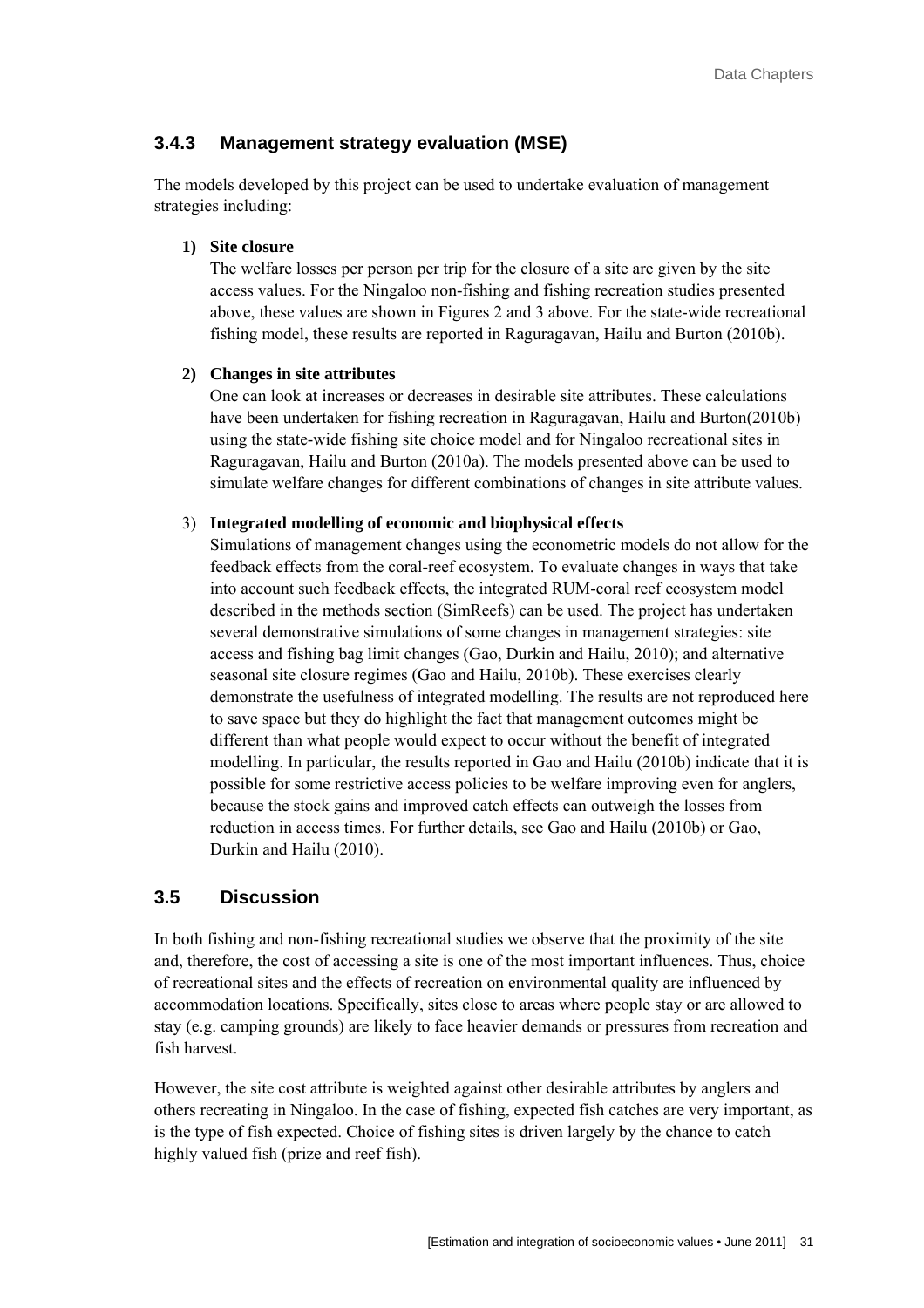A diverse set of site quality measures or perceptions affect choice in Ningaloo as discussed in the first set of RUM results above. These include variables that reflect the health or condition of the ecosystem at the site (e.g. corals and other sea wildlife), aesthetic attributes (e.g. water clarity, scenery) as well as the type of recreational activities available.

The site access value calculations indicate that the value to society of sites vary greatly. While this is an obvious fact, the research has put quantitative estimates on these values. A few sites are highly valued by both anglers and non-anglers, e.g. Coral Bay, Yardie Creek and Warroora. Turquoise Bay and Oyster stacks are highly valued among non-fishing visitors. Management changes that restrict fishing or recreational opportunities in these sites are likely to have significant effects on economic welfare.

Finally, management needs to balance conservation and socioeconomic benefits from recreation. The models and outputs from this project shed light on the values that visitors attach to different sites and their attributes. More important, the project has provided models that can be used to simulate resource use changes arising from management or exogenous changes affecting the attractiveness of fishing sites. The models provide quantitative estimates of value changes and also changes in conservation outcomes (in the case of the integrated modelling). Resource managers and other stakeholders are able to use these models to examine tradeoffs and make informed decisions.

### **3.6 Acknowledgements**

We are grateful to the Department of Fisheries WA and Neil Sumner for providing the data from the National Survey of Recreational Fishing (NSRF) (2000/1). Ningaloo Cluster Project 3 leaders, Todd Jones and David Wood, also provided data and help distributing surveys. We are also grateful to Lynnath Beckley (Project 2) for information on fishing data sources.

The project benefitted greatly from survey work undertaken by Dominique Leib, John Curry, Sayed Iftekhar, Julie Sharper, Heidi Khojasteh, Doc Lap Tran, and Jeffrey Durkin. Dominique and John contributed to the development of the survey. Jeffrey Durkin was a key player in the second stage of the survey where it became necessary to undertake face-to-face interviews. Jeff also processed the survey data and wrote a report on the survey results. Jeff's contributions to the project have also extended in the analysis of the data. We are also thankful to Jessica Meeuwig and Heather Taylor at the Centre for Marine Futures (UWA) for help with surveys. Sam McMillan and Derek Walker from the Centre undertook surveying activities in Ningaloo for the project.

Jananee Raguragavan worked on the project from 2006 to 2009 and played a key role in the development of the survey questionnaire. She organized the field surveys until April 2009. Jananee worked on the RUM models using earlier Ningaloo data on recreation (Raguragavan, Hailu and Burton 2010a) and the state-wide fishing study using the NSRF data (Raguragavan, Hailu and Burton 2010b).

Finally, we would like to thank Professor Neil Loneragan for providing constructive comments on the draft version of this report.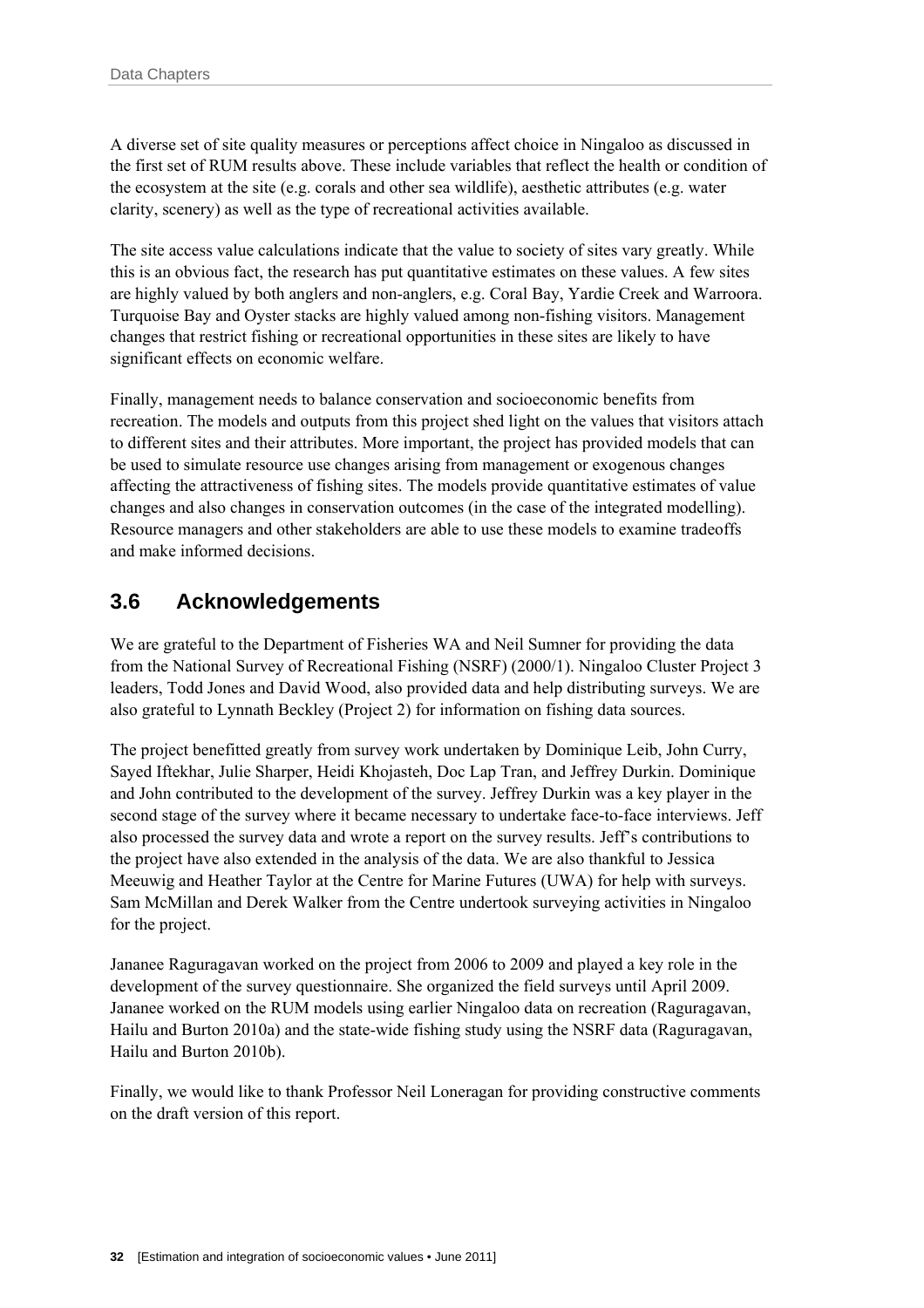#### **REFERENCES**

Adamowicz, W. L. (1994). Habitat formation and variety seeking in a discrete choice model of recreation demand, *Journal of Agricultural and Resource Economics,* 19, 19-31.

Adamson-Badilla, M., and Castillo, F. (1998). *Using Contingent Valuation to Estimate Prices for Non-Market Amenities Provided by Protected Areas*, University of Costa Rica, Costa Rica.

Bennett, J., and Adamowicz, W. L. (2001). Some fundamentals of environmental choice modelling, in: J. Bennett and R. Blamey (eds.), *The Choice Modelling Approach to Environmental Valuation*, Edward Elgar, Northampton, pp. 37- 69.

Bin, O., Landry, C. E., Ellis, C. L., and Vogelsong, H. (2004). *Some Consumer Surplus Estimates for North Carolina Beaches*, Department of Economics, East Carolina University.

Bockstael, N. E., Hanneman, W. M., and Kling, C. L. (1987). Estimating the value of water quality improvements in a recreational demand framework, *Water Resources Research*, 23(5), 951-60.

Bockstael, N. E., McConnell, K. E., and Strand, I. (1989). A random utility models for sport fishing: some preliminary results for florida, *Marine Resources Economics*, 61, 245-260.

Bockstael, N. E., McConnell, K. E., and Strand, I. (1991). Recreation, in Braden, J. B. and Kolstad, C. (ed), *Measuring the demand for Environmental Quality*, Elsevier Science Publishing Co, Netherlands.

Burton, M. P., Raguragavan, J. and Hailu, A. (2008). State-wide recreational fishing site choice study, unpublished technical report, School of Agricultural and Resource Economics, University of Western Australia.

Durkin, J. (2009). Survey of fishing and recreation in the Ningaloo region, unpublished technical report, School of Agricultural and Resource Economics, University of Western Australia.

Gao, L., Durkin, J., and Hailu, A. (2010). An agent-based model for recreational fishing management evaluation in a coral reef environment, Proceedings of the International Conference on Agents and Artificial Intelligence, January 22 - 24, Valencia, Spain.

Gao, L., and Hailu, A. (2010a). *Recreational trip timing and duration prediction: A research note*, Working Paper 1002, School of Agricultural and Resource Economics, University of Western Australia, Crawley, Australia.

Gao, L., and Hailu, A. (2010b). Evaluating the effects of area closure for recreational fishing in a coral reef ecosystem: The benefits of an integrated economic and biophysical modelling, unpublished paper (currently under revision with a journal), School of Agricultural and Resource Economics, University of Western Australia.

Henry, G. (2001). Unpublished report on the National Survey of Recreational Fishing (2000/2001), *NSW Fisheries*, Sydney.

Herrings, J. A., and Kling, C. L. (1999). *Valuing Recreation and Environment* (eds.), Edward Elgar Publishing Limited, UK

Hanemann, W. M. (1999). Welfare analysis in discrete choice models. In: Herriges, J.A., Kling, C.L. (Eds.), Valuing Recreation and the Environment: *Revealed Preference Methods in Theory and Practice*. Edward Elgar Publishers, p. 33–64.

Kaoru, Y., Smith, V. K., and Liu, J. L. (1995). Using random utility models to estimate the recreational value of estuarine resources, *American Journal of Agricultural Economics*, 77:141-151.

Kramer, D. B. (2008). Adaptive Harvesting in a Multiple-Species Coral-Reef Food Web, *Ecology and Society,* 13, 17.

Lew, D. K and Larson, D. W. (2005). Valuing recreation and amenities at San Diego County beaches, *Coastal Management*, 33, 71-86.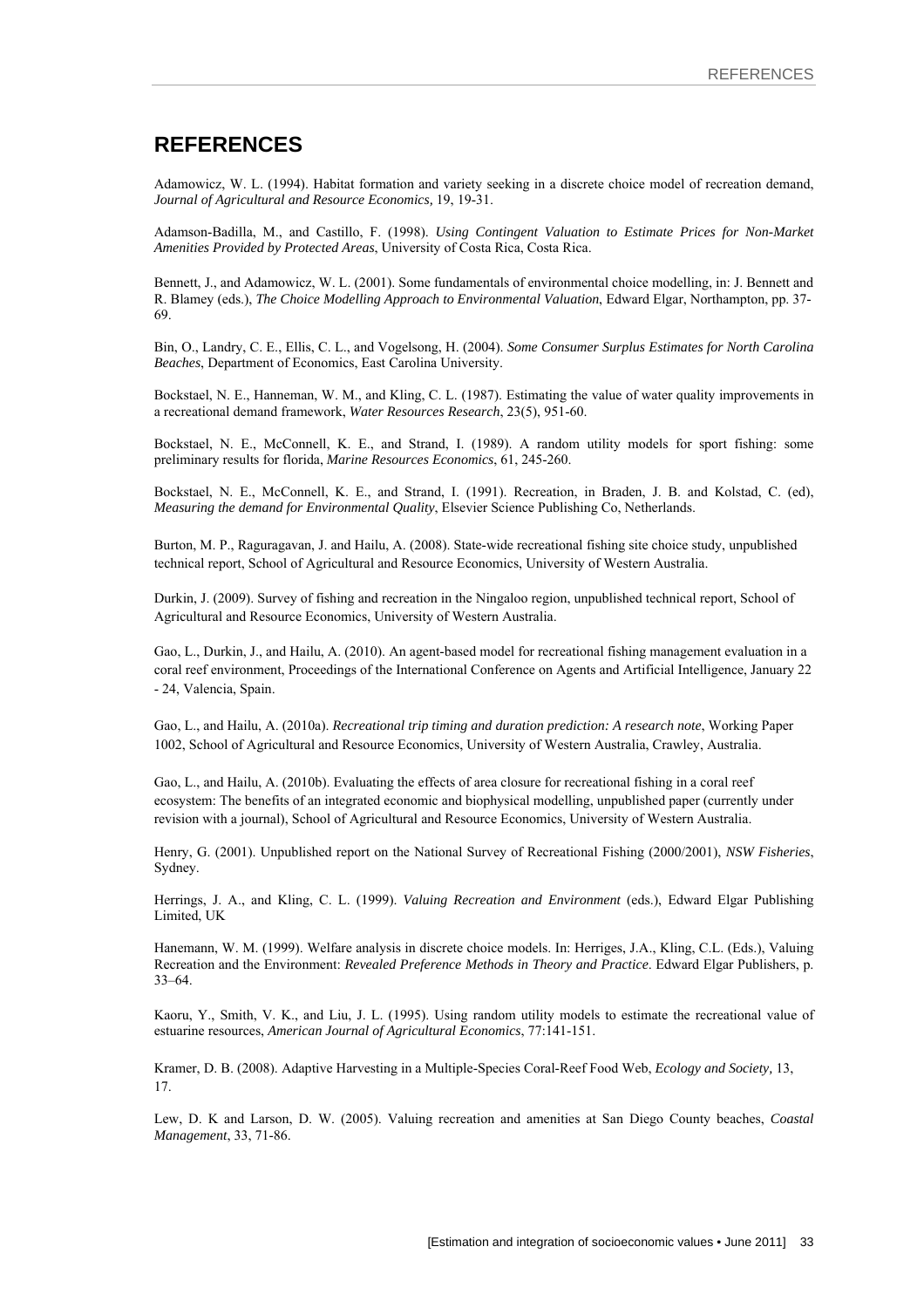Loomis, J., and Walsh, R. G. (1997). *Recreation Economic Decisions: Comparing Benefits and Costs* (2nd ed.), State College, PA: Venture Publishing.

Liu, P., and Elaydi, S.N. (2001). Discrete competitive and cooperative models of Lotka-Volterra type, *Journal of Computational Analysis and Applications,* 3, 53-73.

McFadden, D. (1974). The measurement of urban travel demand, *Journal of Public Economics,* 3, 303-328.

Morey, E. R., Shaw, W. D., and Rowe, R. D. (1991). A Discrete-choice model of recreational participation, site choice, and activity valuation when complete trip data are not available, *Journal of Environmental Economics and Management*, 20, 181-201.

Navrud, S. (1999). Assessment of environmental valuation reference inventory (EVRI) and the expansion of its coverage to the European union, Report of the European Commission, DG XI.

Parsons, G. R., Massey, D. M., and Tomasi, T. (1999). Familiar and favourite sites in a random utility model of beach recreation, *Marine Resource Economics*, 14(4), 299-315.

Raguragavan, J., Hailu, A. and Burton, M. (2010a) Valuation of marine based non-fishing recreation, Working Paper 1003, School of Agricultural and Resource Economics, University of Western Australia, Crawley, Australia.

Raguragavan, J., Hailu, A. and Burton, M. (2010b) Economic valuation of recreational fishing in Western Australia, Working Paper 1001, School of Agricultural and Resource Economics, University of Western Australia, Crawley, Australia.

Shivlani, M. P., David, L., and Theis, M. (2003). Visitor preferences for public beach amenities and beach restoration in South Florida. *Coastal Management,* 31, 367-385.

Swait, J., Adamowicz, W. L. and van Bueren, M. (2004). Choice and the temporal welfare impacts: incorporating history into discrete choice models, *Journal of Environmental Economics and Management*, 47, 91-116.

Train, K. (1998). Recreation demand models with taste differences over people, *Land Economics*, 74, 230-239.

Van Bueren, M. (1999). Economic models of recreational fishing for guiding allocation policy and managing stocks: An application to the recreational fishery of South Western Australia, PhD Thesis, University of Western Australia, Perth.

Zhang, J. (2003). Valuing recreational fishing in Western Australia using Random Utility Model, unpublished Masters Thesis, University of Western Australia, Perth.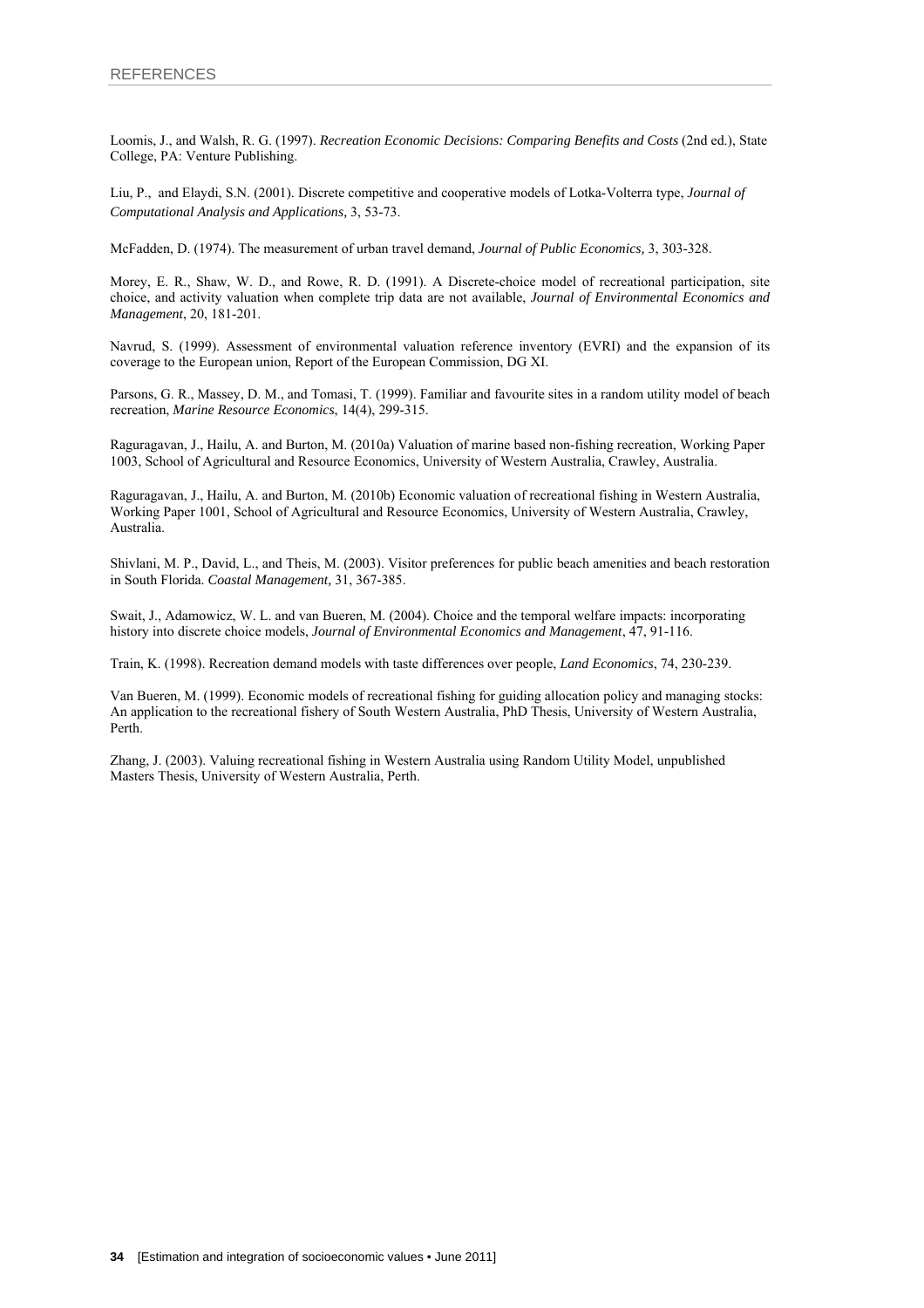# **APPENDIX A – DATABASE TABLES**

Table A1: Demographic metadata description

| <b>Field Name</b>                  | <b>Type</b>                                                                                   | <b>Meaning</b>                                    |
|------------------------------------|-----------------------------------------------------------------------------------------------|---------------------------------------------------|
| survey id                          | Integer                                                                                       | Survey number                                     |
| date filled                        | Date                                                                                          | Date fill out                                     |
| day filled                         | Integer                                                                                       | Day fill out                                      |
| month filled                       | Integer                                                                                       | Month fill out                                    |
| year filled                        | Integer                                                                                       | Year fill out                                     |
| num days fish lastweek             | Integer                                                                                       | Number of days spent fishing last week            |
| num days fish last12m              | Integer                                                                                       | Number of days spent fishing last 12 months       |
| num_days_fish_next12m              | Integer                                                                                       | Number of days spent fishing next 12 months       |
| num days rec lastweek              | Integer                                                                                       | Number of days spent recreating last week         |
| num days rec last12m               | Integer                                                                                       | Number of days spent recreating last 12 months    |
| num days rec next12m               |                                                                                               | Number of days spent recreating next 12 months    |
|                                    | Integer                                                                                       |                                                   |
| fishing skill level                | Enum: Highly Advanced/<br>Advanced/Intermediate/Basic/Nil                                     | Level of fishing skill                            |
| value rod                          | Float                                                                                         | Cost for rod reel                                 |
| value clothes                      | Float                                                                                         | Cost for clothes                                  |
| value other                        | Float                                                                                         | Cost for other                                    |
| value boat                         | Float                                                                                         | Cost for boat                                     |
| member fishing club                | Enum: Y/N                                                                                     | Is a member of fishing club                       |
| general fishing style              | Enum: Shore/Boat/Both                                                                         | General fishing style                             |
| active_fishing_years               | Integer                                                                                       | How many years actively fished                    |
| active_fishing_years_wa            | Integer                                                                                       | Active fishing years in Western Australia         |
| active fishing years aus<br>tralia | Integer                                                                                       | Active fishing years in Rest of Australia         |
| active fishing years ove<br>rseas  | Integer                                                                                       | Active fishing years overseas (years)             |
| country                            | <b>String</b>                                                                                 | Country                                           |
| postcode                           | Integer                                                                                       | Post code                                         |
| days_in_region                     | Integer                                                                                       | Total days in this region                         |
| camp                               | <b>String</b>                                                                                 | Locality/place camp                               |
| camp_nights                        | Integer                                                                                       | Number of nights                                  |
| caravan                            | <b>String</b>                                                                                 | Locality/place caravan                            |
| caravan nights                     | Integer                                                                                       | Number of nights                                  |
| back_pack_place                    | <b>String</b>                                                                                 | Locality/place back                               |
| back_pack_nights                   | Integer                                                                                       | Number of nights                                  |
| hotel                              | <b>String</b>                                                                                 | Locality/place hotel                              |
| hotel nights                       | Integer                                                                                       | Number of nights                                  |
| other accomdation                  | <b>String</b>                                                                                 | Locality/place other                              |
| other_accom_nights                 | Integer                                                                                       | Number of nights                                  |
|                                    | Own Vehicle/Hire                                                                              |                                                   |
| travel to region                   | Vehicle/Scheduled Bus/Package<br>Tour/Plane/Others                                            | The way travelling to the region                  |
| travel_in_region                   | Own Vehicle/Hire<br>Vehicle/Scheduled Bus/Package<br>Tour/Plane/Others                        | The way travelling in the region                  |
| salary range                       | Below 20,000/20,000-40,000/<br>40,001-60,000/60,001-<br>80,000/80,00-120,000/Above<br>120,000 | Salary range                                      |
| num_people_alone                   | Integer                                                                                       | Visiting the region with/alone/number of people   |
| gender people alone                | <b>String</b>                                                                                 | Visiting the region with/alone/gender             |
| age people alone                   | Integer                                                                                       | Visiting the region with/alone/age                |
| num people partner                 | Integer                                                                                       | Visiting the region with/partner/number of people |
| gender people partner              | String                                                                                        | Visiting the region with/partner/gender           |
| age people partner                 | String                                                                                        | Visiting the region with/partner/age              |
|                                    |                                                                                               | Visiting the region with/family/friends/number of |
| num people friends                 | Integer                                                                                       | people                                            |
| gender people friends              | <b>String</b>                                                                                 | Visiting the region with/family/friends/gender    |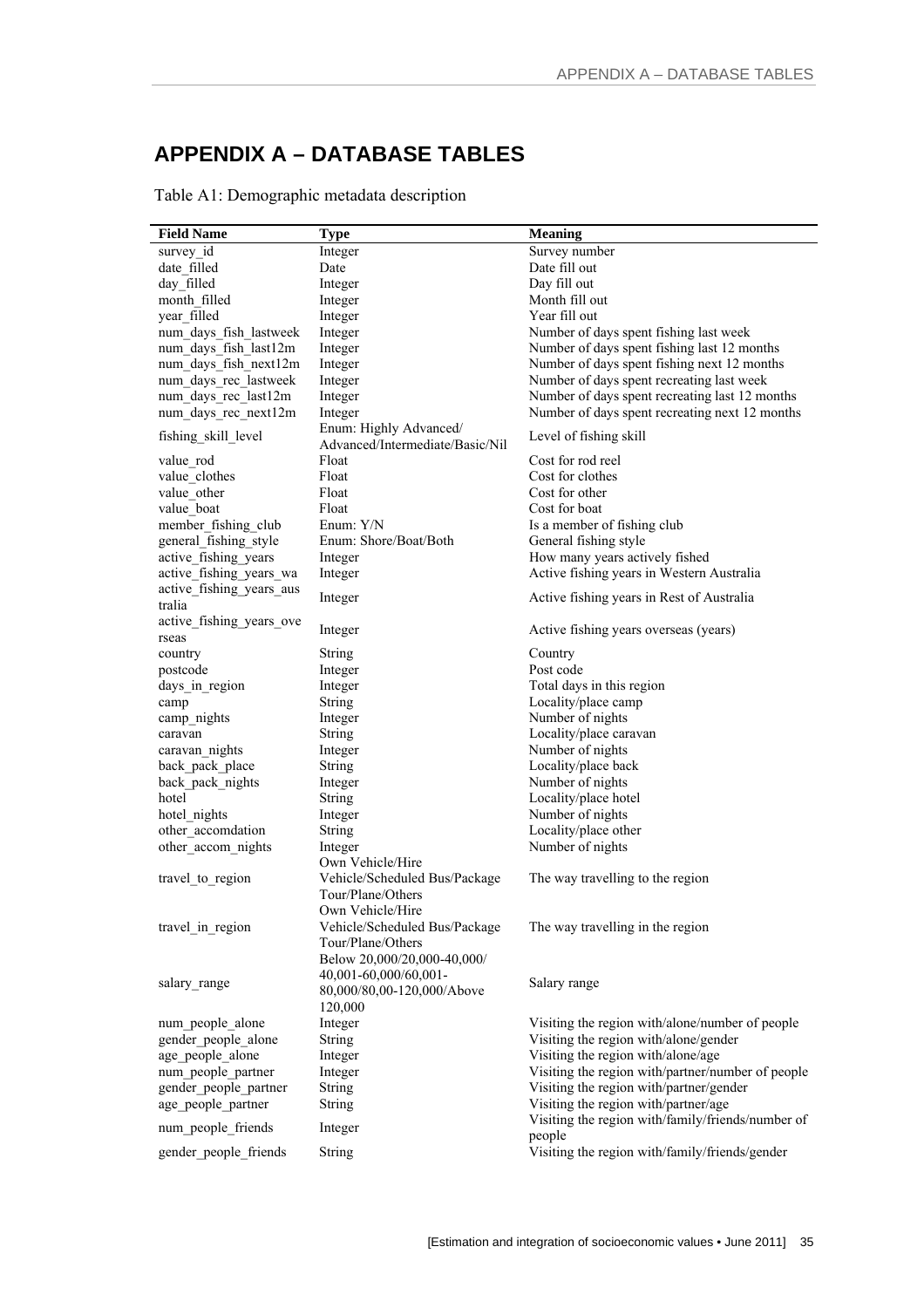| age_people_friends  | <b>String</b> | Visiting the region with/family/friends/age      |
|---------------------|---------------|--------------------------------------------------|
| num people tour     | Integer       | Visiting the region with/tour/number of people   |
| gender people tour  | String        | Visiting the region with/tour/gender             |
| age people tour     | <b>String</b> | Visiting the region with/tour/age                |
| num people other    | Integer       | Visiting the region with/others/number of people |
| gender people other | <b>String</b> | Visiting the region with/others/gender           |
| age_people_other    | <b>String</b> | Visiting the region with/others/age              |
| visit region again  | Enum: Y/N     | Whether visit the region again                   |
| respondent age      | Integer       | Age of respondent                                |
| num males           | Integer       | Number of males                                  |
| num females         | Integer       | Number of females                                |
| mean Age            | Integer       | Mean age                                         |
| min age             | Integer       | Min age                                          |
| max age             | Integer       | Max age                                          |
| num children        | Integer       | Number of children                               |
| mean age adult      | Integer       | Mean age of adults                               |
| num adults          | Integer       | Number adults                                    |
| mean_age_children   | Integer       | Mean age of children                             |
| num_children        | Integer       | Number of children                               |
| comment             | <b>String</b> | Comment                                          |

Table A2: Fish caught-released-target metadata description

| <b>Field Name</b>   | Type          | <b>Meaning</b>                            |
|---------------------|---------------|-------------------------------------------|
| survey id           | Integer       | Survey number                             |
| trip id             | Integer       | Trip number                               |
| fish species        | <b>String</b> | Type of fish caught                       |
| num fish caught     | Integer       | Number of fish caught (kept and released) |
| num fish released   | Integer       | Number of fish released                   |
| fish species target | <b>String</b> | Type of any target fish                   |

Table A3: Fish species metadata description

| <b>Field Name</b>  | <b>Type</b>                          | <b>Meaning</b>                |
|--------------------|--------------------------------------|-------------------------------|
| fish id            | Integer                              | Unique IDs                    |
| is herbivore       | Boolean                              | $1/0$ with 0 being piscivores |
| fish common name   | <b>String</b>                        | Common name                   |
| fish species       | <b>String</b>                        | Fish category                 |
| fish family_name   | <b>String</b>                        | Fish family name              |
| other common names | <b>String</b>                        | Other common names            |
| fish name          | <b>String</b>                        | Fish scientific name          |
|                    | Enum: Reef/Butter/Table/Prize/Key    |                               |
| fish dof group     | Sport                                | Fish DOF group                |
|                    | Enum: Bottom Dweller/Pelagic/Inshore | Fish species catalogue from   |
| fish hab           |                                      | Department of WA              |
| fish risk          | Enum: L-Low/M-Medium/H-High          | Fish risk level               |
| fish bagl          | Integer                              | Bag limit                     |
| fish minl          | Float                                | Minimum length                |
| fish minw          | Float                                | Minimum weight                |
| fish mina          | Integer                              | Minimum age                   |
| fish matl          | Float                                | Mature length                 |
| fish matw          | Float                                | Mature weight                 |
| fish mata          | Integer                              | Mature age                    |
| fish maxl          | Float                                | Maximum length reported       |
| fish maxa          | Integer                              | Maximum age reported          |
| fish maxw          | Float                                | Maximum weight reported       |
| fish food          | <b>String</b>                        | Food source noted             |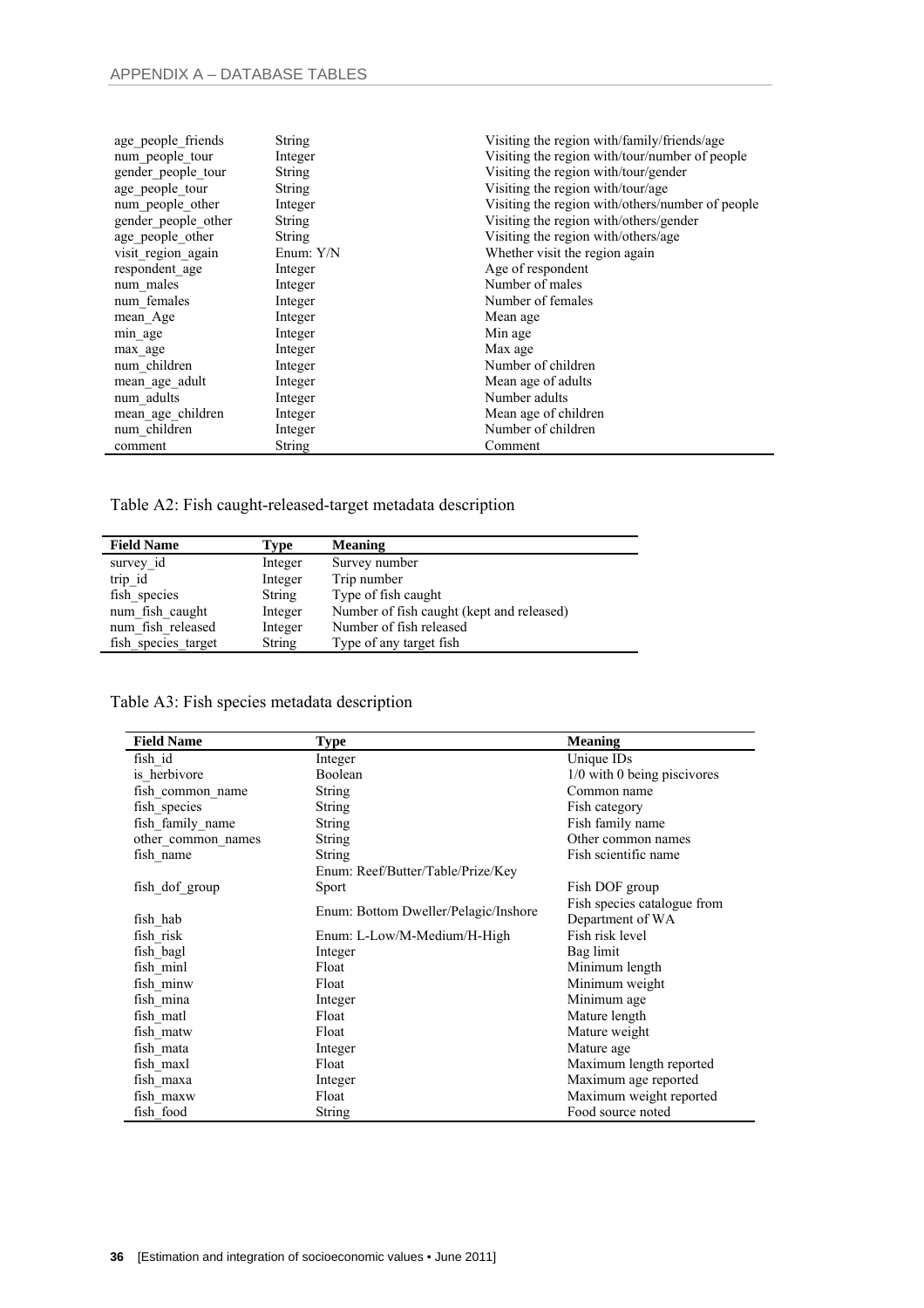| <b>Field Name</b>        | <b>Type</b>       | <b>Meaning</b>                                                  |
|--------------------------|-------------------|-----------------------------------------------------------------|
| survey id                | Integer           | Survey number                                                   |
| date filled              | Date              | Date fill out                                                   |
| day_filled               | Integer           | Day fill Out                                                    |
| month filled             | Integer           | Month fill out                                                  |
| year filled              | Integer           | Year fill out                                                   |
| trip_id                  | Integer           | Trip number                                                     |
| day trip                 | Integer           | Trip day                                                        |
| month trip               | Integer           | Trip month                                                      |
| year trip                | Integer           | Trip year                                                       |
| date_trip                | Date              | Trip date                                                       |
| start time trip          | Time              | Trip start time                                                 |
| finish time trip         | Time              | Trip end time                                                   |
| chosen site              | String            | fishing site chosen                                             |
| stay last night          | <b>String</b>     | Stay last night                                                 |
| reason scenery           | Enum: 1/2/3/4/5   | Respondent score for the reason "scenery"                       |
| reason time available    | Enum: $1/2/3/4/5$ | Respondent score for the reason "time available"                |
| reason never been here   | Enum: $1/2/3/4/5$ | Respondent score for the reason "never been before"             |
| reason_isolation         | Enum: $1/2/3/4/5$ | Respondent score for the reason "isolation $\&$ solitude"       |
| reason accoomodation     | Enum: $1/2/3/4/5$ | Respondent score for the reason "accommodation"                 |
| reason cost travel       | Enum: $1/2/3/4/5$ | Respondent score for the reason "cost of travelling"            |
| reason target fish       | Enum: $1/2/3/4/5$ | Respondent score for the reason "chance of getting target fish" |
| other reason description | String            | Other description                                               |
| age fishers              | <b>String</b>     | Ages of fishers                                                 |
| mean age adult           | Integer           | Mean age of adults                                              |
| num adults               | Integer           | Number of adults                                                |
| mean_age_children        | Integer           | Mean age of children                                            |
| num children             | Integer           | Number of children                                              |
| cost car fuel            | Float             | Cost for car fuel                                               |
| cost bait ice            | Float             | Cost for bait & ice                                             |
| cost tackle              | Float             | Cost for tackle                                                 |
| cost boat hire           | Float             | Cost for boat hire                                              |
| cost boat fuel           | Float             | Cost for boat fuel                                              |
| cost food                | Float             | Cost for food                                                   |

Table A4: Fishing trip metadata description

Table A5: Group metadata description

| <b>Field Name</b> | <b>Type</b>   | <b>Meaning</b>                |
|-------------------|---------------|-------------------------------|
| group seq         | Integer       | Sequential group number       |
| survey number     | Integer       | Survey number                 |
| group id          | Integer       | Group id                      |
| group loc         | <b>String</b> | Location where group surveyed |
| group total       | Integer       | Number adults in goup         |
| group comment     | <b>String</b> | Description of ages in group  |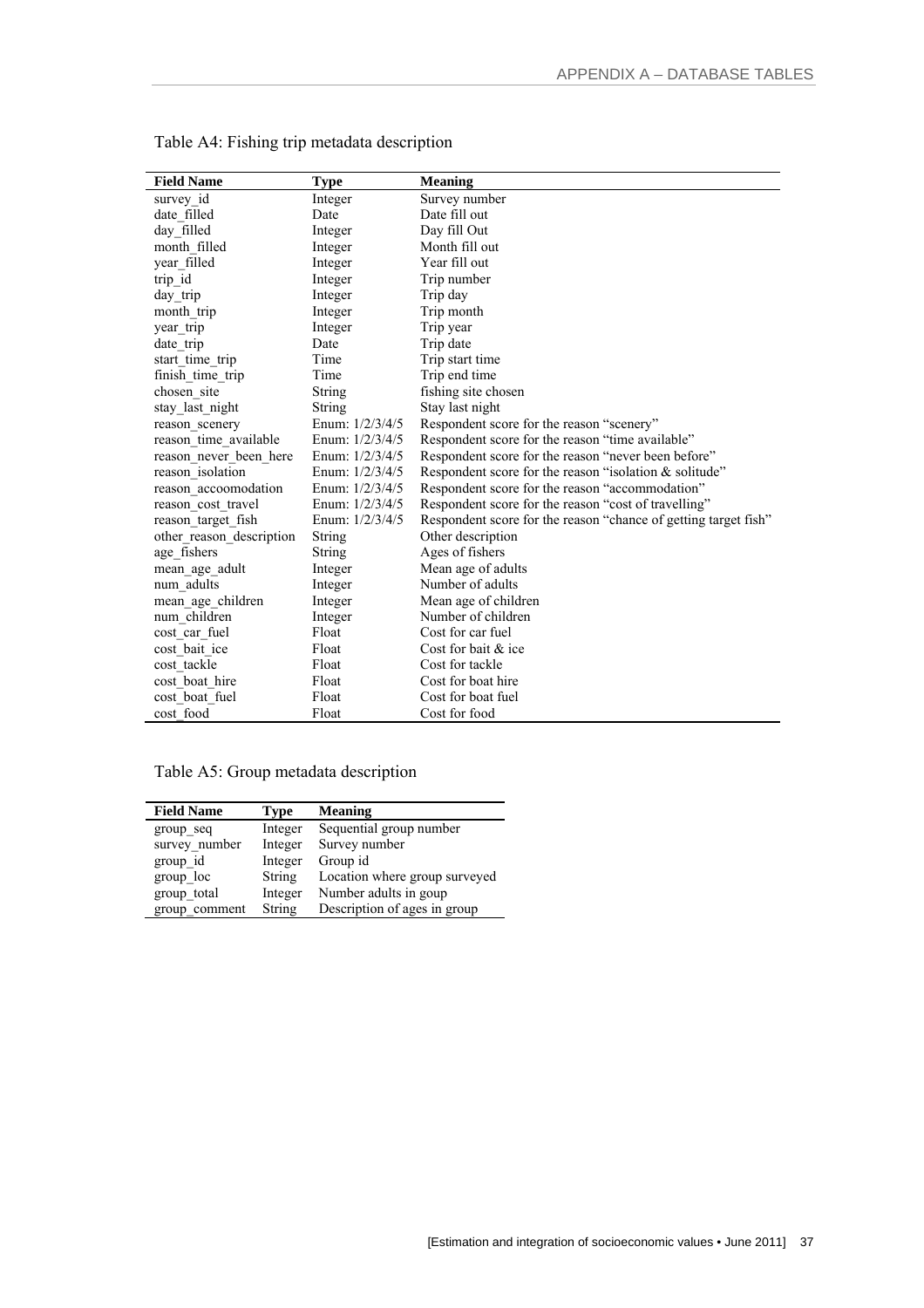| <b>Field Name</b> | Type              | <b>Meaning</b>                                                              |
|-------------------|-------------------|-----------------------------------------------------------------------------|
| survey id         | Integer           | Survey number                                                               |
| fish zone         | Integer           | Fishing zone Id                                                             |
| fish num visits   | Integer           | Number of times visited each site/zone in the last 12<br>months for fishing |
| fish num expected | Integer           | Number of fish expected to catch at each site                               |
| fish size rate    | Integer           | Score from 1 (high) to 5 (low) of satisfaction of fish size                 |
| fish range rate   | Enum: $1/2/3/4/5$ | Range of desirable fish                                                     |

Table A6: Previous fishing experience metadata description

Table A7: Previous recreation experience metadata description

| <b>Field Name</b>     | Type              | <b>Meaning</b>                                                                 |
|-----------------------|-------------------|--------------------------------------------------------------------------------|
| survey id             | Integer           | Survey number                                                                  |
| rec zone site         | <b>String</b>     | Site/zone name                                                                 |
| rec_num_visits        | Integer           | Number of times visited each site/zone in the last 12<br>months for recreation |
| rate_snorkel          | Enum: $1/2/3/4/5$ | Score from 1 (high) to 5 (low) of satisfaction of<br>snorkelling               |
| rate swim anim        | Enum: $1/2/3/4/5$ | Score from 1 (high) to 5 (low) of satisfaction of<br>swimming with animals     |
| rate relax walk beach | Enum: $1/2/3/4/5$ | Score from 1 (high) to 5 (low) of satisfaction of walking<br>on the beach      |
| rate diving           | Enum: $1/2/3/4/5$ | Score from 1 (high) to 5 (low) of satisfaction of diving                       |
| rate sight seeing     | Enum: $1/2/3/4/5$ | Score from 1 (high) to 5 (low) of satisfaction of sight<br>seeing              |
| rate bush walk        | Enum: $1/2/3/4/5$ | Score from 1 (high) to 5 (low) of satisfaction of bush<br>walking              |
| rate coral view       | Enum: $1/2/3/4/5$ | Score from 1 (high) to 5 (low) of satisfaction of coral<br>viewing             |
| rate turtle watch     | Enum: 1/2/3/4/5   | Score from 1 (high) to 5 (low) of satisfaction of turtle<br>watching           |
| rate water sport      | Enum: $1/2/3/4/5$ | Score from 1 (high) to 5 (low) of satisfaction of water<br>sports              |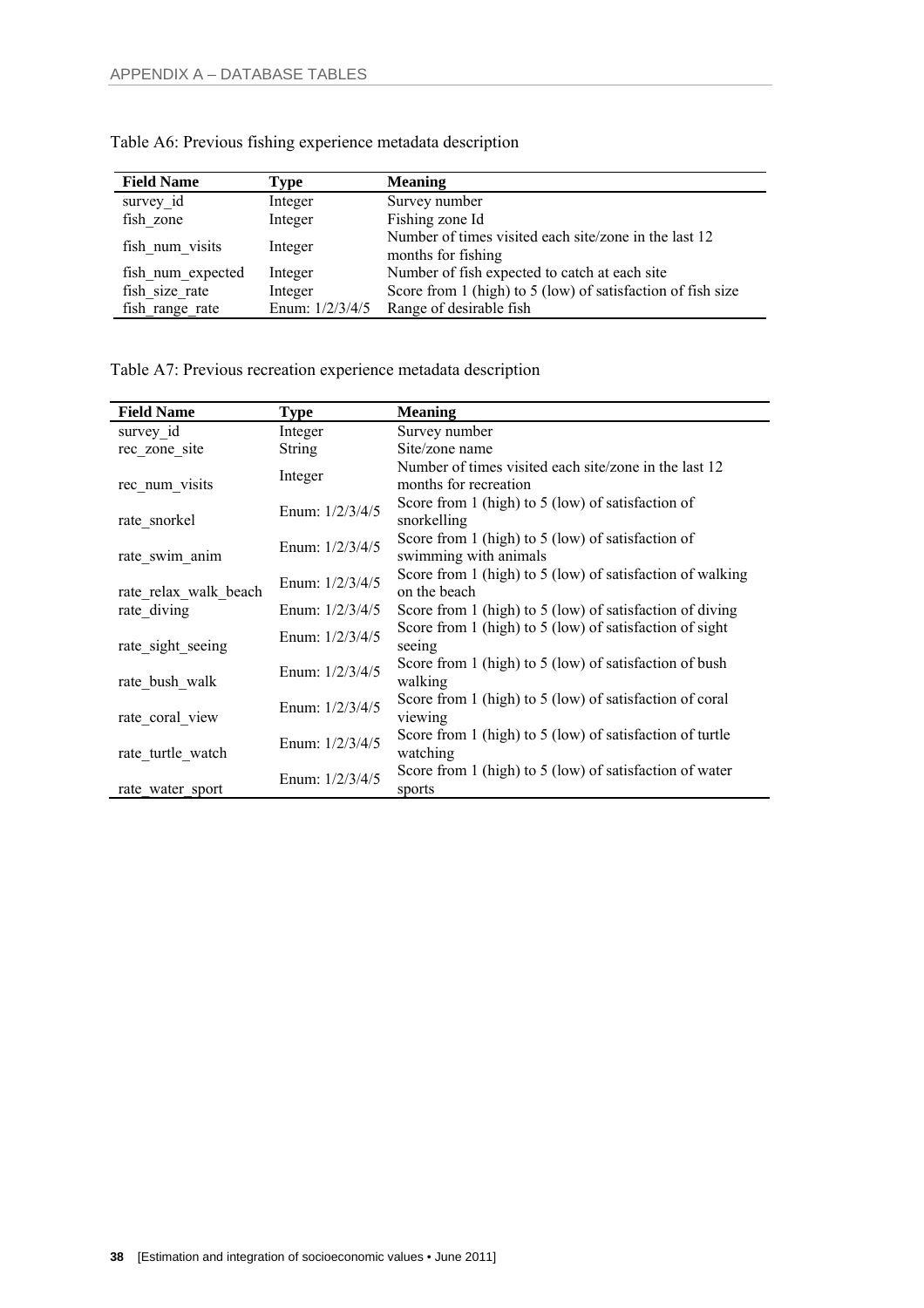| Respondent score for the reason "chance of getting target fish" |
|-----------------------------------------------------------------|
|                                                                 |
|                                                                 |
|                                                                 |
|                                                                 |
|                                                                 |
|                                                                 |
|                                                                 |
|                                                                 |
|                                                                 |
|                                                                 |
|                                                                 |
|                                                                 |
|                                                                 |
|                                                                 |
|                                                                 |
|                                                                 |
|                                                                 |
|                                                                 |
|                                                                 |
|                                                                 |
|                                                                 |
|                                                                 |
|                                                                 |
|                                                                 |

Table A8: Recreational trip metadata description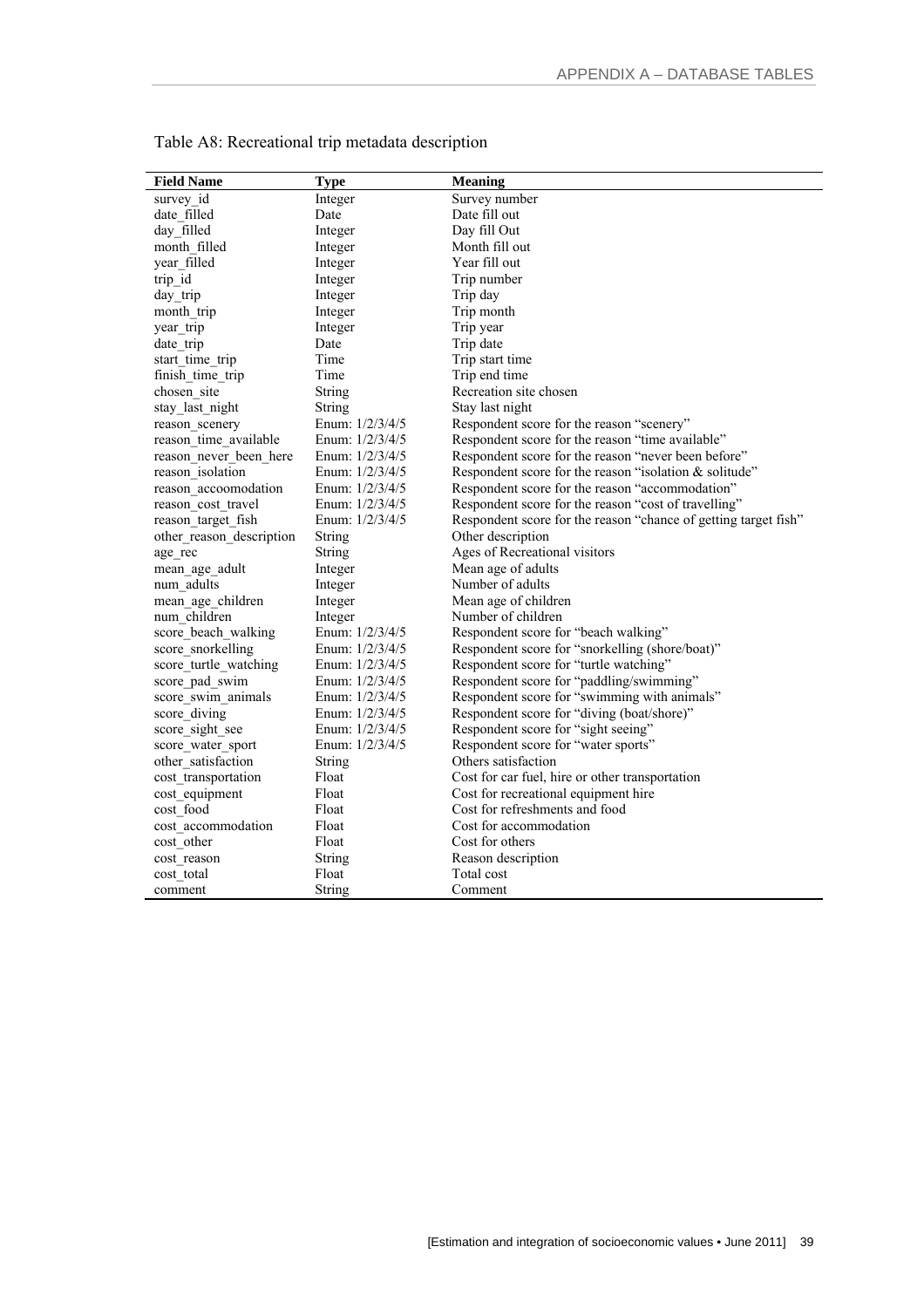| <b>Field Name</b>       | Type                                                                           | <b>Meaning</b>            |
|-------------------------|--------------------------------------------------------------------------------|---------------------------|
| site id                 | Integer                                                                        | Site id                   |
| site name               | <b>String</b>                                                                  | Site name                 |
| site number             | Integer                                                                        | Site number               |
| zone id                 | Integer                                                                        | Zone id                   |
| zone model              | Integer                                                                        | Previous model zone       |
| description             | <b>String</b>                                                                  | Description               |
| accom type              | Enum: BP-Backpackers/<br>CVP-Caravan Park/H-Hotel/C-Camp                       | Accommodation type        |
| distance from BayofRest | Float                                                                          | Distance from bay of rest |
| dist ind                | Enum: G-Gnaraloo/W-Warroora/<br>C-Carnarvon/S-4 Wheel Track/GS-Giralia Station | Distance indicator        |
| rel cb                  | Enum: NCB-North of Coral Bay/SCB-South of Coral Bay                            | Relative CB               |
| area                    | Float                                                                          | Area                      |
| latitude                | Float                                                                          | Latitude                  |
| longitude               | Float                                                                          | Longitude                 |

### Table A9: Ningaloo stay metadata description

Table A10: Trip site metadata description

| <b>Field Name</b>       | <b>Type</b>                                         | <b>Meaning</b>            |
|-------------------------|-----------------------------------------------------|---------------------------|
| site id                 | Integer                                             | Site id                   |
| site name               | <b>String</b>                                       | Site name                 |
| zone id                 | Integer                                             | Zone id                   |
| number sites            | <b>String</b>                                       | Number of sites in a trip |
| zone model              | Integer                                             | Zone in previous models   |
| description             | <b>String</b>                                       | Description               |
| is fishing site         | Boolean                                             | Is it a fishing site      |
| is recreation site      | Boolean                                             | Is it a recreational site |
| distance from bayofrest | Float                                               | Distance from bay of rest |
|                         | Enum: G-Gnaraloo/W-Warroora/                        |                           |
| distance indicator      | C-Carnarvon/S-4 Wheel Track/GS-Giralia Station      | Distance indicator        |
| rel cb                  | Enum: NCB-North of Coral Bay/SCB-South of Coral Bay | Relative CB               |
| boat tour               | <b>Boolean</b>                                      | Whether boat tour         |
| land tour               | Boolean                                             | Whether land tour         |
| on land                 | Boolean                                             | Whether trip via land     |
| on boat                 | Boolean                                             | Whether trip via boat     |
| area                    | Float                                               | Area                      |
| latitude                | Float                                               | Latitude                  |
| longitude               | Float                                               | Longitude                 |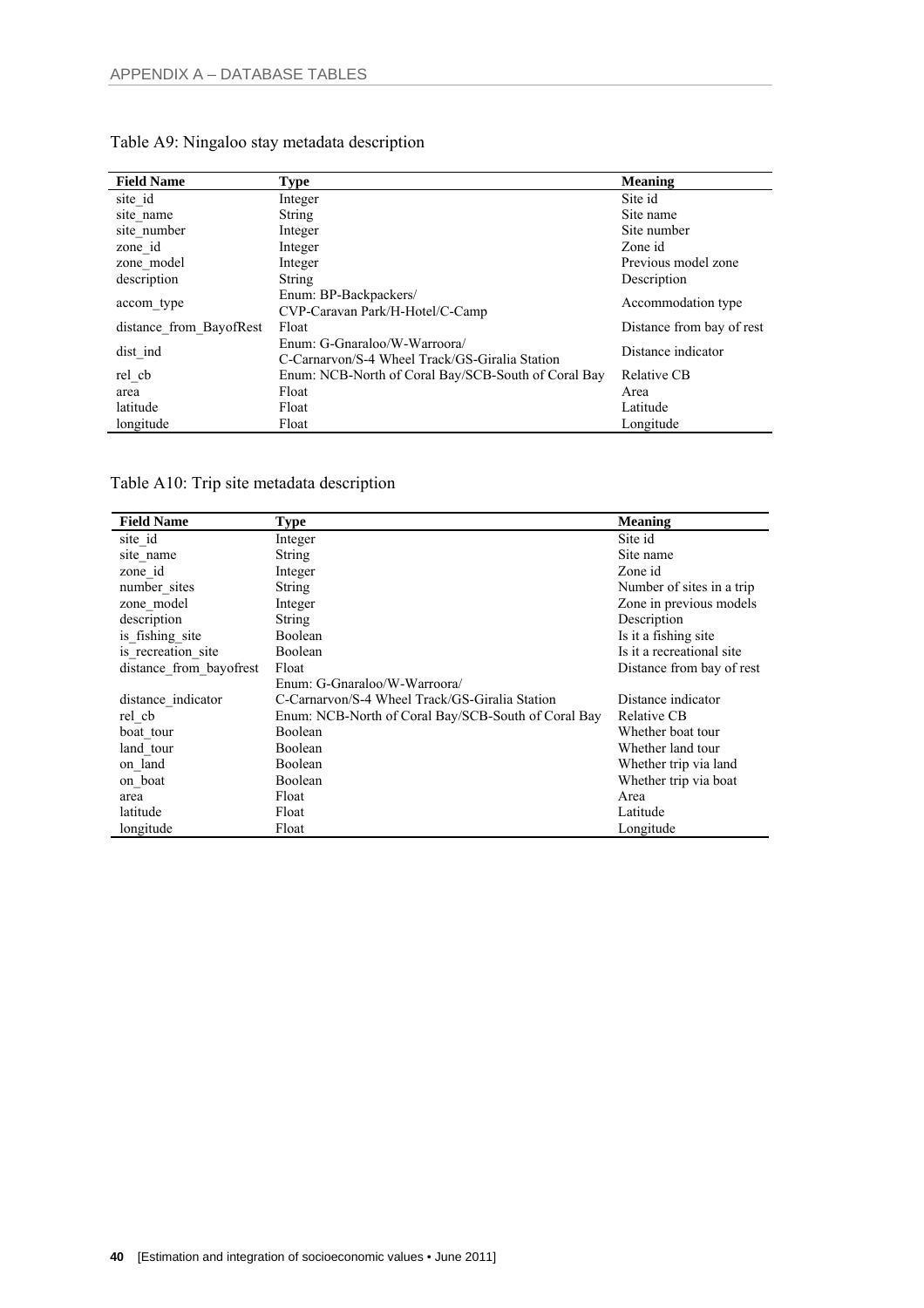### **APPENDIX B – MAP OF NINGALOO SITES**

Figure B1 Map of Ningaloo sites

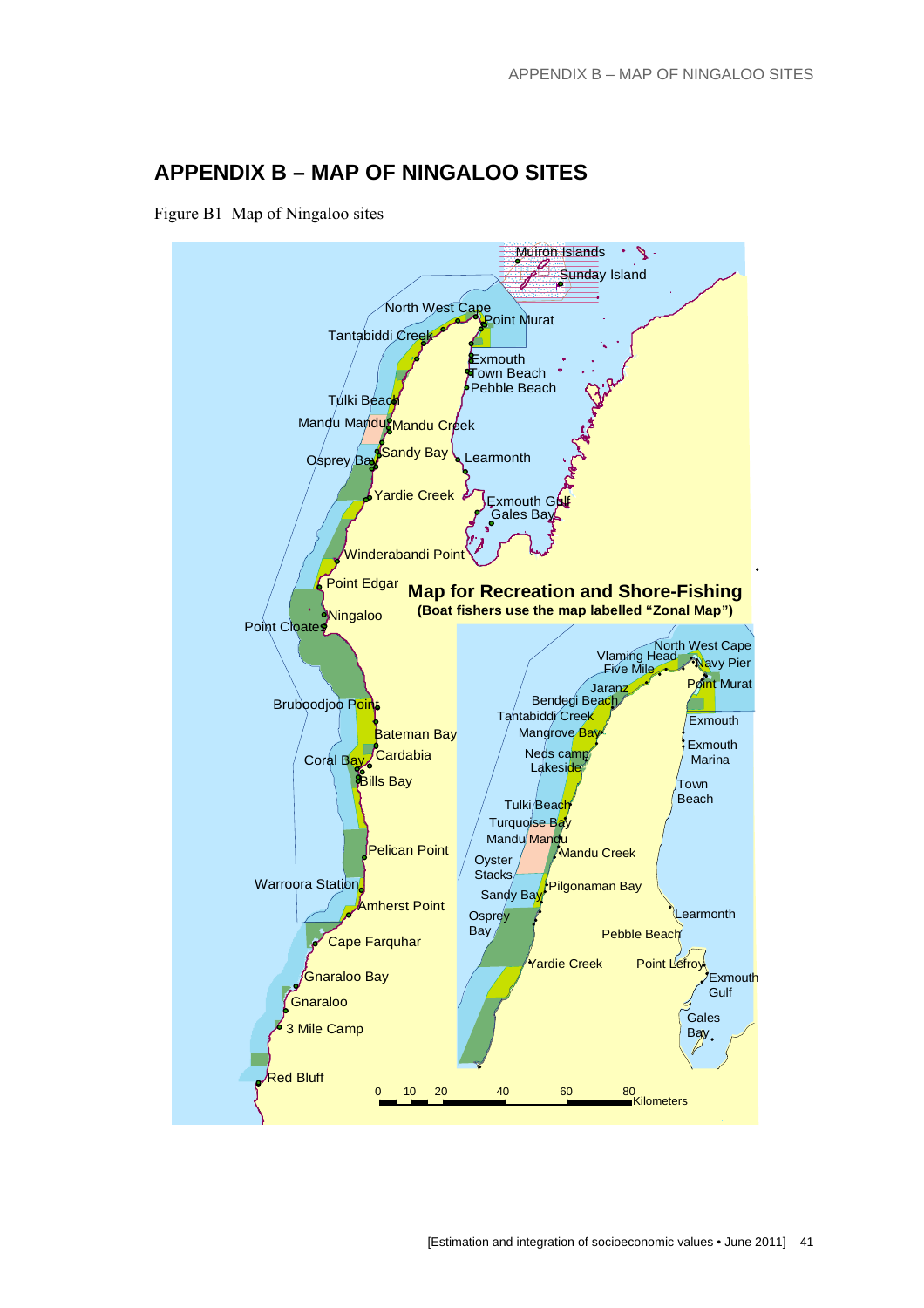# **APPENDIX C – SHARE OF TRIPS AND THE SPILL OVER FROM CLOSED SITES**

Table C1: Share of trips and spill-over effects from closed recreational sites

|                         |                           | <b>Predicted</b><br>Spill over from site closure(% increase in trips) |            |                         |                   |            |          |
|-------------------------|---------------------------|-----------------------------------------------------------------------|------------|-------------------------|-------------------|------------|----------|
| <b>Site</b><br>ID       | <b>Site</b>               | share of<br><b>Turquoise</b>                                          |            | Oyster<br><b>Yardie</b> |                   | Coral      |          |
|                         | name                      | trips                                                                 | <b>Bay</b> | <b>Stacks</b>           | <b>Creek</b>      | <b>Bay</b> | Gnaraloo |
| $\,1$                   | Shothole Canyon           | 0.62                                                                  | 0.85       | 0.73                    | $\overline{0.64}$ | 1.45       | 0.00     |
| $\overline{c}$          | Charles Knife Canyon      | 0.20                                                                  | 0.27       | 0.24                    | 0.21              | 0.39       | 0.00     |
| $\overline{\mathbf{3}}$ | Pebble Beach              | 0.45                                                                  | 0.65       | 0.56                    | 0.49              | $0.68\,$   | 0.00     |
| $\overline{\mathbf{4}}$ | <b>Exmouth Town Beach</b> | 1.87                                                                  | 2.78       | 2.41                    | 2.11              | 2.10       | 0.00     |
| 5                       | Bundegi Beach             | 1.37                                                                  | 2.19       | 1.90                    | 1.68              | 0.12       | 0.00     |
| 6                       | Eco Tour Ex               | 1.94                                                                  | 3.11       | 2.69                    | 2.38              | 0.17       | 0.00     |
| $\boldsymbol{7}$        | Mildura Wreck             | 1.38                                                                  | 2.23       | 1.93                    | 1.71              | 0.11       | 0.00     |
| 8                       | Lighthouse Bay            | 2.44                                                                  | 3.94       | 3.41                    | 3.03              | 0.20       | 0.00     |
| 9                       | The Dunes                 | 3.52                                                                  | 5.67       | 4.91                    | 4.36              | 0.29       | $0.00\,$ |
| 10                      | Point Murat               | 1.11                                                                  | 1.80       | 1.56                    | 1.39              | 0.09       | 0.00     |
| 11                      | Navy Pier                 | 0.07                                                                  | 0.12       | 0.10                    | 0.09              | 0.01       | 0.00     |
| 12                      | Janzs Bay                 | 0.10                                                                  | 0.16       | 0.14                    | 0.12              | 0.01       | $0.00\,$ |
| 13                      | Wobiri                    | 1.30                                                                  | 2.14       | 1.85                    | 1.68              | 0.10       | 0.00     |
| 14                      | Five Mile Beach           | 0.16                                                                  | 0.27       | 0.23                    | 0.21              | 0.01       | 0.00     |
| 15                      | Jurabi Point              | 2.38                                                                  | 3.93       | 3.40                    | 3.11              | 0.18       | 0.00     |
| 16                      | Tantabiddi                | 3.45                                                                  | 5.78       | 5.00                    | 4.62              | 0.21       | 0.00     |
| 17                      | Whale Shark Tour Ex       | 0.68                                                                  | 1.14       | 0.99                    | 0.91              | 0.04       | 0.00     |
| 18                      | Mangrove Bay              | 0.56                                                                  | 0.96       | 0.83                    | 0.79              | 0.03       | 0.00     |
| 19                      | Ned's Camp                | 0.04                                                                  | 0.06       | 0.05                    | 0.05              | 0.00       | 0.00     |
| 20                      | Mesa Camp Site            | 0.04                                                                  | 0.07       | 0.06                    | 0.06              | 0.00       | 0.00     |
| 21                      | Lakeside                  | 2.32                                                                  | 4.03       | 3.48                    | 3.40              | 0.12       | $0.00\,$ |
| 22                      | T-Bone Bay                | 0.03                                                                  | 0.06       | 0.05                    | 0.05              | 0.00       | 0.00     |
| 23                      | Varanus Beach             | 0.78                                                                  | 1.36       | 1.18                    | 1.16              | 0.04       | 0.00     |
| 24                      | Tulki Beach               | 0.63                                                                  | 1.09       | 0.95                    | 0.94              | 0.03       | 0.00     |
| 25                      | Turquoise Bay             | 17.97                                                                 |            | 27.23                   | 27.53             | 0.94       | $0.00\,$ |
| 26                      | <b>Oyster Stacks</b>      | 9.44                                                                  | 16.49      |                         | 14.71             | 0.49       | 0.00     |
| 27                      | Mandu                     | 2.58                                                                  | 4.51       | 3.94                    | 4.12              | 0.13       | 0.00     |
| 28                      | Pilgramunna               | 3.20                                                                  | 5.60       | 4.89                    | 5.21              | 0.16       | 0.00     |
| 29                      | Sandy Bay                 | 4.34                                                                  | 7.59       | 6.65                    | 7.24              | 0.22       | 0.00     |
| 30                      | Osprey Bay                | 2.20                                                                  | 3.85       | 3.38                    | 3.79              | 0.11       | $0.00\,$ |
| 31                      | Yardie Creek              | 8.71                                                                  | 15.22      | 13.42                   |                   | 0.45       | 0.00     |
| 32                      | Winderabandi              | 0.60                                                                  | 1.01       | 0.91                    | 1.26              | 0.05       | 0.00     |
| 33                      | Coral Bay                 | 10.84                                                                 | 0.72       | 0.63                    | 0.62              |            | 0.00     |
| 34                      | Eco Tour CB               | 1.18                                                                  | 0.08       | 0.07                    | 0.07              | 17.91      | 0.00     |
| 35                      | Manta Ray Tour CB         | 0.15                                                                  | 0.01       | 0.01                    | 0.01              | 2.24       | 0.00     |
| 36                      | Whale Shark Tour CB       | 4.13                                                                  | 0.27       | 0.24                    | 0.24              | 62.60      | $0.00\,$ |
| 37                      | Warroora                  | 0.68                                                                  | $0.00\,$   | 0.00                    | $0.00\,$          | 8.28       | $0.00\,$ |
| 38                      | Quobba Station            | 0.31                                                                  | $0.00\,$   | $0.00\,$                | $0.00\,$          | $0.00\,$   | 18.32    |
| 39                      | Red Bluff                 | 0.97                                                                  | 0.00       | 0.00                    | 0.00              | $0.00\,$   | 81.68    |
| 40                      | Gnaraloo                  | 5.24                                                                  | 0.00       | 0.00                    | 0.00              | $0.00\,$   |          |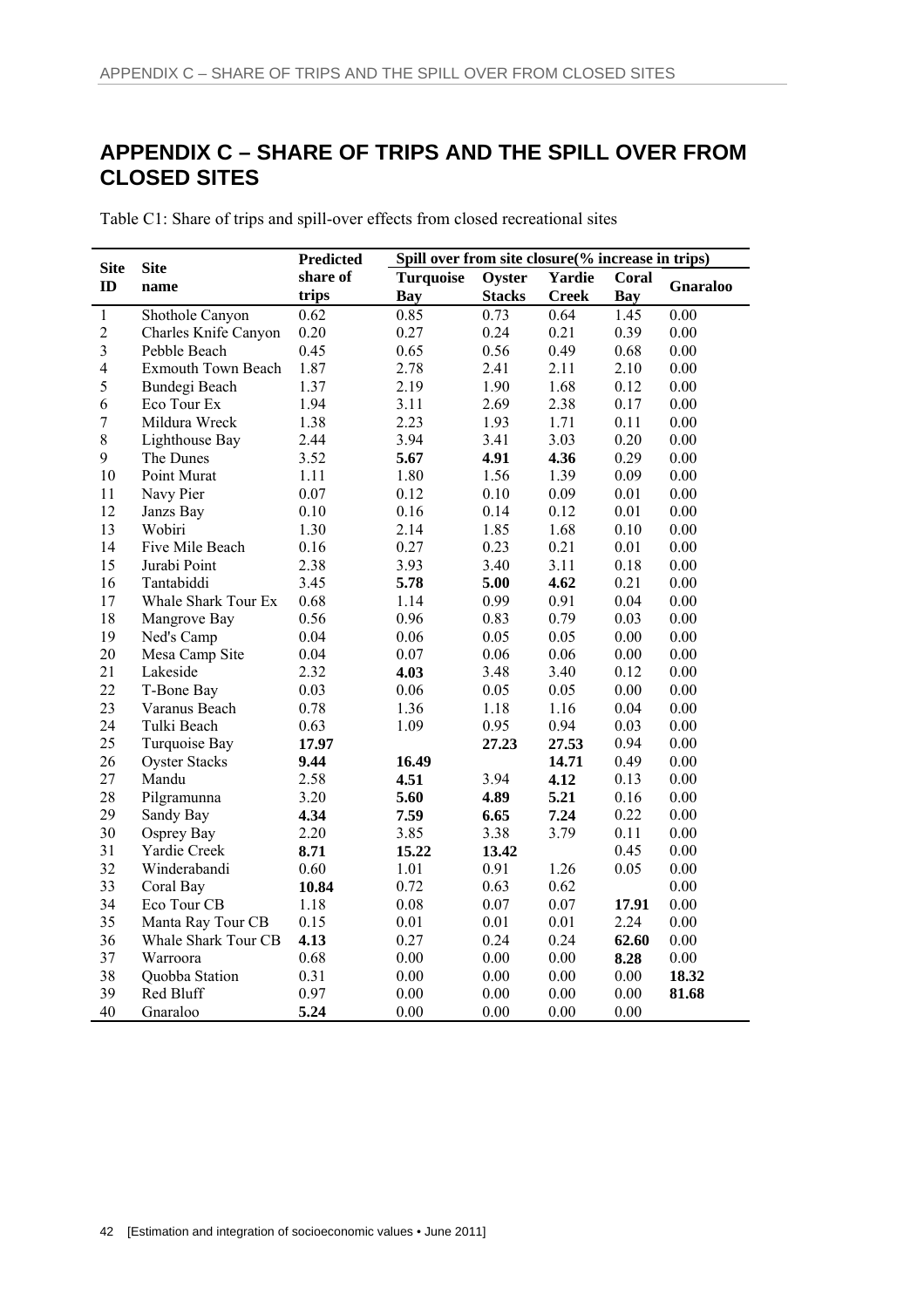|                   |                     | <b>Predicted</b>  | Spill over from site closure (% increase in trips) |                                     |                   |                   |                        |              |  |  |
|-------------------|---------------------|-------------------|----------------------------------------------------|-------------------------------------|-------------------|-------------------|------------------------|--------------|--|--|
| <b>Site</b><br>ID | <b>Site</b><br>name | share of<br>trips | Exmouth                                            | <b>North</b><br>West<br><b>Reef</b> | Lighthouse<br>Bay | <b>Tantabiddi</b> | Yardie<br><b>Creek</b> | Coral<br>Bay |  |  |
|                   | Learmonth           | 3.58              | 7.81                                               | 6.21                                | 5.86              | 4.20              | 1.44                   | 9.07         |  |  |
| 2                 | Exmouth             | 11.23             |                                                    | 20.22                               | 18.82             | 14.28             | 4.83                   | 5.49         |  |  |
| 3                 | Bundegi             | 8.53              | 16.27                                              | 15.11                               | 14.63             | 11.51             | 5.17                   | 0.08         |  |  |
| $\overline{4}$    | North West<br>Reef  | 14.70             | 25.89                                              |                                     | 24.17             | 22.48             | 10.92                  | 0.16         |  |  |
| 5                 | Lighthouse Bay      | 10.57             | 18.61                                              | 18.52                               |                   | 15.19             | 7.28                   | 0.08         |  |  |
| 6                 | Tantabiddi          | 13.92             | 17.93                                              | 21.12                               | 18.89             |                   | 19.38                  | 0.14         |  |  |
| 7                 | Ned's Camp          | 5.75              | 5.39                                               | 7.04                                | 6.87              | 10.58             | 11.92                  | 0.08         |  |  |
| 8                 | Pilgramunna         | 8.71              | 5.27                                               | 7.77                                | 7.10              | 14.32             | 38.30                  | 0.18         |  |  |
| 9                 | <b>Yardie Creek</b> | 5.55              | 2.42                                               | 3.88                                | 3.56              | 7.31              |                        | 0.25         |  |  |
| 10                | Coral Bay           | 10.71             | 0.40                                               | 0.14                                | 0.10              | 0.12              | 0.76                   |              |  |  |
| 11                | Warroora            | 6.74              | 0.01                                               | 0.00                                | 0.00              | 0.00              | 0.00                   | 84.46        |  |  |

Table C2: Share of trips and spill-over effects from closed fishing sites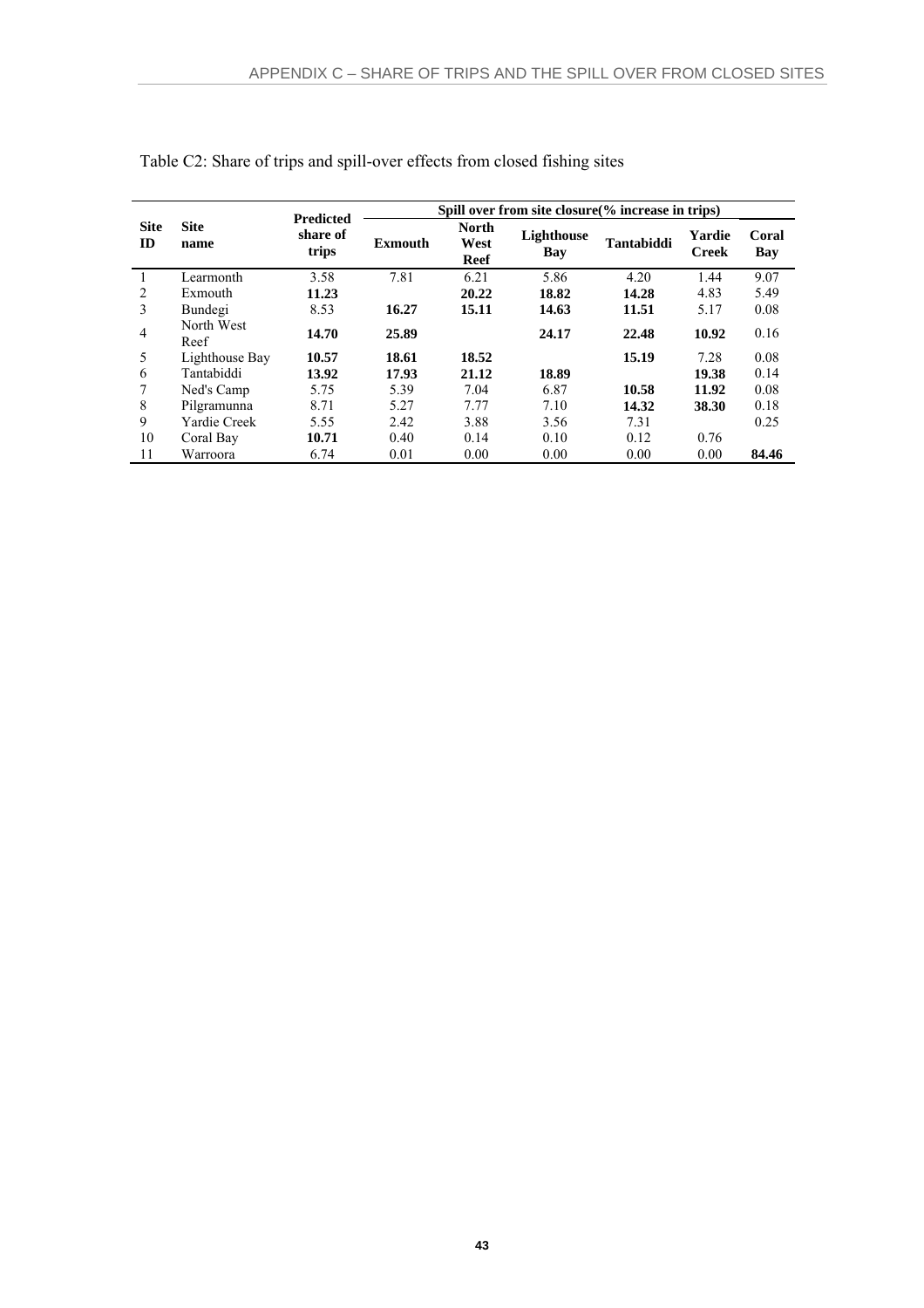### **APPENDIX D – SUMMARY OF RESULTS FROM STATE-WIDE RECREATIONAL FISHING SITE CHOICE STUDY**

Raguragavan, Hailu and Burton (2010b) used the National Survey of Recreational Fishing (Henry 2001) obtained from the Department of Fisheries to develop a state-wide random utility model (RUM) of site choice for angler fishing in WA. The model includes 48 fishing destinations across all the major coastal fishing regions in Western Australia that are shown in Table D1. Four of these fishing destinations (Exmouth, Coral Bay, Quobba, and Carnarvon) are in Ningaloo or close to Ningaloo. The data used in the study include: profile of households; choice of fishing sites; fish catch data; data on fish released by anglers; method of fishing; and fish targeted by anglers. Fish have been grouped into the following five broad categories: prize (e.g. barramundi, mackerel), reef (e.g. red emperor, pink snapper), key sport (e.g. cobbler, bonito), table fish (e.g. red snapper, whiting), and butter fish (e.g. garfish, Australian herring blue mackerel).

The study estimates econometric models that predict expected fish catch rates as a function of site and angler characteristics. These are estimated for each fish type category. The econometric results show that fish stock levels, fishing methods (target and bait), and the time spent fishing significantly and positively influence the expected catch rate for all the fish types. Among angler characteristics, age was found to have the expected sign and is a statistically significant influence on catch rates for prize fish and butter fish.

The study uses the catch rate models and other survey data to develop random utility models (RUM) of fishing site choice. Statistically significant influences on site choice include cost of travel to site and expected fish catch. Costal length at the destination also affects site choice. When the fishing site has a longer coast, the site becomes more attractive to anglers. The estimated RUM model is used to calculate part-worths for fish. These part-worth values indicate that prize, reef and sports fish are valued between 2 and 4 times more than table and butter fish. Please see Raguragavan, Hailu and Burton (2010b) for further details on the study and its results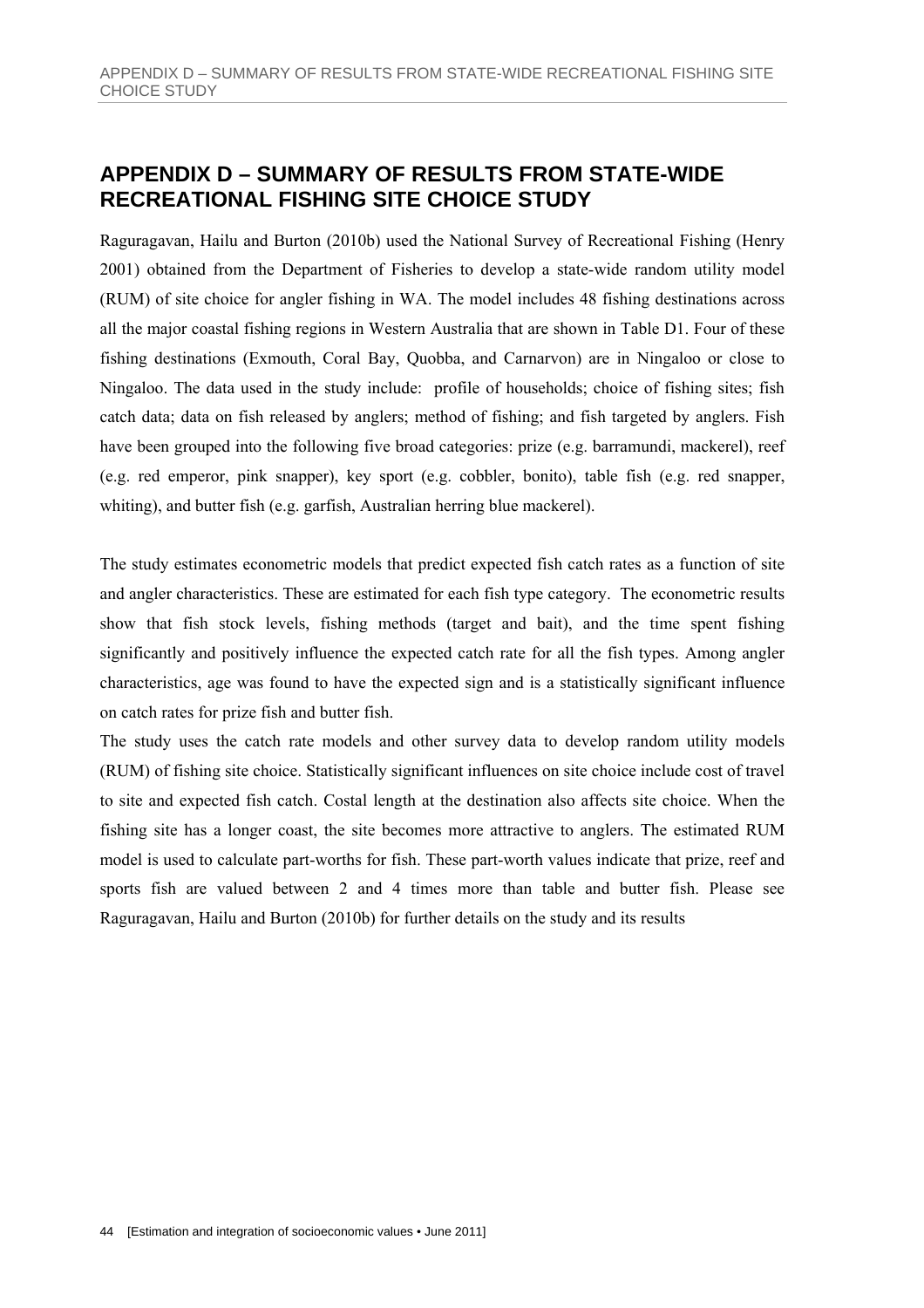| Fish<br><b>Site</b><br>Code | <b>Fishing Sites</b> | <b>Fishing</b><br><b>Region</b> | Fish<br><b>Site</b><br>Code | <b>Fishing Sites</b> | <b>Fishing Region</b> |
|-----------------------------|----------------------|---------------------------------|-----------------------------|----------------------|-----------------------|
| 11                          | Cape arid            |                                 | 51                          | Lancelin             | Mid West              |
| 12                          | Esperance            |                                 | 52                          | Jurien Bay           |                       |
| 13                          | Hopetoun             |                                 | 53                          | Dongara              |                       |
| 14                          | <b>Bremer Bay</b>    |                                 | 54                          | Geraldton            |                       |
| 15                          | Albany               | South Cost                      | 55                          | Abrolhos Island      |                       |
| 16                          | Denmark              |                                 | 56                          | Port Gregory         |                       |
| 17                          | Walpole              |                                 | 57                          | Kalbarri             |                       |
| 18                          | Windy Harbour        |                                 | 61                          | Shark Bay            |                       |
|                             |                      |                                 |                             | Oceanic              |                       |
| 21                          | Augusta              |                                 | 62                          | Shark Bay -          |                       |
|                             |                      |                                 |                             | Western Gulf         |                       |
| 22                          | <b>Busselton</b>     | Lower West                      | 63                          | Shark Bay $-$        | Gascoyne              |
|                             |                      |                                 |                             | Eastern Gulf         | (including            |
| 23                          | Bunbury              |                                 | 64                          | Carnarvon            | Ningaloo)             |
| 24                          | Mandurah             |                                 | 65                          | Quobba               |                       |
| 31                          | Warnbro Sound        |                                 | 66                          | Coral Bay            |                       |
| 32                          | Cockburn             |                                 | 67                          | Exmouth              |                       |
|                             | Sound                |                                 |                             |                      |                       |
| 33                          | West of Garden       |                                 | 71                          | Onslow               |                       |
|                             | Island               | Perth South                     |                             |                      |                       |
| 34                          | Fremantle            |                                 | 72                          | Dampier              |                       |
| 35                          | Swan/canning         |                                 | 73                          | Point Samson         | Pilbara               |
|                             | River                |                                 |                             |                      |                       |
| 36                          | Rottnest Island      |                                 | 74                          | Port Hedland         |                       |
| 41                          | Cottesloe            |                                 | 75                          | 80 Mile Beach        |                       |
| 42                          | Floreat              |                                 | 81                          | <b>Broom</b>         |                       |
| 43                          | Hillarys             |                                 | 82                          | West Kimberly        |                       |
| 44                          | <b>Burns Beach</b>   | Perth North                     | 83                          | North Kimberly       | Kimberly              |
| 45                          | Quinns Rock          |                                 | 84                          | East Kimberly        |                       |
| 46                          | Yanchep              |                                 | 90                          | Inland               |                       |

Table D1. Fishing sites and regions identified in state-wide recreational fishing study

Source: Raguragavan, Hailu and Burton (2010b)